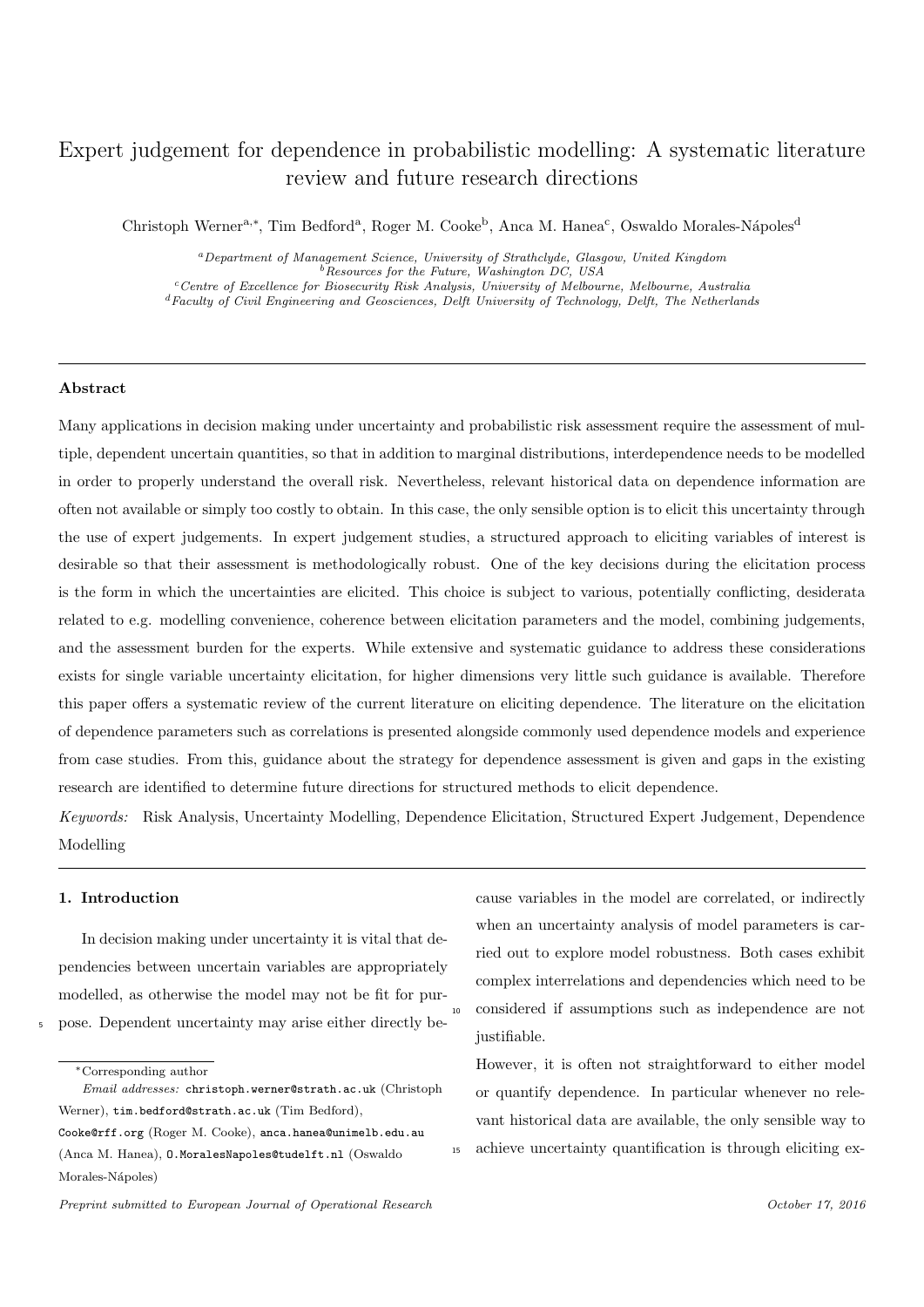pert judgements. When performed rigorously, the elicited quantities, often aggregated from multiple experts, offer reliable information for model quantification. Nevertheless, there are several different broad approaches and many

<sup>20</sup> choices to be made by the analyst, all of which can affect the elicitation burden for experts and ultimately also the reliability of the outcome.

While research and reviews that offer guidance exist for methods addressing the elicitation of univariate quanti-

- <sup>25</sup> ties [\(European Food and Safety Authority \(EFSA\), 2014;](#page-31-0) [French, 2011;](#page-31-1) [O'Hagan et al., 2006;](#page-33-0) [Jenkinson, 2005;](#page-32-0) [Ouchi](#page-33-1) [et al., 2004;](#page-33-1) [Cooke, 1991\)](#page-30-0), and while dependence modelling is an active research area [\(Kurowicka & Cooke, 2006\)](#page-32-1), little guidance exists about the elicitation of dependencies.
- The exceptions are Bayesian (Belief) nets (BNs), though also for these modelling and elicitation challenges remain, as shown later. In fact, developing defensible elicitation processes for multivariate quantities is still much under development despite its fundamental importance for decision
- <sup>35</sup> as well as risk analysis [\(Smith & Von Winterfeldt, 2004;](#page-33-2) [Moskowitz & Bunn, 1987\)](#page-33-3). Some of the first studies that [e](#page-32-2)licit dependence are [Cooke & Kraan](#page-30-1) [\(1996\)](#page-30-1), [Keeney &](#page-32-2)  $\pi$ [von Winterfeldt](#page-32-2) [\(1991\)](#page-32-2), [Kunda & Nisbett](#page-32-3) [\(1986\)](#page-32-3), [Gokhale](#page-31-2) [& Press](#page-31-2) [\(1982\)](#page-31-2) and [Kadane et al.](#page-32-4) [\(1980\)](#page-32-4). Since then more
- ways for quantifying multivariate distributions and models through experts have been investigated, yet on the actual elicitation only little discussion and guidance is available. [R](#page-30-2)eferences that introduce some aspects are [Daneshkhah &](#page-30-2) [Oakley](#page-30-2) [\(2010\)](#page-30-2), citetKurowickaCooke2006, [O'Hagan et al.](#page-33-0)
- $(2006)$  and [Garthwaite et al.](#page-31-3)  $(2005)$ . However, a complete and systematic way of comparing different dependence parameters as elicited quantities, and reflecting their use in dependence models in the form of a literature review has been non-existent so far. Therefore, research and applica-
- tions of several dependence measures in models and their elicitation methods are presented. With a practical focus, case studies are discussed whenever available. This paper addresses elicitation processes for dependence information

and aims at providing understanding of their use in ap-<sup>55</sup> plications. It offers guidance on making robust choices about which summary of expert knowledge on multivariate distributions should be elicited, and how they might be used within a dependence modelling context, as these are key decisions within the overall elicitation process. This is achieved by outlining how much is understood about the complexity of approaches to dependence modelling and the cognitive assessment burden for experts.

Throughout this paper we use the word "dependence" in a general sense (in contrast to specific association measures) to refer to situations where there are multiple uncertain quantities and gaining information about one would change uncertainty assessments for some others. More formally, two unknown quantities  $X$  and  $Y$ , are independent (for me) if I do not change my beliefs about  $X$  when given information about  $Y$ . For higher dimensions I regard all quantities independent of one another if knowledge of one group of variables does not change my belief about other variables. Dependence is simply the absence of independence. It is a property of an expert's belief about the quan-tities. This definition relates to [Lad](#page-32-5) [\(1996\)](#page-32-5) who reminds us that in a subjective probability context one expert's (in-) dependence assessment might not be shared with another expert possessing a different state of knowledge.

The definition of dependence as we use it here relates directly to the scope of this review. A first comment on the scope is that the word "dependence" is used in many ways within Operational Research (OR) and related fields, and it is worth clarifying how its use here differs from its meaning in other OR contexts. The underlying framework adopted is that of subjective probability (as aforementioned), which plays a key role within expected utility maximisation for decision making. Dependence then, refers to the way we model and assess the probability dependence structure required for such decision support processes. We do not consider non-probabilistic representations of uncertainty, nor do we consider approaches to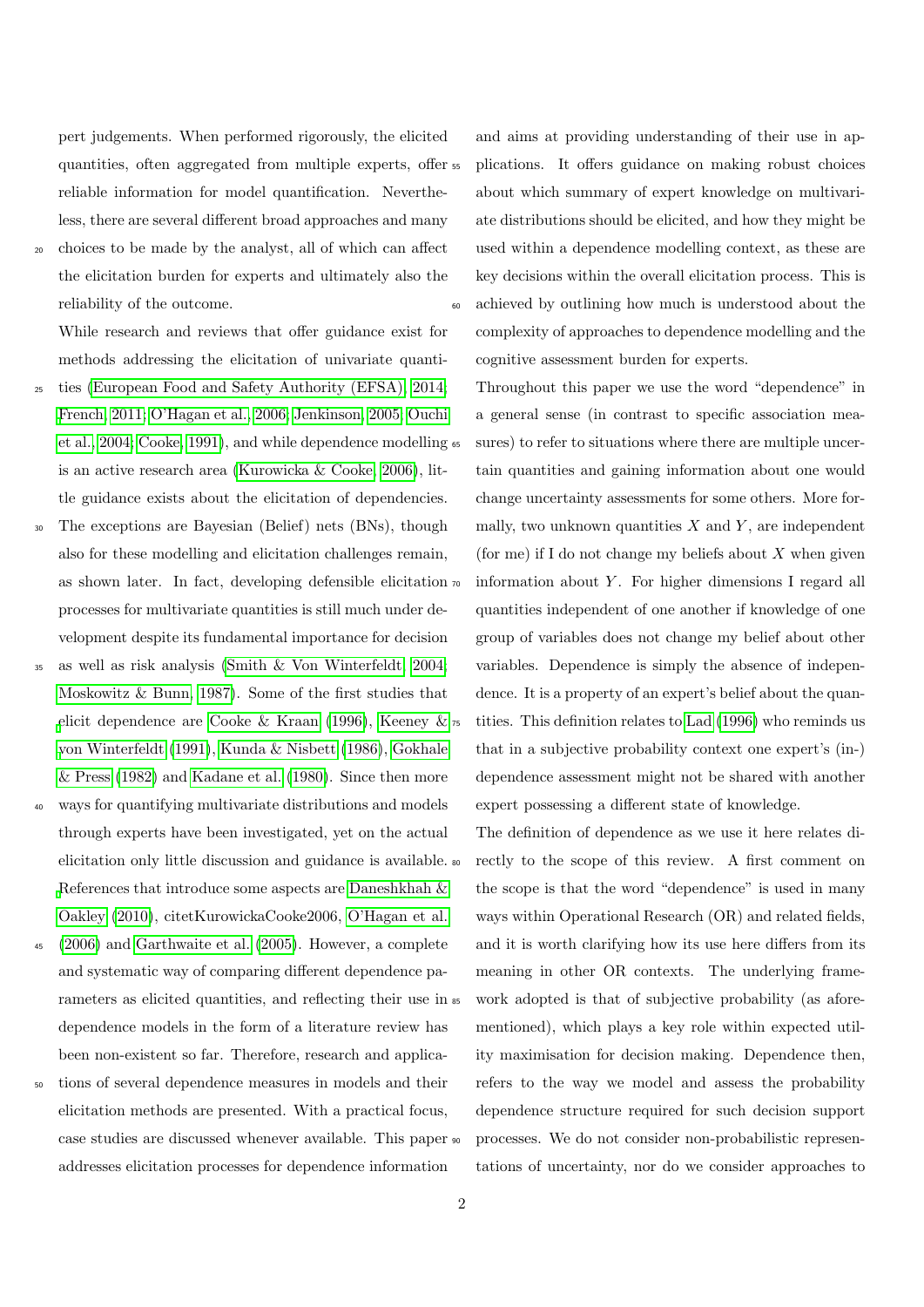represent dependence between criteria used to model the preferences of the decision maker as discussed widely in the multi-criteria decision analysis (MCDA) literature.

- The foundations of subjective probability are drawn from a wide literature, in which [Savage](#page-33-4) [\(1954\)](#page-33-4) provides one of the most sophisticated accounts. In this account, probabilities can be assessed through preferences over lotteries, and there are implied consistency rules for preferences which
- <sup>100</sup> can be empirically validated. It is well known that there is a distinction between normative and empirical validation, so the degree to which researchers choose to be led by normative or empirical consistency has led to many different approaches. For instance, [Dubois et al.](#page-31-4) [\(2001\)](#page-31-4) provide a
- <sup>105</sup> theoretical framework which attempts to tie these strands together in the context of possibility theory, and the implications of this are discussed in detail by [Cooke](#page-30-3) [\(2004\)](#page-30-3). The modelling of dependence between attributes in MCDA is the subject of a wide literature, and as discussed above,
- <sup>110</sup> is outside the scope of this review. Facilitative approaches within multi-attribute utility theory provide a variety of models, for which (whenever possible) problem structuring [i](#page-34-0)s used to ensure preference independence [\(Von Winter](#page-34-0)[feldt & Fasolo, 2009;](#page-34-0) [Wallenius et al., 2008\)](#page-34-1), while other
- <sup>115</sup> approaches have been inspired by issues such as assessing [t](#page-31-5)he range of preferences within a stakeholder group [\(Flari](#page-31-5) [et al., 2011;](#page-31-5) [Neslo & Cooke, 2011\)](#page-33-5), or trying to model preferences based on a limited number of attributes or limited resolution of attribute measurement. For the latter, in
- <sup>120</sup> particular interaction among criteria in complex systems and dependence of attributes is modelled. This is done for instance to assess the aggregated importance of correlated criteria or further investigate dependent attributes for predictive modelling. Common methods in the OR literature
- <sup>125</sup> are: non-additive aggregation models such as Choquet and Sugeno integrals [\(Angilella et al., 2004;](#page-29-0) [Marichal, 2004;](#page-32-6) [Grabisch, 1996\)](#page-31-6), Robust Ordinal Regression [\(Greco et al.,](#page-31-7) [2014;](#page-31-7) [Figueira et al., 2009\)](#page-31-8) and (Dominance-Based) Rough Set Approaches which use decision rules in the form of if

[condition] then [consequent] (Blaszczyński et al., 2007; [Greco et al., 2004,](#page-31-9) [2001\)](#page-31-10). Another interesting approach in this regard is [Abbas](#page-29-1) [\(2009\)](#page-29-1) who constructs a multiattribute utility function through a copula, a dependence model that is introduced later for modelling probabilistic dependence. A frequently considered empirical area for MCDA-based approaches is financial portfolio optimisation [\(Ehrgott et al., 2004\)](#page-31-11).

A last comment on the scope is that while we discuss the cognitive complexity of assessing dependence in var-ious ways, such as offered by [Kruskal](#page-32-7) [\(1958\)](#page-32-7), and insights from psychological studies are mentioned, corresponding research streams for causal and association judgements are not reviewed exhaustively. Normative and descriptive models for causal reasoning or mental conceptualisation of correlations, which origin is often attributed to [Smedslund](#page-33-6) [\(1963\)](#page-33-6), are found for instance in [Mitchell et al.](#page-32-8) [\(2009\)](#page-32-8), Gredebäck et al. [\(2000\)](#page-31-12), [Beyth-Marom](#page-30-5) [\(1982\)](#page-30-5) and [Allan](#page-29-2) [\(1980\)](#page-29-2). An overview and introduction to these areas is given in [Hastie](#page-32-9) [\(2016\)](#page-32-9) and [Shanks](#page-33-7) [\(2004\)](#page-33-7).

The paper is organised as follows. Section [2](#page-3-0) discusses the extent to which findings from eliciting univariate quantities apply to the elicitation of multivariate ones in order to provide the reader with an indication for the scope of the overall topic. Section [3](#page-4-0) introduces the modelling context which shows how modelling and eliciting dependence are related. This offers an overall structure to the research problem. Then, Section [4](#page-6-0) discusses how elicitation is approached for quantifying various dependence models. Section [5](#page-15-0) presents dependence parameters that are commonly elicited together with its implications for experts' assessment burden before Section [6](#page-24-0) briefly reviews findings on mathematical aggregation of dependence assessments. Section [7](#page-26-0) provides an overview of the empirical contributions in the literature based on which Section [8](#page-28-0) formulates directions for future research and concludes the paper. We refer to Appendix B (Supplementary material) whenever a technical term needs a more detailed explanation, how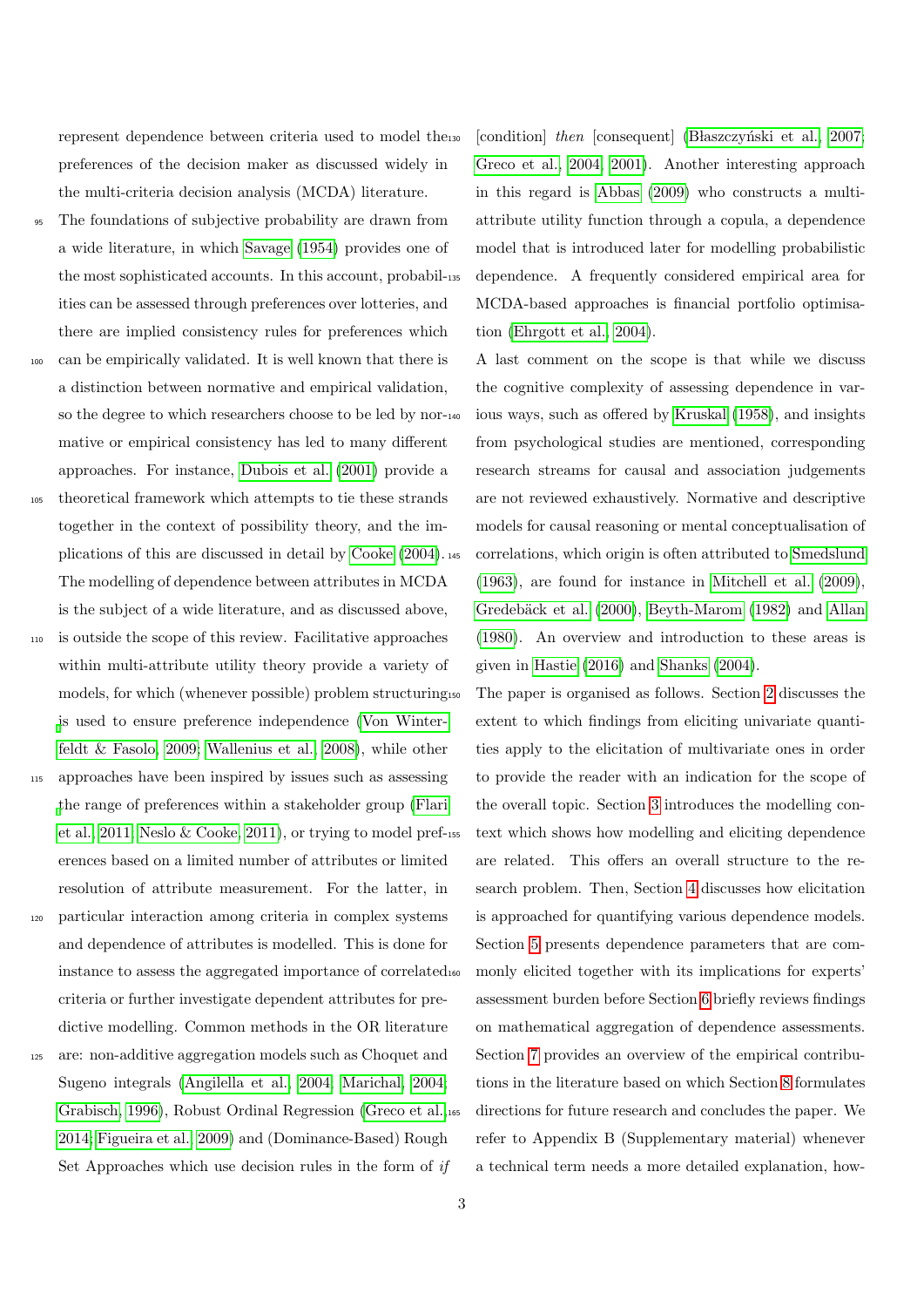ever the original references should be considered for an extended introduction.

## <span id="page-3-0"></span><sup>170</sup> 2. Generalisations of Univariate Elicitation Processes for Eliciting Dependence

Structured processes for the elicitation of dependence  $^{210}$ follow historically from findings made when eliciting univariate quantities. In the early days of uncertainty mod-<sup>175</sup> elling, formal processes for eliciting univariate uncertain-

- ties, such as marginal probabilities, were developed to ensure a methodologically robust approach to parameter quantification in the face of lacking relevant historical data. From these, methods to elicit dependence followed given
- the need of accounting for relationships between uncertainties. Cooke (2013) discusses the historical development of expert judgement in uncertainty analysis and its achieve-<sup>220</sup> ments in more detail.

This development is not surprising as univariate quantities <sup>185</sup> are (typically) more intuitive to experts and their specification is required (at least implicitly) prior to eliciting dependent distributions for two or more uncertain quanti-<sup>225</sup>

ties. In this section we discuss some main foci of structured ex-

- <sup>190</sup> pert judgement studies and evaluate the extent to which findings for univariate quantities are generalisable in the multivariate case. This discussion outlines where in a process adjustments are necessary when eliciting multivariate uncertainty and therefore provides an indication for the
- <sup>195</sup> scope of dependence elicitation. Given the overall focus of the paper, we outline only the relevant considerations for the elicited dependence parameters and the aggregation of judgements. However, it should be noted that an elicitation process is much more complex and other deci-
- <sup>200</sup> sions in it, such as how to design the statistical training for experts prior to an elicitation, might vary as well considerably when eliciting multivariate uncertainty. Already the earliest expert judgement studies for univariate quantities have shown that assessment outcomes can

differ greatly depending on the use of directly or indi[r](#page-33-8)ectly elicited query formats [\(Spetzler & Stael von Hol](#page-33-8)[stein, 1975\)](#page-33-8). As a result, an extensive literature on heuristics and biases is available on the matter of framing elicitation questions and choosing a form for the query variable. Further, recommendations are made on the theoretical suitability of the elicited format, e.g. objections [a](#page-32-10)re made to non-observable quantities [\(Kadane & Wolf](#page-32-10)[son, 1998\)](#page-32-10). For eliciting multivariate quantities on the other hand, the same conclusions are not readily applicable. As will be seen, the effect of direct and indirect elicitation approaches is less well-understood and findings are often conflicting. The objection to non-observable quantities is less clear and indeed we show later that eliciting non-observable quantities performs well in terms of empirical accuracy and mathematical coherence. Similarly, for heuristics and biases only some extensions for the multi[v](#page-30-6)ariate case exist, such as "illusory correlation" [\(Chapman](#page-30-6) [& Chapman, 1969\)](#page-30-6), stemming from the availability bias, and "confusion of the inverse", originating with the rep-resentativeness bias [\(O'Hagan et al., 2006\)](#page-33-0) (for both see Appendix B). While these findings indicate an overlap for the existence of common biases, a lack of empirical research on the effect of framing for multivariate elicitation does not allow for generalisable conclusions.

Once the dependence information has been elicited in the form of some dependence parameter (which is thoroughly addressed in the following sections), a well-researched topic for univariate uncertainty, which generalisation would be desirable for multivariate elicitation, is the use of scoring rules. Roughly, a scoring rule is a numerical evaluation of a probability assessment based on observations. In expert judgement studies, they are typically used for two reasons, first to present an incentive for truthful assessment and second to measure the quality of an assessment after <sup>240</sup> the elicitation, usually to inform a weighted combination of the judgements. In other words, they are used to define desirable properties of the assessment itself and they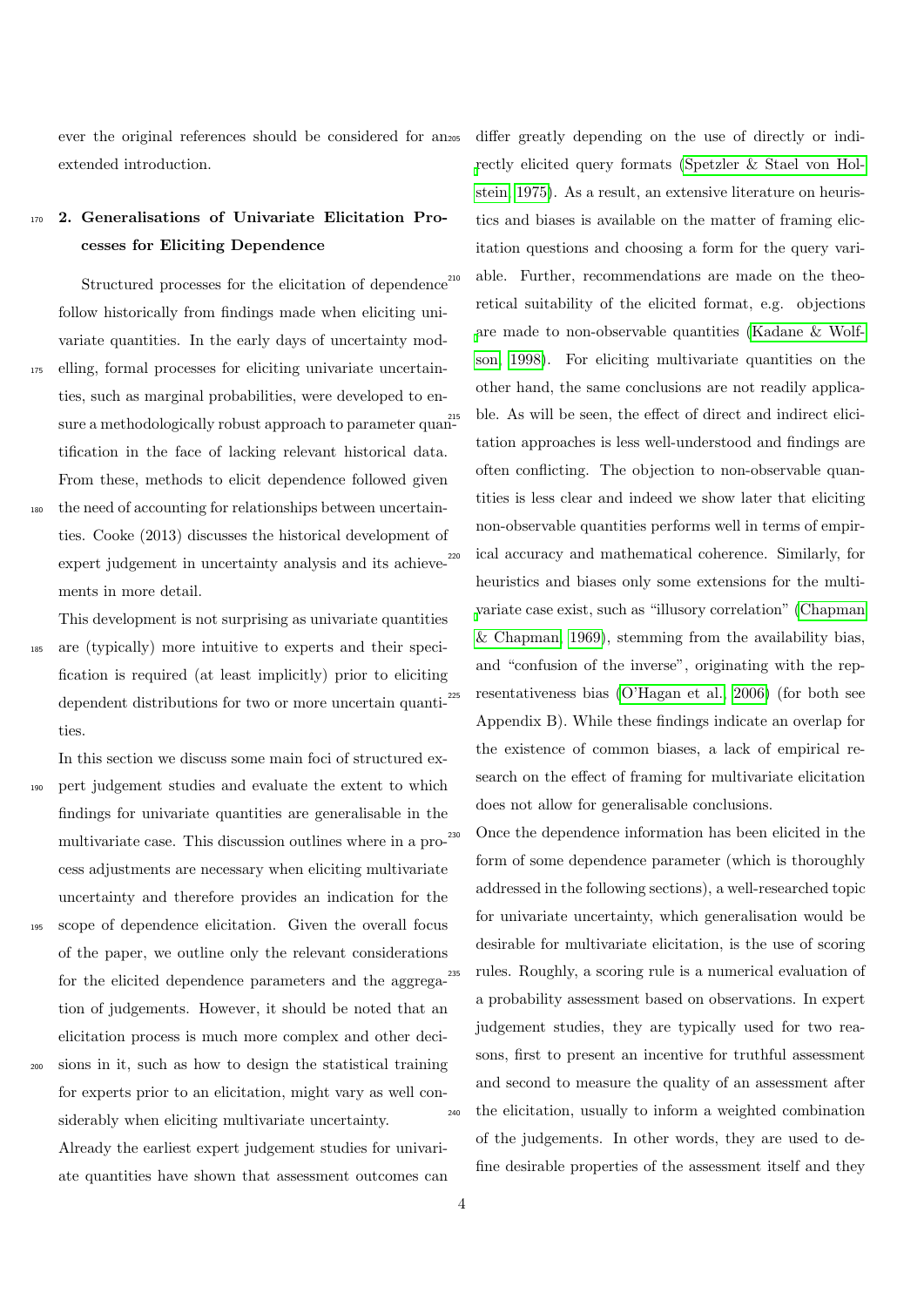serve as a reward structure when evaluating an assessment.

While an incentive is given by using (strictly) proper scor-

<sup>245</sup> ing rules which ensure that experts achieve their maximal

[1991\)](#page-30-0).

- expected score if and only if stating their true belief, a main property of measuring the quality of an assessment is its calibration, i.e. the statistical accuracy after observing an event of interest. Suppose an expert provides a prob-
- $250$  ability distribution  $P$  over a set of n mutually exclusive events i. Then, after observing the events of interest, we can construct the sample distribution S with  $S(i)$  equals to the number of times that  $i$  is observed divided by  $n$ . While it appears reasonable to state at first thought that
- 255 an expert is not well calibrated if  $S \neq P$ , this might be false if we suppose that true values represent independent samples from a random variable with distribution  $P$ . In<sub>295</sub> this case,  $P$  relates to "reality", but we will never have  $S = P$  due to statistical fluctuations. Loosely, an expert <sup>260</sup> is therefore said to be well-calibrated if the true values of the uncertain quantities can be regarded as independent samples of a random variable with distribution  $P$  [\(Cooke,](#page-30-0)  $\infty$
- When evaluating experts' performance, we have to distin-<sup>265</sup> guish between scoring rules for individual variables and scoring rules based on sets of assessments together with sets of realisations. The first, assigning scores to each individual assessment and summing these scores over a set of variables, is often suggested in the literature for the pur-
- <sup>270</sup> pose of rewarding, yet it is not a sensible approach. A main issue is that the resulting scores cannot be interpreted in a meaningful way without knowing the number of quantities assessed and their overall sample distribution. This is due to the possible additive decomposition of these types of
- <sup>275</sup> [s](#page-30-7)cores into a "calibration" and "resolution" term [\(DeGroot](#page-30-7) [& Fienberg, 1983\)](#page-30-7). Resolution measures how well experts partition the variables into statistically distinct categories while not considering whether the distributions assigned to these categories correspond to the experts' assessment.

This becomes problematic when high resolution overpow-

ers low statistical accuracy. A more detailed presentation of this drawback and some intuitive examples are given in [Cooke](#page-30-8) [\(2014,](#page-30-8) [1991\)](#page-30-0). Therefore, scoring rules for average probabilities are highly encouraged for evaluating and combining experts. While some main properties of scoring rules are applicable in the multivariate case, others cannot be readily used.

[Jose et al.](#page-32-11) [\(2009\)](#page-32-11) discuss (for the univariate case) the inclusion of order information (requiring an ordered state space). Ordered events allow for rewarding that takes account of nearness to an event's realisation. In the multivariate case the lack of natural ordering means that this approach is not possible. Further, [Jose et al.](#page-32-12) [\(2008\)](#page-32-12) discuss a wide class of scoring rules, called generalised divergence scores, that allow for any baseline distribution (rather than a uniform by default), and which reward according to a measure of distance between the assessed distribution and the baseline distribution. Of interest for multivariate elicitation is the derivation of a weighted scoring rule that is closely related to the *Hellinger distance* which is a measure of divergence that has been used in the calibration of experts' multivariate assessments (Section [6\)](#page-24-0).

### <span id="page-4-0"></span>3. Guide to Modelling and Elicitation Context

The main purpose of eliciting dependence is to quantify a multivariate stochastic model when this cannot be done wholly by conventional statistical estimation (which, in our view is a common situation). This section discusses broad approaches to dependence modelling in order to provide a clear structure for the next sections by highlighting <sup>310</sup> the link between dependence modelling and expert judgement. Figure [1](#page-5-0) shows this general view on the modelling context with three different broad approaches to assessing dependence and illustrates the relationships between model input and output variables.

<sup>315</sup> In this general context, S represents the vector of stochastic variables in the model, and T the vector of output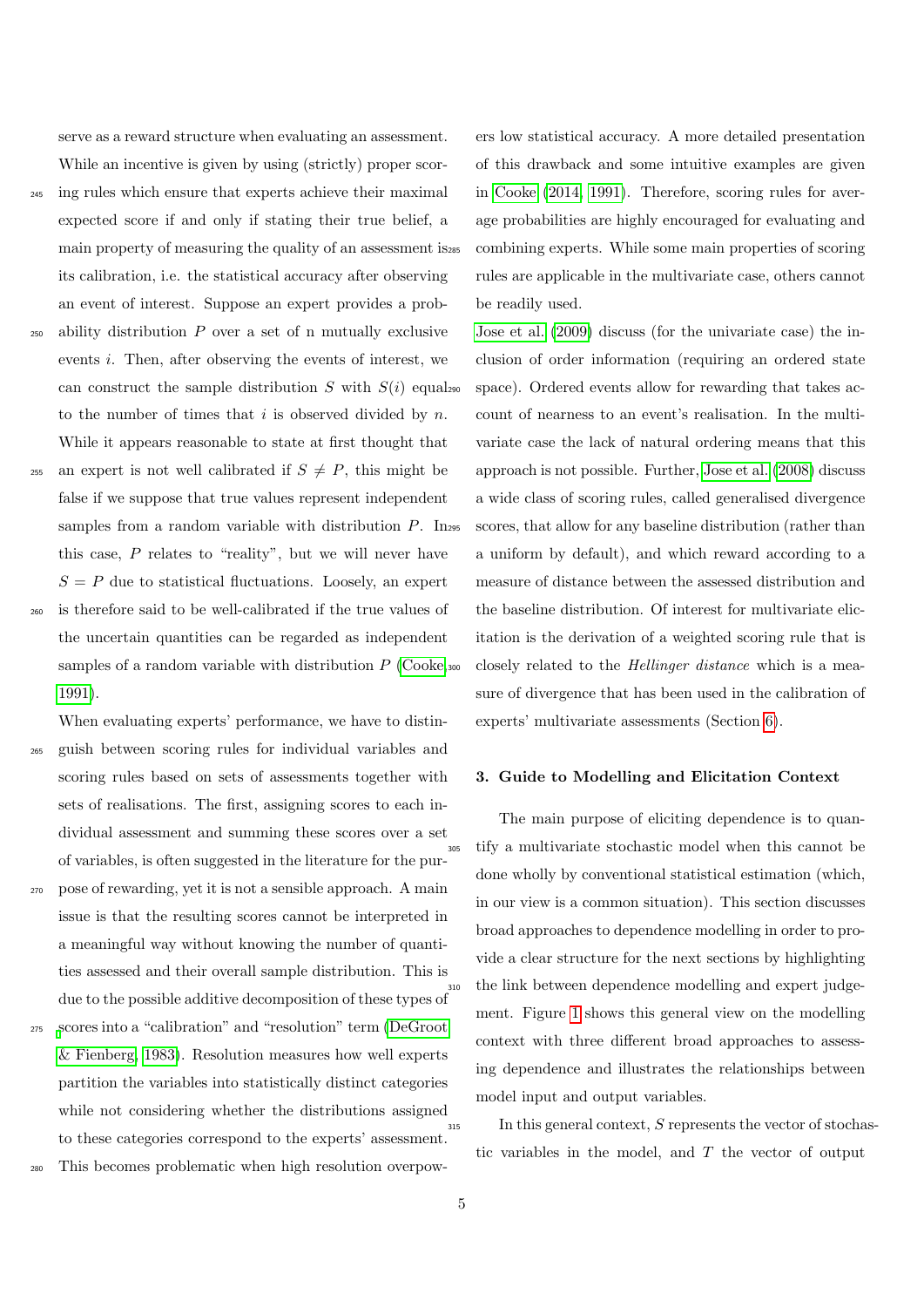

Figure 1: Schematic representation of modelling and elicitation context

variables which depends deterministically on S. R represents another set of auxiliary variables used to evaluate the uncertainty on  $S$ . The solid arrows show deterministic <sup>320</sup> relationships between the variables, and hence the direction in which uncertainty can be propagated.

It is not uncommon for there to be dependence between the output variables  $T$ . This can arise simply as a result of the functional dependence represented in arrow  $a$ , even if

 $325$  the stochastic variables in S are modelled as being stochastically independent. In many applications, however, it is not appropriate to model the variables in  $S$  as independent, and so we should find a way to model and assess dependence in S.

330

Approach a. In Approach (a) we model the dependence relations between the variables in S directly. The main techniques are BNs, copulas, parametric families of multivariate distributions (e.g. the multivariate Gaussian dis-<sup>335</sup> tribution), and Bayes Linear methods. We provide examples for each method in the next section. Having assessed the dependence and hence having specified the distribution of the variables in  $S$ , uncertainty is then propagated through the model (arrow a) to the output variable (or variables)  $T$ . As we shall see later, direct assessment of dependence on the variables  $S$  is most predominant in the literature. However, two other approaches are also important and worth discussing.

 $345$  Approach b. In Approach (b) we introduce a new set of auxiliary variables  $R$ , which are not directly part of the

<span id="page-5-0"></span>model variables (though may in practice have some overlap with the variables  $S$ ). The variables  $R$  are chosen so that their uncertainty is easier to quantify  $-$  in particular <sup>350</sup> one might choose these variables so that they can be considered stochastically independent, with the dependence in the variables S arising as a result of the complex relationship between the "explanatory" variables  $R$  and those in S. This is shown in Figure [1](#page-5-0) as arrow b. This approach is <sup>355</sup> of interest particularly when change of variables methods (frequently used in multivariate statistics) can be used to simplify the variable set from  $S$ . A common model type used in this context is a regression model and an example of introducing and assessing auxiliary variables is given in Section [4.2.](#page-14-0)

Approach c. In Approach  $(c)$  we "calibrate" the uncertainties on S through considering some set of output variables T on which the uncertainties can be assessed. Obviously, to be useful, this would have to be a different situation <sup>365</sup> than the one in which the overall model is to be used (see dashed node inside  $T$ ), as we would otherwise be simply directly assessing the uncertainty in the variables of interest. This calibration of uncertainties relies on the backwards propagation of uncertainty from  $T$  back to  $S$ , shown by arrow  $c$ . The dotted arrow is used to indicate a key difference with the solid arrows  $a$  and  $b$ . In general, more than one distribution on S will forward-propagate to the given distribution on  $T$ , that is, the inverse problem has no unique solution (or even worse, it has no solution). Other <sup>375</sup> criteria (such as max entropy) are then used to select a unique inverse. That solution then defines a dependence structure on S, which can be propagated back through arrow a to look at other output contexts. This is called Probabilistic Inversion (PI) [\(Kurowicka & Cooke, 2006;](#page-32-1) <sup>380</sup> [Kraan & Bedford, 2005;](#page-32-13) [Cooke, 1994\)](#page-30-9) and we show an example in Section [4.3.](#page-14-1) This approach is of interest when the dependence structure in  $S$  is difficult to determine directly, but must satisfy reasonable conditions on output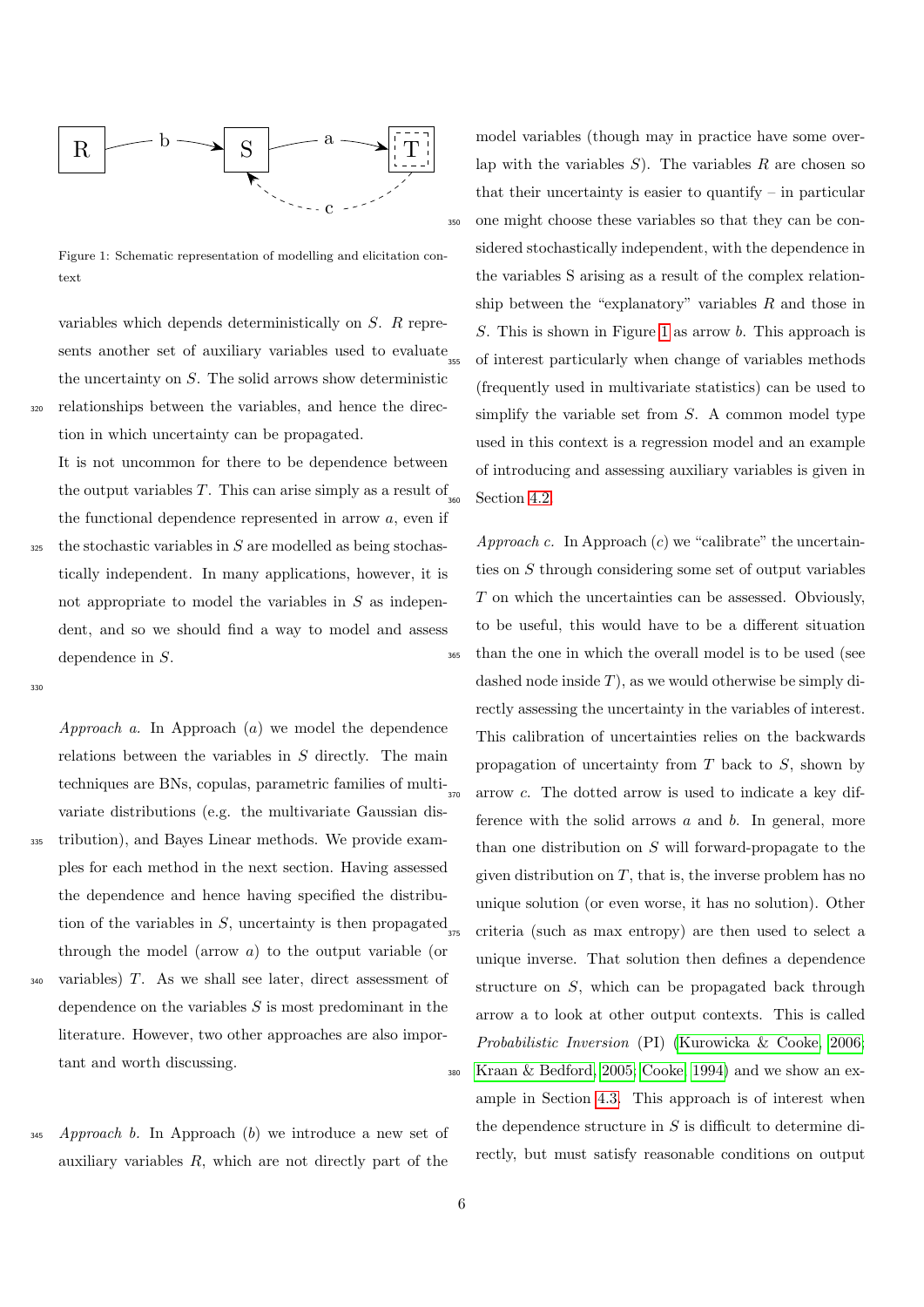variables that are easier to understand and hence easier to <sup>385</sup> quantify.

A common theme in the latter two approaches is the model boundary. In both cases we choose to extend the model to include other input or output variables in addition to those which are strictly necessary for direct modelling. In-

- deed it may happen that the auxiliary variables represent simplifications of more complex issues which are insufficiently understood to be included explicitly in the model but which are known to collectively impact the behaviour of the system significantly. An example of this is the mod-
- $_{395}$  [e](#page-30-10)lling of common cause events in risk analysis (Bedford  $\&$ [Cooke, 2001\)](#page-30-10) where the range of underlying causes is too wide to be modelled individually, but which together have 435 a substantial effect in inducing dependencies in the overall system behaviour.
- We illustrate the dependence structures shown in Figure [1](#page-5-0) with the following simplified project risk management example which shows how choices can be made in the various modelling contexts.

We are managing a project which has an overall cost (model

- $405$  output variable T). The cost is determined by individual activities with associated costs (variables in S) that are of importance for the project completion. If we want to model the stochastic dependence between activities in order to obtain information about the overall cost, a first
- <sup>410</sup> option is to do so directly by specifying the dependencies directly between the cost elements. The dependence models used here are part of modelling context a. If modelling the dependence between the individual activities directly does not produce a satisfactory model output,
- 415 we have the choice to include explanatory variables  $(R)$ that help us to understand the relationship better. For instance, we can include factors like environmental uncertainties if we belief that our project's activity costs are  $_{455}$ (partly) influenced by them. The techniques used here are
- $420$  part of modelling context b. Recall that we are choosing to extend the model which relates to the earlier discussion

on the model boundary. The reason for modelling dependency in this way is because it may be easier to consider the impact of certain factors explicitly rather than implicitly when only using approach  $a$ .

If the model output resulting from the inclusion of additional factors is still not satisfactory, we might choose to model some systemic impacts of the project. For instance, factors like the availability of qualified staff might be present and result in a subtle dependence relationship, leading to the distribution for the overall cost (the model output variables  $T$ ) being incorrectly assessed. With methods used in c, we would have a separate assessment of the distribution (or at least for features of this distribution) for the overall cost which would lead to a changed model for the joint distribution of the activity costs (modelling context a or b). We could also consider modelling a more complex situation in which we manage several projects. In this case, the overall cost becomes multivariate instead of univariate (i.e.  $T$  becomes a vector of variables). Then, we can use methods (from c) that allow propagating our uncertainty from one project about which we have information backwards in order to make inference about the distribution of the activities  $(S)$  and hence the distribution for overall costs  $(T)$ .

The common objective is to find a good model for the uncertainties relating  $S$  and  $T$ . Conceptually, we can only ever specify part of the required information for this model, so that in practice our model is always underspecified (though <sup>450</sup> this point is often not appreciated because modellers often adopt low-dimensional parametric families of models early on). Approaches  $b$  and  $c$  provide complementary approaches to specify further information about the model.

#### <span id="page-6-0"></span>4. Dependence Models and Expert Judgement

Before presenting and reviewing dependence parameters as elicited quantities explicitly, in this section we first discuss expert judgement for common dependence models. This includes main challenges when using experts to quan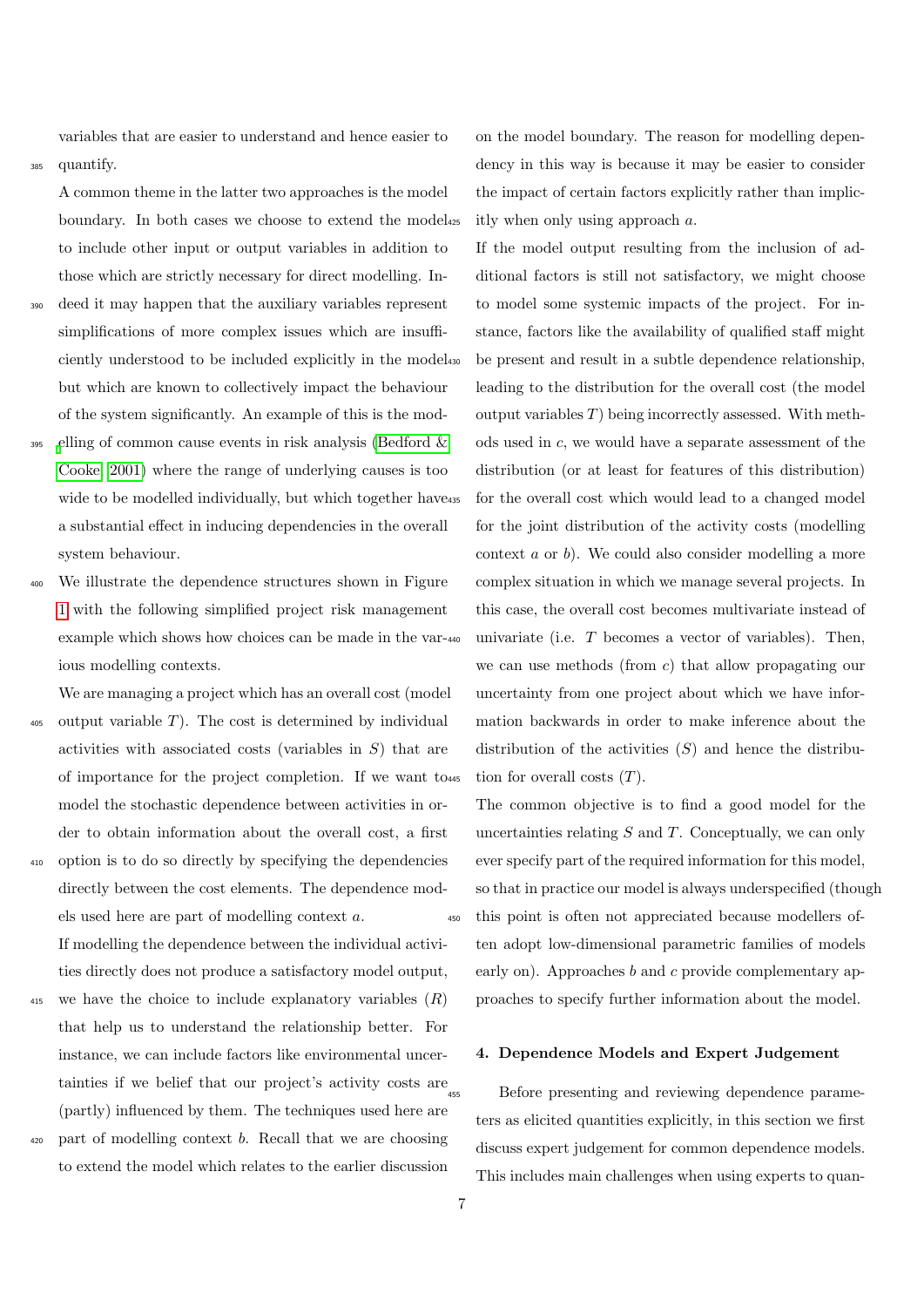tify models as well as the applicability of elicited forms for

<sup>460</sup> a satisfactory representation of the experts' information in the model. We present the modelling aspects first given that decisions here precede and strongly affect the choice of which dependence parameter to elicit. In accordance with the earlier framework (see Figure [1\)](#page-5-0), BNs and copulas to-<sup>465</sup> gether with probabilistic and non-probabilistic parametric models are introduced for context  $(a)$ , regression models for  $(b)$  and Probabilistic Inversion for  $(c)$ .

## 4.1. Elicitation for Direct Modelling 4.1.1. Bayesian (Belief ) Networks

 $\mathbf{I}$  In  $(a)$ , a common way of integrating high dimensional uncertainty in a probabilistic model is by specifying a multivariate distribution for the random variables through the product of marginal and conditional probabilities. A common modelling framework is a BN [\(Darwiche, 2009;](#page-30-11) <sup>475</sup> [Pearl, 2000\)](#page-33-9). A random variable is described by a node in the graph while arcs represent the qualitative dependence relationships amongst variables. The direct predecessors/successors of a node are called parents/children, and the BN is specified (for example) by determining for  $_{510}$ <sup>480</sup> every child node its conditional probability distribution given the states of its parent nodes. Hence, it is composed of a directed acyclic graph with marginal distributions for source nodes and conditional distributions for

child nodes given the parents. A simple example BN to be  $_{515}$ <sup>485</sup> used throughout this review is shown in Figure [2.](#page-7-0)



Figure 2: Example Bayesian Network with one child and three independent parents

When using expert judgement, [French](#page-31-1) [\(2011\)](#page-31-1) views eliciting BNs as an obvious approach for obtaining dependence information. However, while more has been written

about eliciting the qualitative dependence structure (the arrows in the BN) (Nadkarni  $\&$  Shenoy, 2004; [Max, 1989\)](#page-32-14), eliciting dependence quantitatively has been recognised as a main issue when constructing BNs [\(Renooij, 2001;](#page-33-11) [Druzdel & Van Der Gaag, 2000\)](#page-31-13). Identified difficulties are the elicitation for high dimensional models and the assessment burden due to an exponentially growing number of probabilities to assess (in discrete BNs). Therefore, some alternative modelling approaches have been developed to be used in conjunction with expert judgement methods.

While in the low dimensional, discrete case, experts pro-<sup>500</sup> vide information in form of conditional probabilities to populate conditional probability tables, in higher dimensions this is intractable and too time-consuming. An alternative approach is to model continuous distributions and to elicit dependence information through (un-) conditional rank correlations. These models are known as nonparametric BNs for which a review of applications can be [f](#page-33-12)ound in [Hanea et al.](#page-32-15) [\(2015\)](#page-32-15). For these, Morales Nápoles [et al.](#page-33-12) [\(2008\)](#page-33-12) developed a way of eliciting conditional exceedance probabilities for higher dimensions to derive the <sup>510</sup> required rank correlations. This method is detailed in the next section when discussing elicited forms of dependence parameters explicitly.

<span id="page-7-0"></span>In order to address the reduction of the assessment burden (in the discrete case), one way is to reduce the number of necessary assessments. For instance, [Wisse et al.](#page-34-2) [\(2008\)](#page-34-2) propose piecewise linear interpolation (see Appendix B) in order to reduce the overall number of required assessments for a full conditional probability table. Their method elicits conditional probabilities which are discussed in the next <sup>520</sup> section as an elicited form. Another method that reduces the number of required assessments is through assumptions on the causal interpretation of a BN. The assumptions on the causal interpretation originate with noisy-OR gates [\(Pearl, 1988\)](#page-33-13) which use an underlying parametric distribution that reduces necessary assessments logarithmically (see Appendix B). The functional OR relationship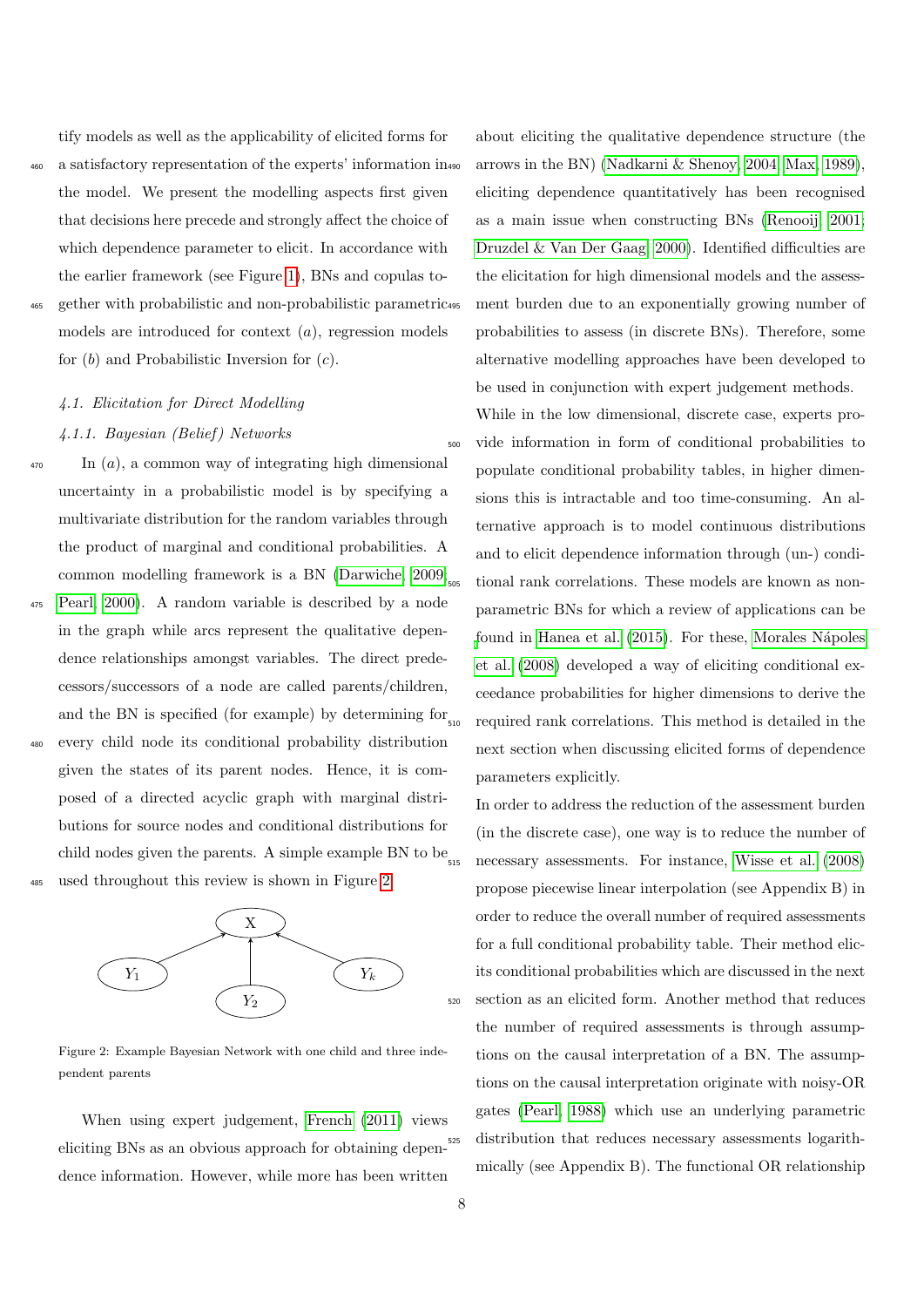denotes how individual parent nodes are combined for a common effect and assumes that they are independent of each other with respect to their causal effect on the child

- <sup>530</sup> nodes. Thus, the presence of one parent node suffices to produce an effect on the child independently of other parents (with a certain probability – hence noisy rather thans<sub>70</sub> deterministic). A leaky noisy-OR gate includes a background probability that represents the influence of non-
- <sup>535</sup> modelled causes. From this, [Zagorecki & Druzdzel](#page-34-3) [\(2004\)](#page-34-3), building onto [Druzdzel & Van Der Gaag](#page-31-14) [\(1995\)](#page-31-14), introduce the elicitation of leaky and non-leaky noisy-OR parameters as alternatives to conditional probabilities. They use parameters introduced by [\(Max, 1989\)](#page-32-14) and [\(Diez, 1993\)](#page-30-12)

<sup>540</sup> and a potential framing (for the BN in Figure [2\)](#page-7-0) is: "What is the probability that X is present when  $Y_1$  is present and all other causes of  $X$  (addition for leaky case: including those not modelled explicitly) are absent?"

In an experimental setting, [Zagorecki & Druzdzel](#page-34-3) [\(2004\)](#page-34-3) <sup>545</sup> elicit leaky and non-leaky noisy-OR parameters together

- with conditional probabilities. An artificial dependence relation between three parents and one child node was determined (causes for anti-gravity of an unknown type of rock) and in a small simulation, participants could choose
- <sup>550</sup> the influence (strength level of presence or absence) of each cause and observe what happens as an effect (anti-gravity or not). Then they assessed the conditional probability distribution with each assessment method, i.e. non-leaky and leaky noisy-OR parameters and a direct conditional
- <sup>555</sup> probability assessment. The leaky noisy-OR parameter was assessed as most accurate (in terms of Euclidean distance to empirical distribution) while conditional probability was found least accurate. The authors claim that with an increasing number of nodes their method offers
- <sup>560</sup> a clear advantage over conditional probability elicitation as the latter will become unmanageable. More generally, noisy-OR methods belong to the group of canonical models [\(Pearl, 1988\)](#page-33-13). For these, assumptions on the underlying probabilistic relationship are made so that a conditional

probability table can be generated algorithmically given parameters that are assessed by experts and which only grow linearly with the number of parent nodes. Usually the parameters refer to conditional assessments which are made about a number of combinations of the states of the parent nodes. An alternative to the aforementioned noisy-OR method is the noisy-MAX method [\(Diez, 1993\)](#page-30-12). Within the same group of methods is also the ranked nodes approach [\(Fenton et al., 2007\)](#page-31-15). Briefly, ranked nodes are random variables with discretised ordinal scales which are typically assessed by experts through verbal descriptors of the scale. The usage of verbal classifiers to assess BNs has also been proposed more generally to counteract a high assessment burden. Here, the influence of a node is simply determined verbally rather than numerically. For in-<sup>580</sup> stance, [van der Gaag et al.](#page-31-16) [\(1999\)](#page-31-16) use a scale containing both, numerical and verbal anchors, and [Mkrtchyan et al.](#page-32-16) [\(2015\)](#page-32-16) conclude (in a review on the use of expert judgement for BNs in human reliability assessment) that the use of verbal labelling for inferences in BNs is common. We discuss verbal elicitation of dependence explicitly in the next section. Another way to facilitate judgement is by providing graphical support. Hänninen et al. [\(2014\)](#page-32-17) provide experts with the pie chart probability tool available in GeNIe Bayesian Network Software to adjust assessments. Probability masses are determined and the resulting distribution is graphically visible immediately. This procedure is repeated until the experts feel comfortable with their assessments.

As shown in Section [7,](#page-26-0) the use of expert judgement for <sup>595</sup> BNs is considered in a variety of empirical areas given the popularity of this dependence model itself.

### 4.1.2. Copulas

In certain situations of context  $(a)$ , a multivariate distribution can also be modelled by a copula rather than by the "marginal-and-conditional approach" [\(Clemen &](#page-30-13) [Reilly, 1999\)](#page-30-13), presented for BNs before. While an exten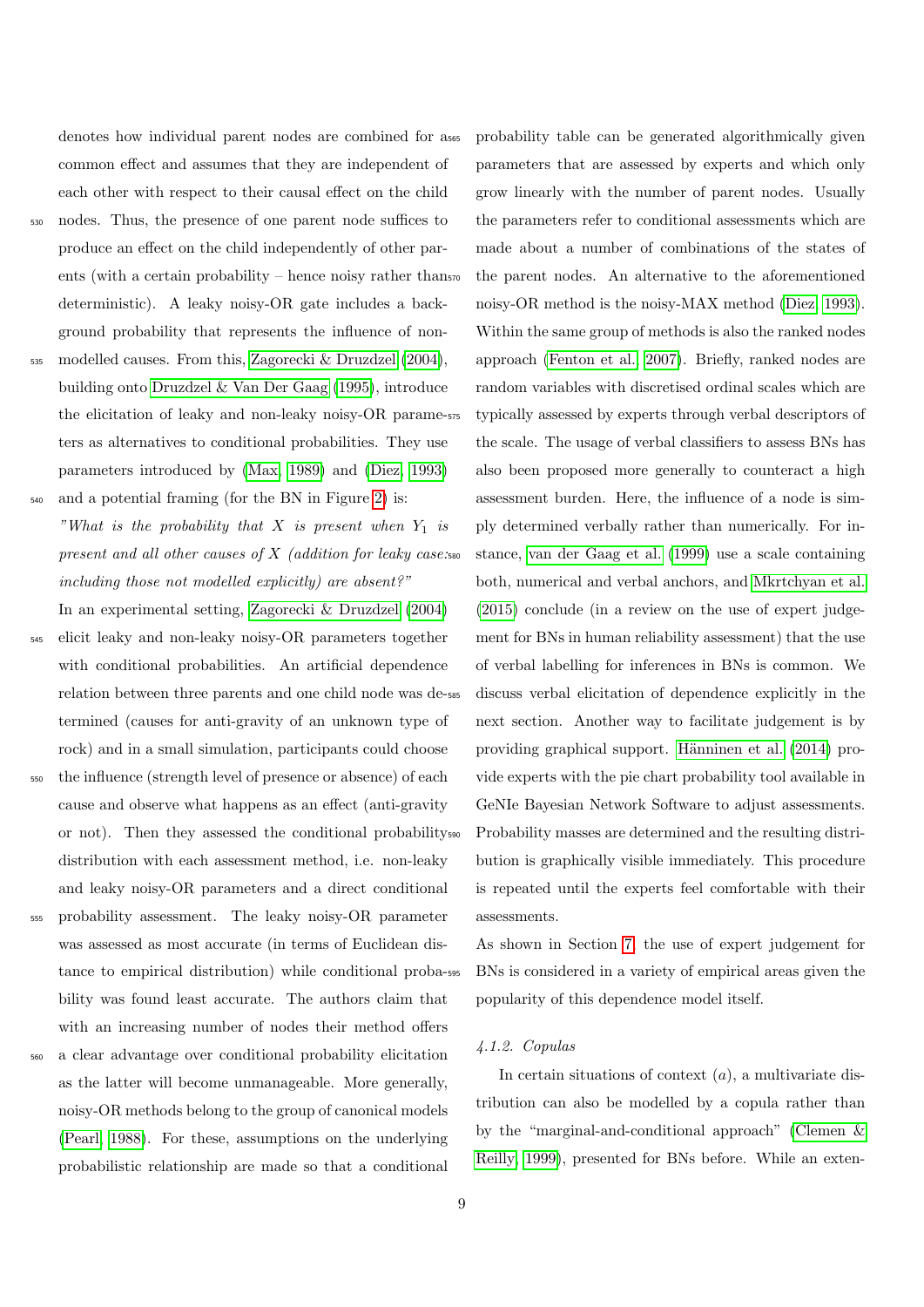sive introduction to copulas can be found in [Durante &](#page-31-17) [Sempi](#page-31-17) [\(2015\)](#page-31-17) and [Joe](#page-32-18) [\(2014\)](#page-32-18), recall first that for a con-605 tinuous random variable  $X$  with distribution function  $F_X$ , the random variable  $U = F_X(X)$  is uniformly distributed. If we have two continuous random variables  $X$  and  $Y$ , then the distribution of the vector  $(F_X(X), F_Y(Y))$  is supported on the unit square and has uniform marginals. Any such distribution is called a (bivariate) copula. This construction can be reversed: Any set of univariate distribution functions combined with a copula represents a multivariate distribution as a result of [Sklar](#page-33-14) [\(1959\)](#page-33-14). The notion of a copula is easily extended to greater than two dimensions. Often a one–parameter copula family is used,  $C_{\theta}(u, v)$ , that can be indexed by a parameter  $\theta$  related to a rank correlation such as those of Spearman or Kendall (see Appendix B). In fact, both can be expressed in terms of the copula: Spearman's correlation is

$$
\rho_C = 12 \iint_{[0,1]^2} C(u,v) \, \mathrm{d} \, \mathrm{u} \, \mathrm{d} \mathrm{v} - 3
$$

and Kendall's  $\tau$  is

$$
\tau_C = 4 \iint_{[0,1]^2} C(u,v) \, \mathrm{d} \mathrm{u} \, \mathrm{d} v - 1
$$

Within a chosen family of copulas (see Appendix B), expert elicitation can be used to determine the correlation and hence specify the dependence. Whenever the family is uncertain, information on how copulas differ for upper or lower tail concentration, i.e. tail (in-)dependence (see Ap-<sup>630</sup>) pendix B), needs be elicited additionally. For this, upper (or lower) asymptotic tail dependence is of interest. The asymptotic upper tail dependence parameter is defined as:

$$
\lambda_U(X, Y) = \lim_{u \to 1^-} P(Y > F_Y^{-1}(u) | X > F_X^{-1}(u))
$$

when a limit  $\lambda_U \in [0,1]$  exists. In this case, X and Y are defined as dependent in the upper tail when  $\lambda_U > 0$ , 600 whereas whenever  $\lambda_U = 0$ , they are tail independent [\(Joe,](#page-32-18) [2014\)](#page-32-18). In other words, for the former case, it is more likely to observe high values for  $Y$  given high values for  $640$ X. Following naturally from the concept of tail dependence, the tail concentration function distinguishes various copula formats and is defined for any  $u$  in  $(0, 1)$  as  $\lambda_U = P(U > u, V > v)/(1 - u)$ . For the (upper) tail, it leads to the tail dependence coefficient in form of  $\lambda_U$  =  $(1 - 2u + C(u, u))/(1 - u).$ 

The review results presented later show limited experience for expert judgement within a copula modelling framework. One reason might be that copulas are distinguished on the one hand by measures of association such as rank correlations, but on the other hand also by its behaviour along the dependence function as indicated by its family. This constitutes a great deal of complexity to be integrated into an elicitation method. However, both types of information are highly important given that two different copula families exhibit a very different behaviour even for the same rank correlation (as shown in Appendix B). This <sup>620</sup> is particularly crucial for copula families that model extreme joint dependence through asymptotic upper/lower tail dependence (as considered in the first elicitation approach presented below) in contrast to tail independent ones. At this point, it is important to note that the use <sup>625</sup> and elicitation of measures of association related to tail dependence depends (obviously) on whether one is interested in capturing tail dependence explicitly or another measure might serve the modelling purpose better, given the increased cognitive complexity for experts to assess tail dependence. Some proposed methods that aim at a sensible representation of an expert's understanding of dependence in form of a copula are outlined in the following. [Arbenz & Canestraro](#page-29-3) [\(2012\)](#page-29-3) decompose the asymptotic upper tail dependence coefficient (presented above) and <sup>635</sup> query its components from experts before combining it again. They consider this as a non-asymptotic approximation of  $\lambda_U(X, Y)$ . The elicitation is as follows: in a first step, all non-negligible causes for  $X$  to be "extremely" large" denoted as events  $j, j = 1, 2, \ldots, J$ , are listed. Then, experts assess  $P(\text{event } j | X = "extremely large"), so$ the likelihood that the chosen event is present if  $X$  is in the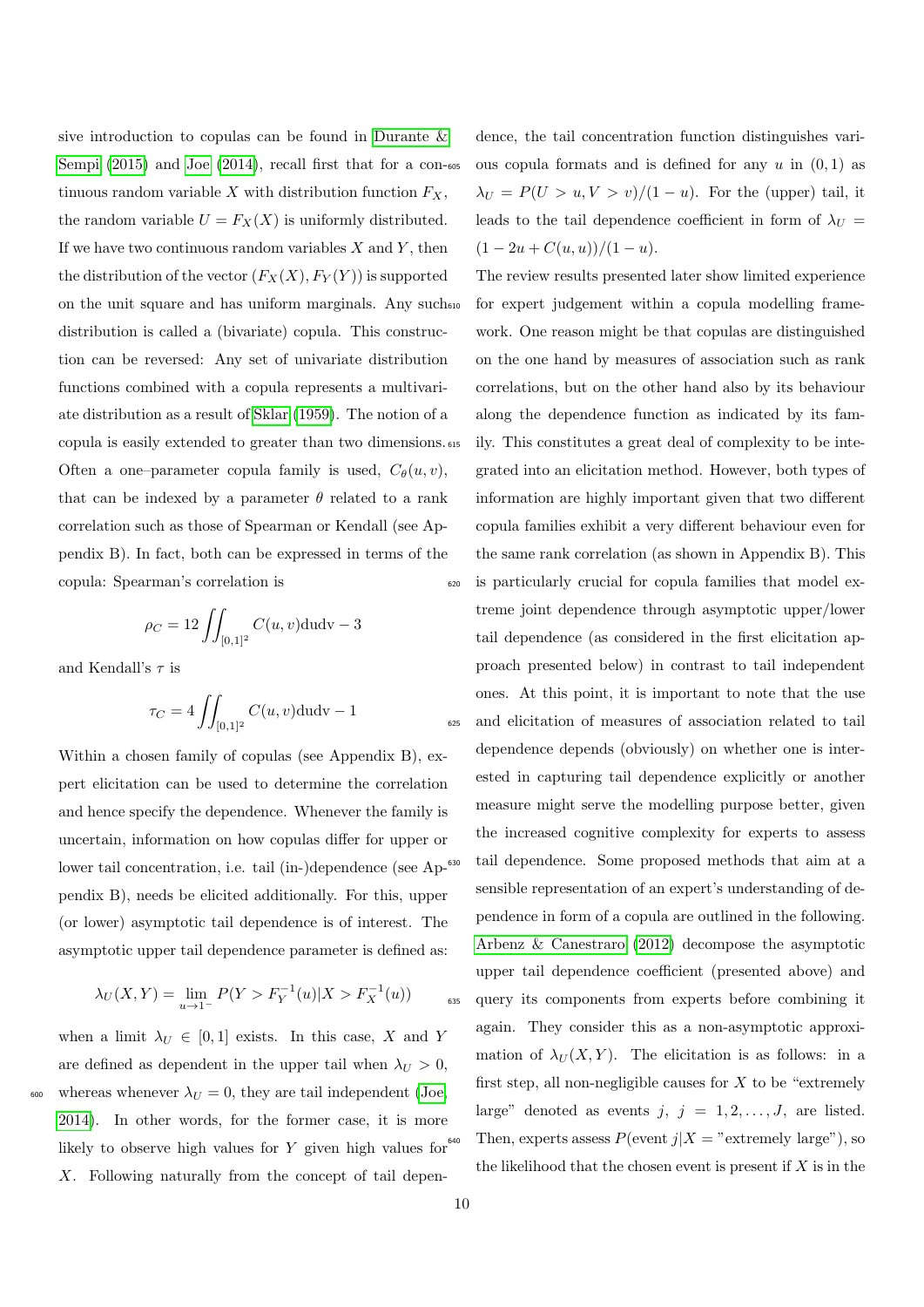tail of its distribution. Lastly, experts are queried  $P(Y =$ "extremely large" |event  $j$ ), i.e. the probability that the corresponding event affects Y with the implied magni-

tude. All assessments are then combined by  $\lambda_U(X, Y) \approx$  $\sum_{j=1}^{J} P(Y =$  "extremely large"|event j) $P(\text{event } j | X =$ "extremly large"). The proposed framing is:

"Given that an extremely bad outcome is observed in X, what is your estimate of the probability that  $Y$  will experi-<sup>650</sup> ence an extremely bad outcome?"

According to the authors (whose experts were actuaries) this method was perceived as cognitively easy.

Another option that is being researched further by several co-authors of this review but has not been published

- <sup>655</sup> so far is querying conditional exceedance probabilities for chosen quantiles from experts to fit a parametric copula. This is done by plotting elicited values for each considered quantile together with candidate copula choices and after a first "eyeballing", use conventional goodness-of-fit tests
- <sup>660</sup> for the distance to parametric families. Figure [3](#page-10-0) shows simulated conditional exceedance probabilities for several parametric copulas with given rank correlations. With the assessment of the probability that Y exceeds its  $u^{th}$  quantile given that X exceeds its  $u^{th}$  quantile for a certain
- $665$  number of thresholds u, a sensible copula choice that represents the experts' beliefs can be estimated. We address the details of eliciting conditional exceedance probabilities in the next section.

As a non-standard parametric alternative, [Meeuwissen &](#page-32-19) <sup>670</sup> [Bedford](#page-32-19) [\(1997\)](#page-32-19) discuss using a minimally informative copula with given rank correlation. A copula is modelled by  $\omega$ asking experts to provide a dependence constraint between two random variables, and taking the copula which is minimally informative with respect to the uniform (indepen-

<sup>675</sup> dent) copula. This is further developed in [Bedford et al.](#page-30-14) [\(2016\)](#page-30-14) and [Bedford](#page-30-15) [\(2002\)](#page-30-15). Here, experts assess the  $\exp$ ectation of functions for the two underlying variables. From that a (min inf) joint probability is constructed which satisfies the expected value constraint. An advantage is that



<span id="page-10-0"></span>Figure 3: Conditional Exceedance Probabilities at  $u^{th}$  quantiles (rank correlations: 0.2 to 0.9)

in this approach it is easier to relate a copula parameter to an observable quantity than it is for common parametric families. An example is given for the dependence of failure times between machine components. Minimal informativeness also served as motivation for [Kotz & Van Dorp](#page-32-20)  $(2010)$  who consider a sub-family of generalized diagonal band (DB) copulas which require a dependence parameter. It is specified by experts through conditional exceedance probabilities (given the median value). [Van Dorp](#page-34-4) [\(2005\)](#page-34-4) regards DB copulas as advantageous when using expert judgement as a dependence parameter that relates to its one copula parameter can be defined. We will introduce this dependence parameter in the next section when we address forms of elicited dependence parameters explicitly. Besides some empirical work in maintenance optimisation [\(Bunea & Bedford, 2002\)](#page-30-16), the majority of experiences for eliciting copulas, such as the first approach presented above, [c](#page-29-3)omes from banking and insurance [\(Shen et al., 2015;](#page-33-15) [Ar](#page-29-3)[benz & Canestraro, 2012;](#page-29-3) [Regis et al., 2011;](#page-33-16) Böcker et al.,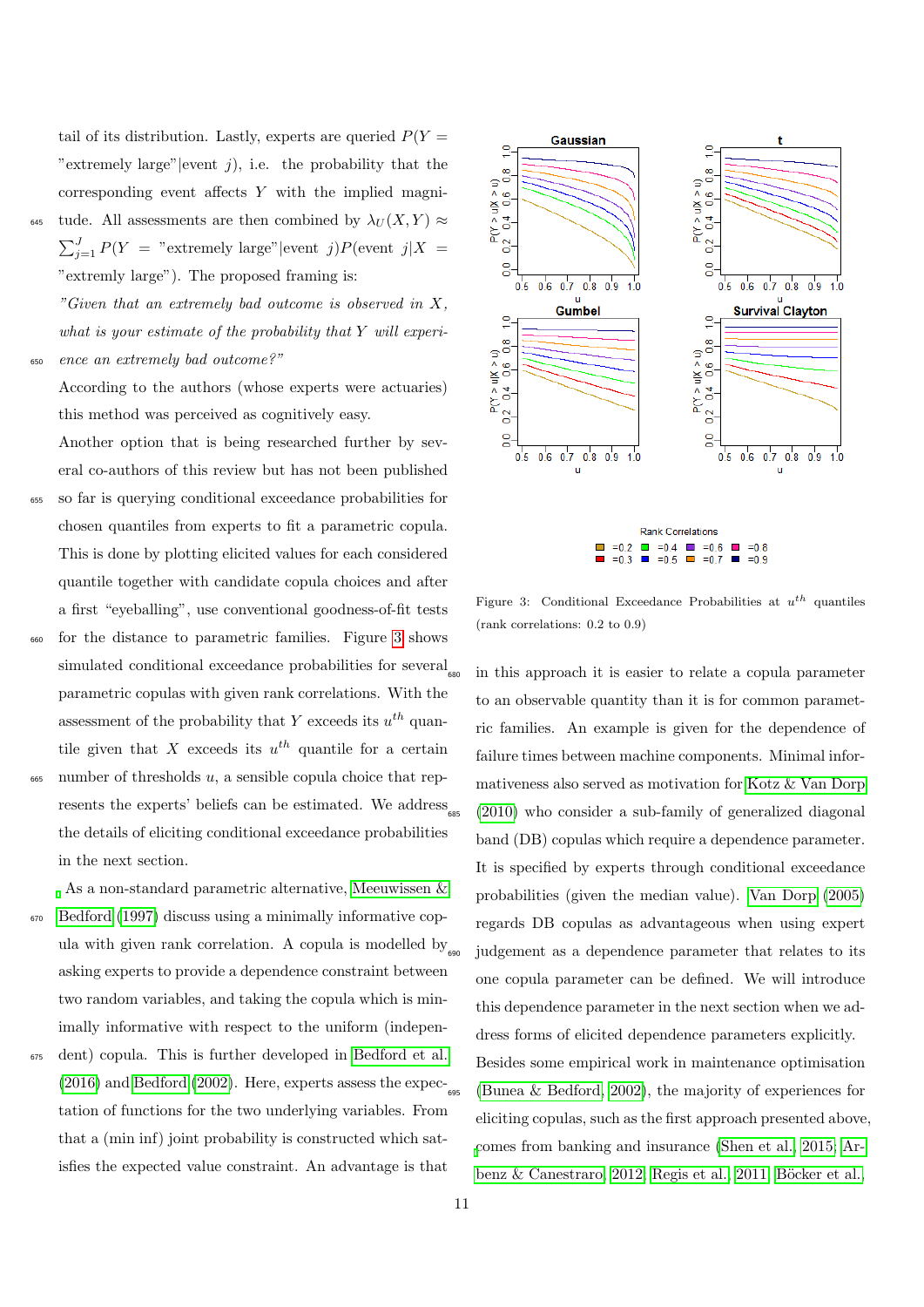[2010\)](#page-30-17), an area in which the popularity of copulas has in-<sup>700</sup> creased lately [\(Genest et al., 2009\)](#page-31-18). Here, expert judgement is typically used to assess conditional and joint probabilities of (extreme) loss events. These studies might be helpful for other areas where copulas are gaining increased<sub>740</sub> interest, such as hydrology [\(Genest & Favre, 2007\)](#page-31-19).

## <sup>705</sup> 4.1.3. (Probabilistic) Parametric Models: Multivariate Distributions

Another way to model dependence in  $(a)$  is by specifying a multivariate distribution. For an introduction and [o](#page-29-4)verview of the distributions discussed here, see [Balakrish-](#page-29-4)<sup>710</sup> [nan & Nevzorov](#page-29-4) [\(2004\)](#page-29-4). As a main challenge when eliciting a multivariate distribution is that its full specification would be cognitively too complex for experts, we should  $_{750}$ impose a structure on the distributional choice. While for univariate distributions it might be sufficient to assume a <sup>715</sup> minimal structure such as a continuous and smooth cumulative distribution function which can be specified sat-isfactorily by a few quantile assessments [\(O'Hagan et al.,](#page-33-0) $_{755}$ ) [2006\)](#page-33-0), in higher dimensions this is still unreasonable for

- practical use. Rather, a parametric multivariate distri-<sup>720</sup> bution that represents an expert's belief sufficiently is a necessary assumption. Then, an expert's opinion is fully specified by determining a few parameters. While any dis- $\frac{1}{760}$ tributional assumptions have to be in agreement with the experts, they should be as well in accordance with the
- <sup>725</sup> modelling purpose. For instance, it should be suitable for its use in a specific decision problem for which a distributional form is predetermined or its use as a conjugate  $\frac{1}{265}$ prior in a Bayesian modelling framework. The latter offers a probabilistic framework to complement the lack of data
- <sup>730</sup> for some common statistical dependence models. Prior beliefs of experts (see Appendix B) for given parameters are updated once observations are available. A conjugate prior  $_{\text{770}}$ [i](#page-33-0)s chosen so that it can be most easily updated [\(O'Hagan](#page-33-0) [et al., 2006\)](#page-33-0). Generally, this is a different elicitation sit-
- <sup>735</sup> uation/purpose than using expert judgements to obtain

beliefs about uncertainties without the inclusion of future observations (what is done in most of the literature reviewed here), but this is not of importance for us as with regards to dependence elicitation both methodologies have similar challenges. Hence, both methodologies contribute to the findings presented here.

In the literature on eliciting parameter information for quantifying a multivariate distribution, mainly multivari[a](#page-31-20)te normal [\(Al-Awadhi & Garthwaite, 2001,](#page-29-5) [1998;](#page-29-6) [Garth](#page-31-20)[waite & Al-Awadhi, 2001;](#page-31-20) [Dickey et al., 1985\)](#page-30-18), or t [\(Al-](#page-29-5)[Awadhi & Garthwaite, 2001;](#page-29-5) [Kadane et al., 1980\)](#page-32-4) and [D](#page-31-21)irichlet distributions (Zapata-Vázquez et al., 2014; [Elfadal](#page-31-21)y [& Garthwaite, 2013;](#page-31-21) [Chaloner & Duncan, 1987\)](#page-30-19) are considered. A method that specifies a multivariate distribution [i](#page-32-21)n a more flexible way (as shown below) is given in [Moala](#page-32-21) [& O'Hagan](#page-32-21) [\(2010\)](#page-32-21).

For the common parametric assumption of a multivariate normal or t distribution, the elicitation aims at quantifying the mean vector,  $\mu$ , and the covariance matrix,  $\Sigma$ . Instead of determining the variables of interest directly, even though this has been attempted through interactive graphical methods [\(Chaloner et al., 1993\)](#page-30-20), typically hyperparameters that follow from distributional assumptions on the form of  $\mu$  and  $\Sigma$  and therefore specify (or index) the multivariate distribution of interest are determined. In other words, the values of the hyperparameters reflect the available subjective prior knowledge about the unknown model parameters. This is typically based on specifying hierarchical priors assuming exchangeability (see Appendix <sup>765</sup> B) for the joint distribution in question. The variables of interest are then conditionally independent given the hyperparameters. This is known as Bayesian hierarchical modelling (see Appendix B) which is a common way to restructure dependence in order to elicit parameters as univariate quantities. Typically, the hyperparameters consist of means, scale parameters, degrees of freedom and the spread matrix which (whenever possible) are elicited through univariate quantities and conditional medians of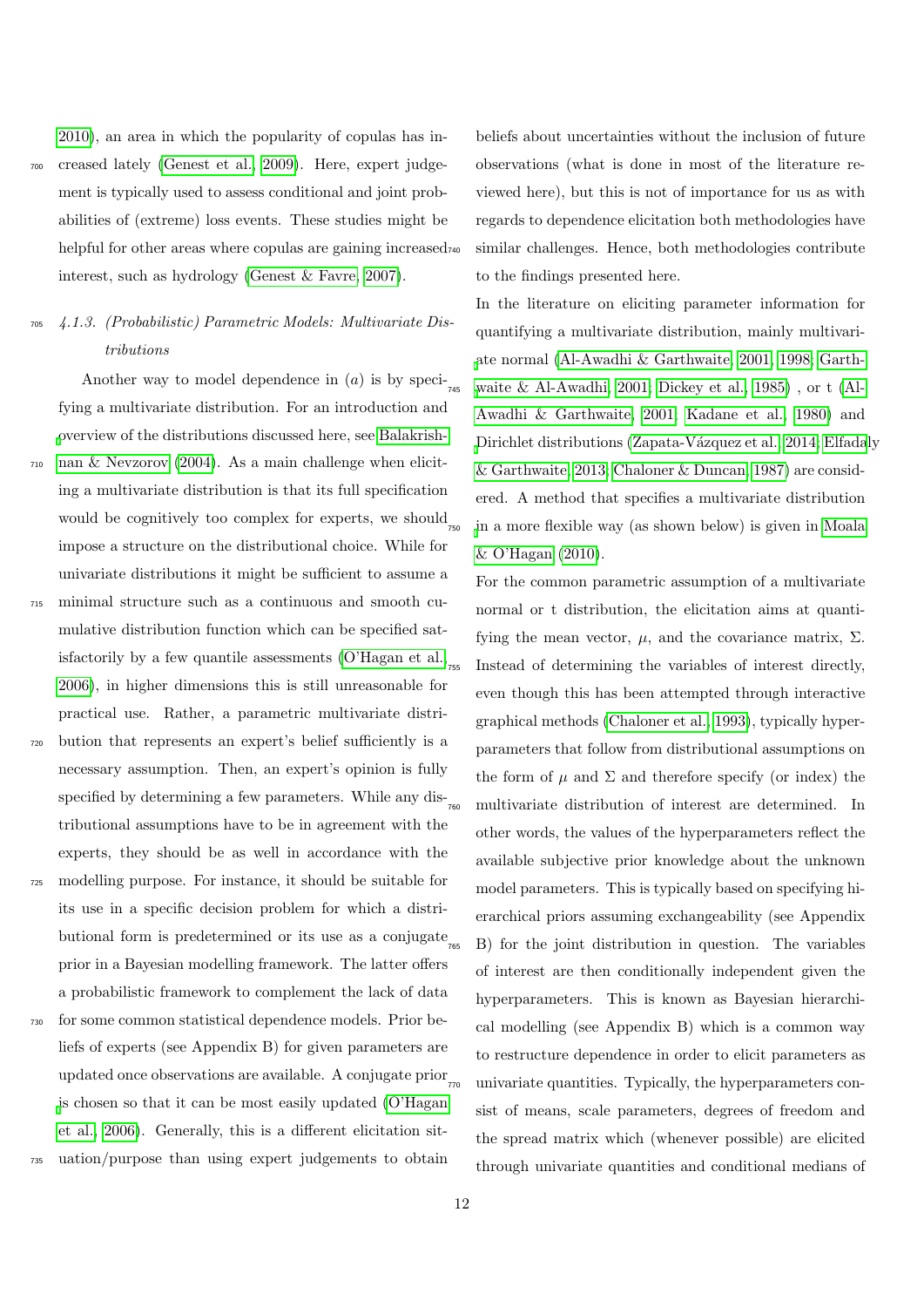observable variables. [Percy](#page-33-17) [\(2004,](#page-33-17) [2002\)](#page-33-18) presents how the

- <sup>775</sup> specification of suitable prior distributions can be simplified and how values of hyperparameters can be elicited from experts through quantiles of predictive prior distributions for a variety of common distributions in the reliability context of mathematical modelling of maintenance.
- While we explain this approach below (for Dirichlet distributions), it is noteworthy here that a main advantage is that observable quantities can be used. Further, he proposes to elicit fewer quantiles than unknown hyperparameters and use interaction of experts for further adjustments.
- <sup>785</sup> A different problem for which a multivariate distribution needs to be specified is whenever an event can take one of k possible outcomes  $(k > 2)$  and the probability of these  $i<sup>th</sup>$  outcome,  $p<sub>i</sub>$ , is elicited from experts. This might be denoted as eliciting the opinion about a "set of propor-
- tions" (Zapata-Vázquez et al., 2014). As the sum of all  $p_i$ 790 must equal 1,  $p_i$  cannot be assessed in isolation. Further, with  $k > 2$ , a multinomial distribution models the over-sso all outcome given that we have independent trials and the probability of each outcome is the same in each trial. The
- <sup>795</sup> commonly chosen parametric distribution is then a Dirichlet distribution, the conjugate prior distribution of a multi-nomial one [\(O'Hagan et al., 2006\)](#page-33-0). One of the earliest ap-835 proaches in [Chaloner & Duncan](#page-30-19) [\(1987\)](#page-30-19) uses an elicitation strategy based on predictive distributions. When consid-
- ering a specified number of draws from the population of interest, the expectation of the number that belongs to a category is in fact  $p_i$ . Given that, they ask their experts for the joint modes of the predictive distribution. Other methods assess the Dirichlet distribution by imaginary ob-
- <sup>805</sup> servations, i.e. by determining the extent to which experts change their belief given an observation from a draw  $(O'Hagan et al., 2006)$ . More recently, Zapata-Vázquez [et al.](#page-34-5) [\(2014\)](#page-34-5) proposed a refinement to acknowledge the strong assumptions of a Dirichlet distribution (due to the <sup>810</sup> small number of parameters that determine its form) and

therefore make use of over-fitting. Loosely, they ask ex-

perts for more assessments than (strictly) necessary to fit a distribution in order to reject the choice of a Dirichlet distribution if it is inappropriate.

<sup>815</sup> A more flexible method that avoids experts' belief to fit [a](#page-32-21) pre-specified parametric family is presented in [Moala &](#page-32-21) [O'Hagan](#page-32-21) [\(2010\)](#page-32-21). While the focus of the elicitation is laid on the analyst who seeks to identify the probability density function for a multivariate vector, the posterior distribution is based on the prior distribution as specified by an expert. In order to ensure flexibility on the parametric assumptions, the analyst's prior belief is a Gaussian process which allows the multivariate distribution to take a variety of forms given the experts' assessments. The elicited parameters are univariate quantities and a small number of joint probabilities, unless the elicitation of the latter can be reduced to querying univariate information as well, depending on assumptions for the multivariate vector's probability space.

Given that dependence information for quantifying parametric multivariate distributions is (mainly) elicited through univariate quantities, experimental studies show a similar performance to expert judgement studies with univariate variables of interest. For instance, (conditional) medians [a](#page-29-7)re regarded as cognitively easy and reliable to assess [\(Al-](#page-29-7)[Awadhi & Garthwaite, 2006\)](#page-29-7). Empirical findings on the elicitation of multivariate distributions are scarce however which is why no indication for a particular application area can be given.

# <sup>840</sup> 4.1.4. (Non-Probabilistic) Parametric Models: Bayes Linear Methods

An alternative to eliciting distributional (prior) beliefs for Bayesian models in  $(a)$  is the Bayes linear method (BLM) [\(Goldstein & Wooff, 2007\)](#page-31-22). It differs by using expectation as basis and is able to represent more complex problems through adjusting beliefs by linear fitting. Without distributional assumptions all required parameters are first and second moments [\(Farrow, 2003\)](#page-31-23). Hence,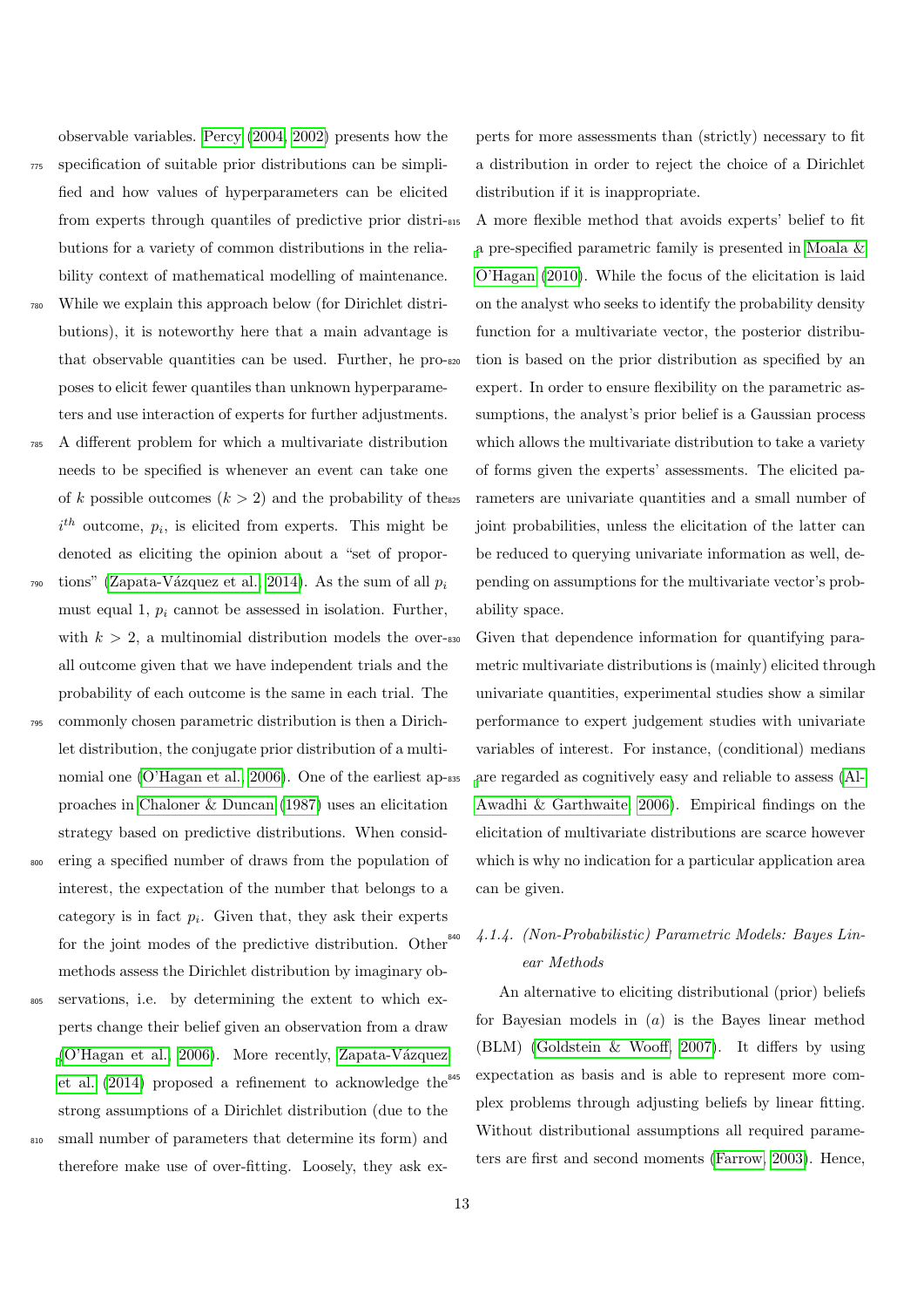eliciting dependence information concerns beliefs about

- <sup>850</sup> the covariance of parameters (rather than joint probabilities). While not much experience on the actual elicitation is found in the literature, [Revie et al.](#page-33-19) [\(2011,](#page-33-19) [2010\)](#page-33-20) and [Revie](#page-33-21) [\(2008\)](#page-33-21) address expert judgement for BLM specifically. The dependence model considered is  $Y = \alpha X + R$
- $855$  where X is the explanatory variable of Y. R represents the unexplained uncertainty between  $X$  and  $Y$  (with no correlation between X and R) and  $\alpha$  is used to measuress the strength of the relationship between  $X$  and  $Y$ . As a pragmatic way to elicit covariance information, the elicita-
- <sup>860</sup> tion of quantiles is proposed whereas the relation between these and the moments needs to be derived. A possibility is through [Pearson & Tukey](#page-33-22) [\(1965\)](#page-33-22), further developed in [Keefer & Bodily](#page-32-22) [\(1983\)](#page-32-22), who propose eliciting from three to five percentiles to obtain means and variances. <sup>865</sup> Hence, with the  $5^{th}$ ,  $50^{th}$  and  $95^{th}$  quantiles specified as
- $x_{0.05},x_{0.5},x_{0.95}$  for an uncertain variable X, the mean is derived by  $\mu_X = 0.63x_{0.5} + 0.185[x_{0.05} + x_{0.95}]$  and theses variance by  $\sigma_X^2 = \frac{(x_{0.95} - x_{0.05})}{(3.29 - 0.1(\Delta/\sigma_0))^2}$  with  $\Delta = x_{0.95} + x_{0.05} - 2x_{0.5}$  and  $\sigma_0 = ((x_{0.95} - x_{0.05})/3.25)^2$ .
- <sup>870</sup> In [\(Revie et al., 2010\)](#page-33-20) five elicitation techniques are compared. A first one is the direct elicitation of cross-moments which is omitted here given that it is discussed in the nextsection as a commonly elicited form. For the remaining methods we assume that the mean and variance of X and
- 875 Y have been elicited beforehand. In the direct calculation approach, experts assess their updated belief of  $E(Y)$ after the observation that  $E(X)$  increased hypothetically. While  $\alpha$  can be computed, for the uncertain variable R the experts'  $5<sup>th</sup>$ ,  $50<sup>th</sup>$  and  $95<sup>th</sup>$  quantiles are elicited through:
- 880 "Given that X is known to be  $\bar{x}$  with complete certainty, what are the  $5^{th}$ ,  $50^{th}$  and  $95^{th}$  quantiles of Y?" It follows that  $E(R)$  and  $var(R)$  can be calculated as shown above and then  $E(Y) = \alpha E(X) + E(R)$ ,  $var(Y) =$
- $\alpha^2 var(Y) + var(R)$  and  $cov(X, Y) = \alpha var(X)$ . For ad-<sup>885</sup> justed expectation, experts are asked to re-assess their belief about  $X$  based on the true value of  $Y$ . When defining

the true value as  $\bar{y}$ , the new belief for  $E(X)$  is  $E_Y(X) =$  $X_Y$  with observed  $\bar{y}$ . The covariance can then be calculated as  $cov(X, Y) = ((E_Y(X)-E(X))/(Y-E(Y)))var(Y).$ The value of  $\alpha$  is again computed and defines the values and expert can assess for coherence reasons. Adjusted uncertainty works in the same way as adjusted expectation, with the only difference that the variance of  $X$  is updated based on an observation of the true  $Y$ . With the adjusted variance denoted as  $var_Y(X)$ , the adjusted covariance is then derived using  $cov(X, Y) = \sqrt{(var(X) - var_Y(X))var(Y)}$ . In an experimental setting of the same study, experts were presented with the pairs of variables for life expectancy between males and females (in the same country), height and weight of male students, as well as mean time to failure between vehicles. All experts were familiar with basic statistical summaries, but not with BLM. The different techniques were compared for accuracy, incoherence and intuitiveness. Thereby, adjusted uncertainty was the <sup>905</sup> only method that exhibited incoherent assessments and also had more inaccurate results with far more assessments of negative or no correlation when all empirical data was positively correlated. Direct calculation on the other hand had the best performance in terms of accuracy and no incoherent assessments. Direct correlation and adjusted expectation barely showed any differences for experts' performance. However, over 15% of the responses were deemed inconsistent.

While this is the first and only such complete attempt to explicitly focus on the actual elicitation of covariance in BLM, some main references for empirical studies with documented expert judgment approaches are [Gosling et al.](#page-31-24) [\(2013\)](#page-31-24), [Revie et al.](#page-33-19) [\(2011\)](#page-33-19), [Bedford et al.](#page-30-21) [\(2008\)](#page-30-21), [Farrow](#page-31-25) [et al.](#page-31-25) [\(1997\)](#page-31-25) and [O'Hagan et al.](#page-33-23) [\(1992\)](#page-33-23).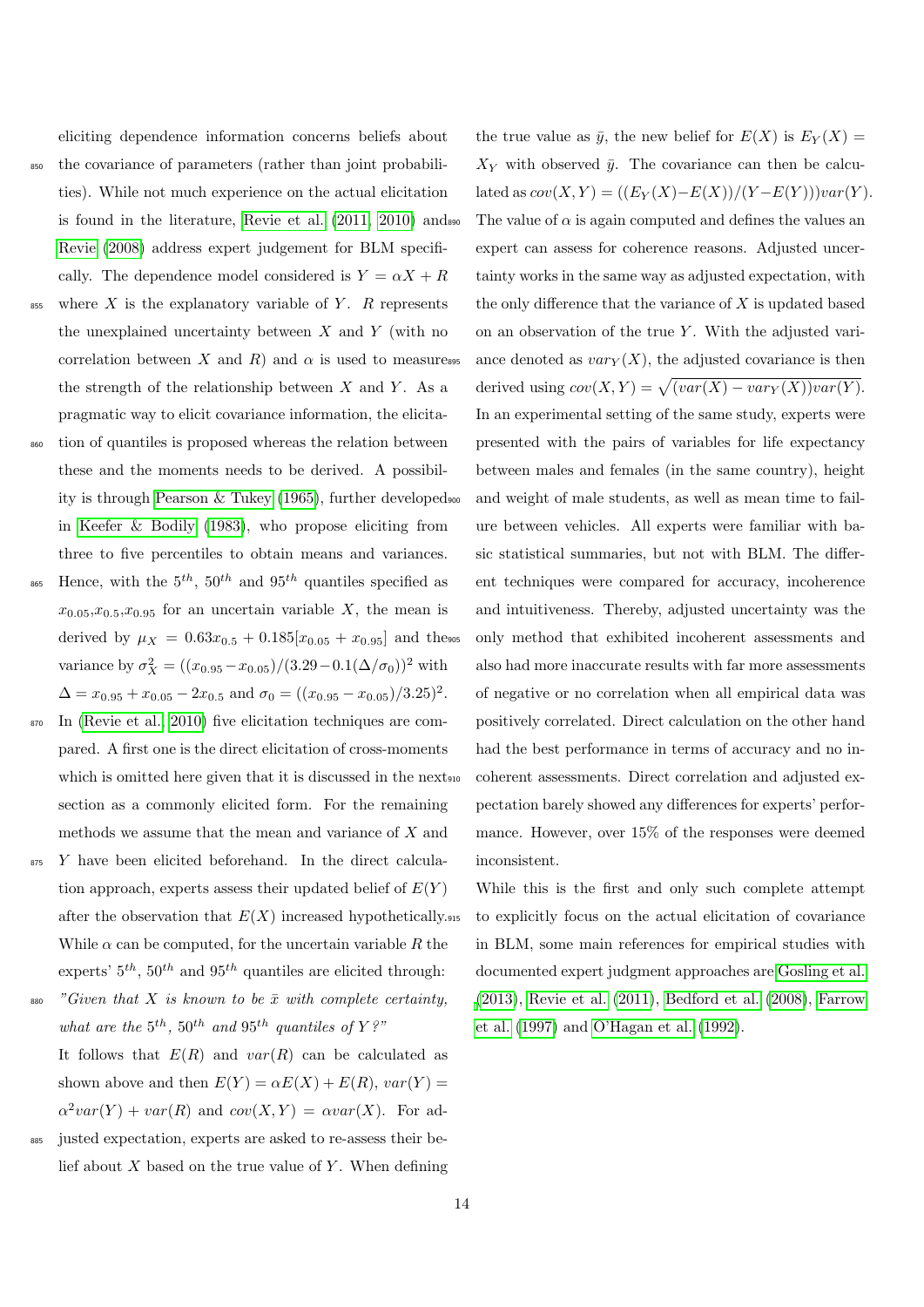### <span id="page-14-0"></span>4.2. Elicitation for Indirect Modelling with Auxiliary Variables

#### 4.2.1. Regression Models

A common dependence model in context  $(b)$  is a regression model. For recent overviews, see [Ryan](#page-33-24) [\(2008\)](#page-33-24) and [Weisberg](#page-34-6) [\(2005\)](#page-34-6). Recall that here information on the dependence is modelled indirectly by restructuring the natural input. Technically restructuring is done using variable transformation techniques. Beliefs about parameters are then elicited while being formulated as univariate query variables. Similar to quantifying parametric multivariate distributions, elicitation here is typically done for prior beliefs in a Bayesian methodology.

The parameter of interest is a regression coefficient,  $\beta$ . The likelihood function  $p(Y|X,\beta)$  relates observed data Y to regression coefficients  $\beta$  and covariates X. Experts then specify the prior distribution for  $p(\beta)$  typically through hyperparameters which are the mean and the variance of the regression coefficient [\(James et al., 2010\)](#page-32-23). Eliciting moments of regression coefficients directly however might be cognitively too complex given that experts would need to understand the effect that a change of covariate  $X$  has on  $Y$ . Therefore, the literature on eliciting priors for regression models proposes indirect approaches. For these, experts provide a probability of the response value based on specified values of the explanatory variables or vice versa. From this, prior elicitation methods for linear models, normal [\(Kadane et al., 1980\)](#page-32-4) and multiple [\(Garth](#page-31-26)[waite & Dickey, 1991\)](#page-31-26), piecewise-linear [\(Garthwaite et al.,](#page-31-27) [2013\)](#page-31-27) as well as logistic regression models [\(O'Leary et al.,](#page-33-25) [2009\)](#page-33-25) have been developed. For the latter, experts typically assess conditional means,  $E(Y|X,\beta)$  [\(James et al.,](#page-32-23) [2010;](#page-32-23) [Bedrick et al., 1996\)](#page-30-22) for a probability of presence,  $p_i$ , with binary responses for observation i modelled as  $logit(p_i) = \beta_0 + \beta_1 x_{i,1} + \beta_2 x_{i,2} + ... + \beta_j x_{i,j} + \epsilon_i$  [\(O'Leary](#page-33-25) [et al., 2009\)](#page-33-25). For instance, [Choy et al.](#page-30-23) [\(2009\)](#page-30-23) elicit the probability of presence for a certain wallaby type at a specified location with fixed habitat characteristics in habitat modelling. Depending on distributional assumptions for the probability of presence (such as a Beta distribution) the mode rather than an arithmetic average or median might be elicited due to the potential skewness of the distribution.

In a similar manner, parameters can be elicited for (multiple) linear regression models. [Garthwaite & Dickey](#page-31-26) [\(1991\)](#page-31-26) propose a model of the form:

$$
E(Y|x_1, x_2, ..., x_i) = (\beta_1 x_1, \beta_2 x_2, ..., \beta_i x_i)
$$

where again  $\beta$  denotes the regression coefficient and  $E(Y | x_1, x_2, ..., x_i)$  is the expected (average) value of Y 925 when  $X_1 = x_1, X_2 = x_2, ..., X_i = x_i$ . Experts then specify the prior distribution of  $\beta$  by assessing hyperparameters. To do so, the authors introduce design points, values at which a prediction is made after hypothetical data are given. Likewise, [Kadane et al.](#page-32-4) [\(1980\)](#page-32-4) elicit fractiles for a predictive distribution with specified values at design points, using a bisection method (see Appendix B).

Regression elicitation is further explored in [Choy et al.](#page-30-23) [\(2009\)](#page-30-23), [O'Leary et al.](#page-33-25) [\(2009\)](#page-33-25) and [Al-Awadhi & Garth](#page-29-7)[waite](#page-29-7) [\(2006\)](#page-29-7). [O'Leary et al.](#page-33-25) [\(2009\)](#page-33-25) present three differ-<sup>935</sup> ent elicitation methods with graphical support, similarly to [Al-Awadhi & Garthwaite](#page-29-7) [\(2006\)](#page-29-7) who use an interactive graphics method as well. Empirical studies for expert judgement in regression modelling are mainly found in the area of ecology for which e.g. [Choy et al.](#page-30-23) [\(2009\)](#page-30-23) summarise various approaches.

# <span id="page-14-1"></span>4.3. Elicitation for Modelling Propagation of Output 4.3.1. Probabilistic Inversion

In modelling context  $(c)$ , a common situation is that input parameters of a dependence model are not observable. Therefore, a direct quantification of these variables is not sensible and methods such as PI [\(Kurowicka & Cooke,](#page-32-1) [2006;](#page-32-1) [Cooke, 1994\)](#page-30-9) are used. Its aim is to take the distribution representing the uncertainty on certain observables and translate it on the uncertainty of target variables. While the distribution can come from historical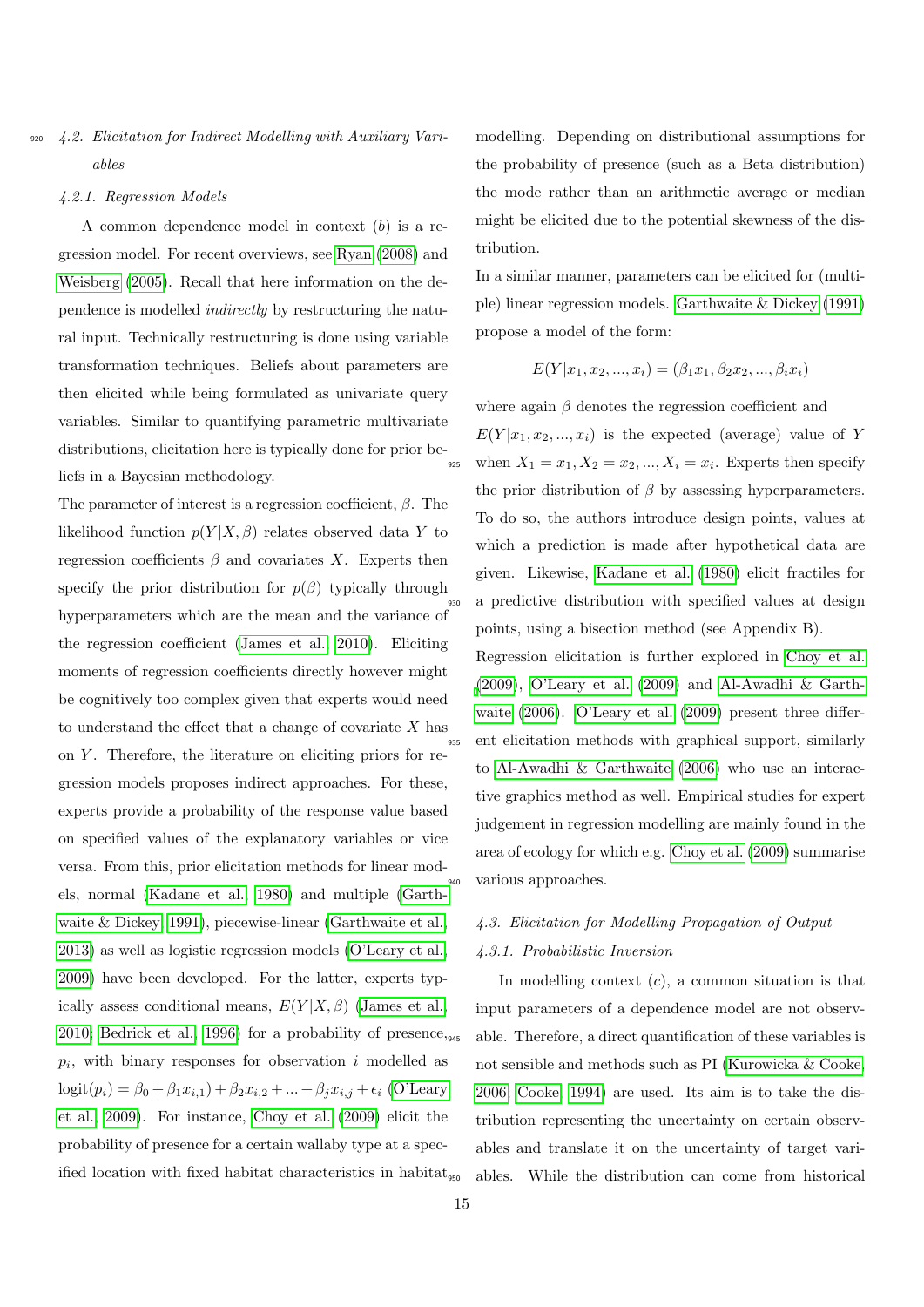data, PI can be used as well as a method for transforming expert assessments of some observable model outputs into uncertainties on parameter values. A motivation for PI (that was never published as such) originated in the de-<sup>955</sup> velopment of expert judgement methods and uncertainty analysis in the nuclear sector (for a historical overview, see [\(Cooke, 2013;](#page-30-24) [Kraan & Cooke, 1997\)](#page-32-24)) where experts refused to assess transfer coefficients directly. Similarly, [\(Kraan & Bedford, 2005\)](#page-32-13) elicit outputs of a power law <sup>960</sup> that models spread of lateral plume in atmospheric dispersion in form of  $\sigma_y(x) = A_y x^{B_y}$ . The output  $\sigma_y(x)$ denotes the lateral (indicated as  $y$ ) spread at wind-speeds x and is determined by the dispersion coefficients A and B. Instead of querying the joint distribution on  $(A, B)$ ,000 <sup>965</sup> which would require experts to consider all possible effects of this relationship through the model, they are asked to quantify uncertainty on the output at various downwind distances through a univariate elicitation method. In addition to modelling plume spread, the same paper discusses <sup>970</sup> a case study in banking. Empirical findings of the method are however lacking which is why no indication of specific application areas can be given.

### <span id="page-15-0"></span>5. Forms of Elicited Dependence Parameters

This section reviews the proposed forms of dependence <sup>975</sup> parameters for elicitation, i.e. association measures or summary types of an expert's joint distribution that are used in an elicitation question. As well, the corresponding framing of elicitation questions is presented. In addition to outlining the main elicited forms, an evaluation regarding <sup>980</sup> desirable properties is given whenever possible. Chosen desiderata allow for guidance on the suitability of elicited dependence parameters from different perspectives.

#### Desiderata for Elicited Dependence Parameters

A first perspective concerns theoretical feasibility whereas <sup>985</sup> a common desideratum for expert judgement is that the elicited forms are observable and physically measurable.

This allows assessments to be credible and defensible [\(Cooke,](#page-30-0) [1991\)](#page-30-0). With a similar objective, a rigorous foundation in probability theory is desirable.

A further perspective considers the assessment burden for experts. In this regard [Kadane & Wolfson](#page-32-10) [\(1998\)](#page-32-10) emphasise practicality, i.e. that experts feel comfortable at assessing uncertainty while their opinion is captured to a satisfactory degree. For the former, query variables should be kept intuitively understandable. For the latter, queried information should be linked as directly as possible to the specific dependence model of interest, ensuring that an expert's assessment is satisfactorily reflected in the final output of the model. As variables are often transformed into some other parameter than the one that populates a dependence model (e.g. due to a potential reduction in the assessment burden), it is important to measure and control the degree of resemblance between the resulting assessments (through the model) and the dependence in-formation as specified by the expert [\(Kraan, 2002\)](#page-32-25). Note that the transformation of dependence parameters is typically based on assumptions about the underlying bivariate distribution. For instance, when transforming a product moment correlation coefficient into a rank correlation, <sup>1010</sup> this is straightforward under the assumption of bivariate normality. However, positive definiteness is not guaranteed which relates to the next desideratum, that of mathematical coherence. Coherence means that the outcome should be within mathematically feasible bounds. For de-<sup>1015</sup> pendence measures, ensuring positive definiteness of a resulting correlation matrix might be a potential issue and methods that adjust expert's judgements might be necessary [\(Lurie & Goldberg, 1998\)](#page-32-26). Yet, whether an expert agrees with this adjustment or not determines their confi-<sup>1020</sup> dence in the final assessment. Another solution to incoherence is to fix possible bounds for the assessment a priori, even though this can severely decrease the intuitiveness of the assessment. A last desideratum is to calibrate assessments on statistical accuracy. This means, we would like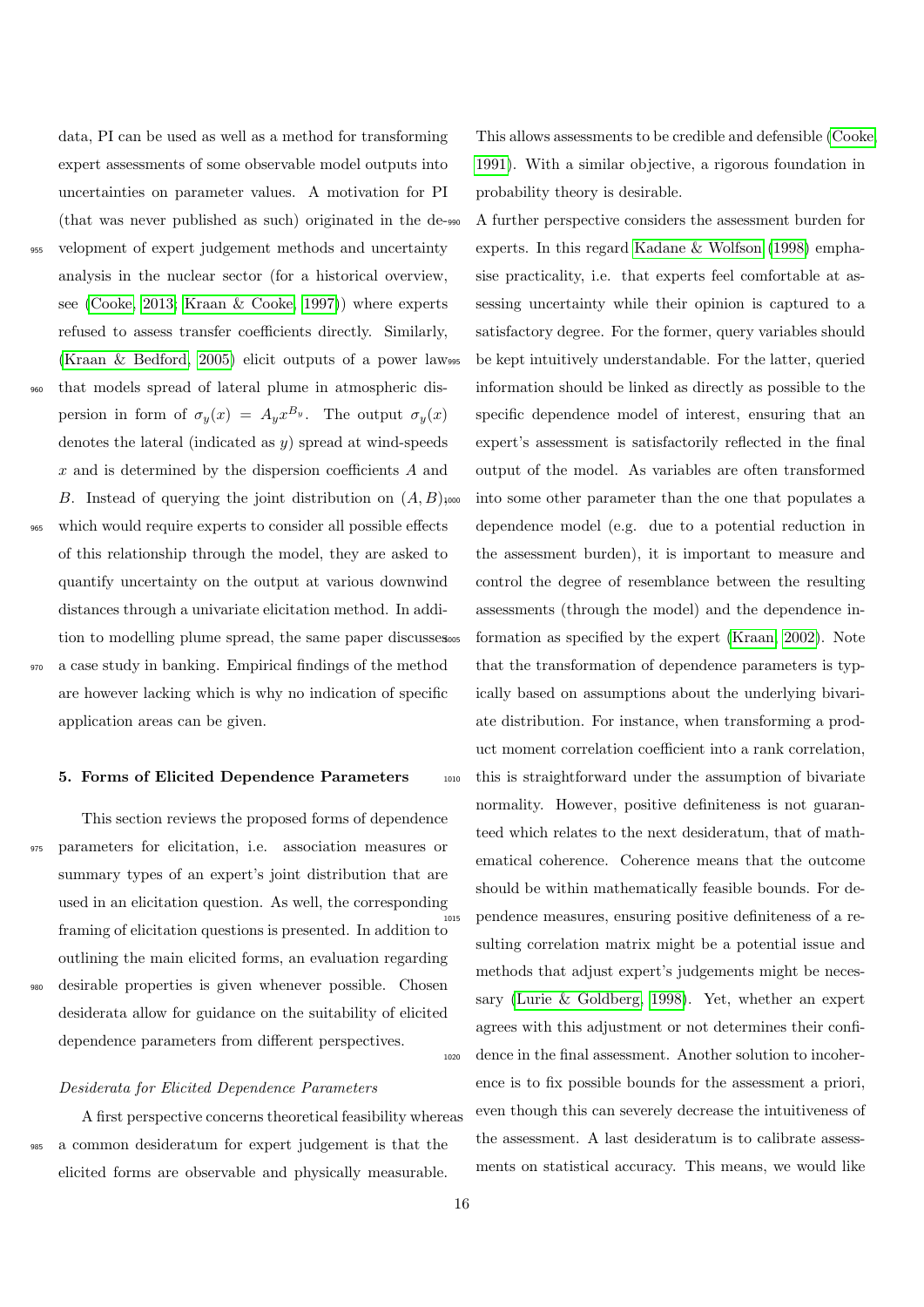<sup>1025</sup> to test experts' performance (in terms of statistical accuracy) against empirical data (if available), often to inform the weighting for mathematically combining judgements. While no elicited dependence parameter meets all desiderata, their consideration supports comparison and allows a <sup>1030</sup> better guidance in terms of suitability within certain mod-

elling situations.

At a broad level, a distinction for elicited quantities can be made between *probabilistic* and *statistical* approaches [\(Morales N´apoles et al., 2008;](#page-33-12) [Kraan, 2002;](#page-32-25) [Clemen &](#page-30-13)

<sup>1035</sup> [Reilly, 1999\)](#page-30-13). Whenever possible the presented findings are categorised into one of the groups. Approaches that do not fit in any of these classifications can be found in Section [5.3.](#page-23-0)

#### 5.1. Probabilistic Methods

- <sup>1040</sup> In the selected literature popular variables to elicit are of probabilistic nature. This popularity can be attributed to the firm foundation (in probability theory) and the (potential) observability of the elicited variables which accompany this choice.
- <sup>1045</sup> 5.1.1. Forms of Probabilistic Dependence Parameters Conditional (Exceedance) Probabilities. In the context of probabilistic measures of dependence, conditional probability might be the best known one. A common way to elicit conditional probabilities is to provide an expert with <sup>1050</sup> the information that the conditioning variable is observed above (or below) its median value (marginal probabilities are elicited first or are known from data) before the probability that the target variable lies above (or below) its median value is enquired. A possible framing of the  $\rm{ques}_{1080}$
- <sup>1055</sup> tion is:

"Consider the pair of variables,  $X$  and  $Y$ . Suppose now that Y has been observed to be above its/your median value for it. What is the probability that  $X$  lies also above its/your median value for it?"

<sup>1060</sup> This might be extended to any quantile defining for the pair of random variables  $X$  and  $Y$  the elicited form for a

conditional probability as  $P_{CP}(x_i, y_i) := P(X \ge x_i | Y \ge$  $y_i$ ) where  $i = 0.5$  refers to the median value, but i might take any other quantile. Experts assess independence between X and Y as  $P_{CP}(x_i, y_i) = P(X \geq x_i)$  implying that learning about  $P(Y \geq y_i)$  does not add any information. For a (strong) negative relationship experts state their belief as  $P_{CP} \in [0, P(X \geq x_i))$  while for a (strong) positive it is  $P_{CP} \in (P(X \geq x_i), 1]$ . Given the above form, a conditional probability is sometimes also called conditional exceedance probability. In contrast, another way to elicit a conditional probability is by  $P_{CP}(x_i, y_i) :=$  $P(X \geq x_i | Y = y_i)$ . This way can be applied similarly and [i](#page-33-0)ts use depends strongly on context. However, [\(O'Hagan](#page-33-0) <sup>1075</sup> [et al., 2006\)](#page-33-0) regard it as less cognitively complex.

In order to transform a conditional probability into a product moment correlation coefficient (e.g. for modelling purposes) the relation between the two can be derived as shown in Figure [4.](#page-16-0)





<span id="page-16-0"></span>Figure 4: Expert's conditional probability assessment as a function of the product moment correlation coefficient.

The above derivation is possible only when an assumption about the underlying copula is made (Kurowicka and Cooke, 2006). Figure [4](#page-16-0) was obtained under the assumption of normal copula density for X and Y. The analyst finds the product moment correlation that ensures a pos-<sup>1085</sup> itive definite correlation matrix and satisfies the expert's assessments (Morales et al., 2008).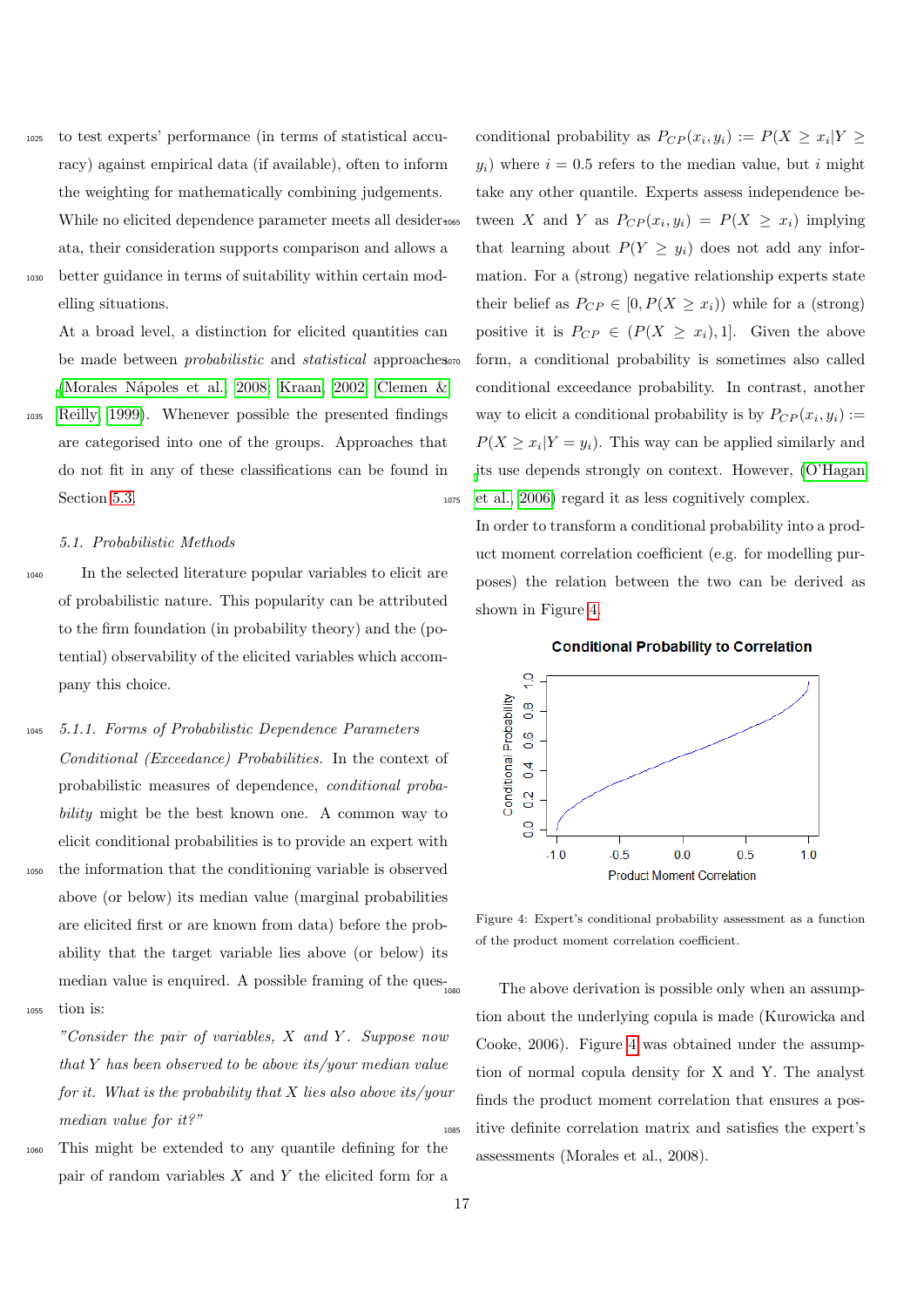Experts' performance when eliciting conditional probabilities (in comparison to six other methods) has been investigated in [Clemen et al.](#page-30-25) [\(2000\)](#page-30-25). The assessed pairs of <sup>1090</sup> variables are relationships such as height-weight, as well as dependence between individual stocks, their indices and the relation between stocks and their indices. Participating experts were MBA students with some basic statistical training. In this experimental setting, conditional proba-<sup>1095</sup> bility is among the worst performing methods for coher-

- ence and fourth out of six in terms of accuracy against empirical data. Similar coherence issues when assessing [c](#page-33-26)onditional probabilities were observed by [Moskowitz &](#page-33-26) [Sarin](#page-33-26) [\(1983\)](#page-33-26) who therefore provided their experts with a
- <sup>1100</sup> Joint Probability Table which led to large improvements in performance. Generally, for this method the elicitation [o](#page-30-1)f several values to condition on is recommended [\(Cooke](#page-30-1) [& Kraan, 1996\)](#page-30-1).

In the case-study literature (Section [7\)](#page-26-0), the elicitation of <sup>1105</sup> conditional probabilities is nevertheless favoured as it often serves as direct model input. Main references where this approach has been formally used stem from the Joint [C](#page-30-26)EC/USNRC Uncertainty Analysis framework [\(Cooke &](#page-30-26) [Kelly, 2010\)](#page-30-26). The experts participating in these studies <sup>1110</sup> became familiar with this format which underlines the im-

portance of training experts to ensure familiarity. An alteration to the elicitation of conditional probabilities which is also closely related to concordance probabilities (see below) is presented in [Fackler](#page-31-28) [\(1991\)](#page-31-28). Ex-

<sup>1115</sup> perts are asked to assess the median deviation concordance probability which is also known as quadrant probability  $(Kruskal, 1958)$ . It is defined as the probability of the two ss variables,  $X$  and  $Y$ , falling both either below or above their medians, i.e.  $P_{QP}(x, y) := P((X - x_{0.5})(Y - y_{0.5}) > 0)$ 1120 with  $x_{0.5}$  and  $y_{0.5}$  being the respective medians. This could

be asked for as follows:

"Consider the pair of variables  $X$  and  $Y$ . You have indicated that there is a 50/50 chance of X being above or below  $x_{0.5}$  and Y being above or below  $y_{0.5}$ . What is the

### probability that  $X$  and  $Y$  both will either be above or below their medians?"

The above formulation is a slightly altered version of the original reference to offer a general framing. While the conditional probability cannot be fully represented with a quadrant probability, the author claims that the dependence elicitation concentrates on events that experts "should be capable of making most informed judgements about" [\(Fackler, 1991\)](#page-31-28). According to [Kruskal](#page-32-7) [\(1958\)](#page-32-7), this is "perhaps the simplest measure of association between two random variables" and an advantage is that it can be assessed on the customary range of  $[-1, 1]$  where a value of 0 refers to independence. This measure is nonparametric, meaning that is has a well-defined interpretation (even) when structural assumptions, such as bivariate normality, do not hold. Further, it is ordinally invariant, i.e. it remains unchanged by monotone functional transformations of its coordinates. This has advantages with regards to modelling convenience as well as in terms of cognitive complexity to assess it. The measure is closely related to Blomqvist  $\beta$  [\(Blomqvist, 1950\)](#page-30-27) which is defined as  $\beta = P((X - x_{0.5})(Y - y_{0.5}) > 0) - P((X - x_{0.5})(Y - y_{0.5}) <$ 0). Similar to [Kruskal](#page-32-7) [\(1958\)](#page-32-7) when discussing the conveniences of using the quadrant probability, [Blomqvist](#page-30-27) [\(1950\)](#page-30-27) describes his measure of association as being "valid under rather weak assumptions regarding the distribution of the population" and "easy to deal with in practice". Under the assumption of bivariate normality, a relation to the correlation coefficient,  $\rho$ , is given by  $(2/\pi \arcsin \rho)$ . Given the advantages from a modelling together with elicitation perspective and as pointed out by a reviewer of an earlier version of this paper, the quadrant probability and Blomqvist  $\beta$  deserve more attention when eliciting dependence.

Conditional (Exceedance) Probabilities (for higher dimen $sions$ ). Eliciting higher dimensions of dependence such as in Morales Nápoles et al. [\(2013\)](#page-32-27) and Morales Nápoles et al.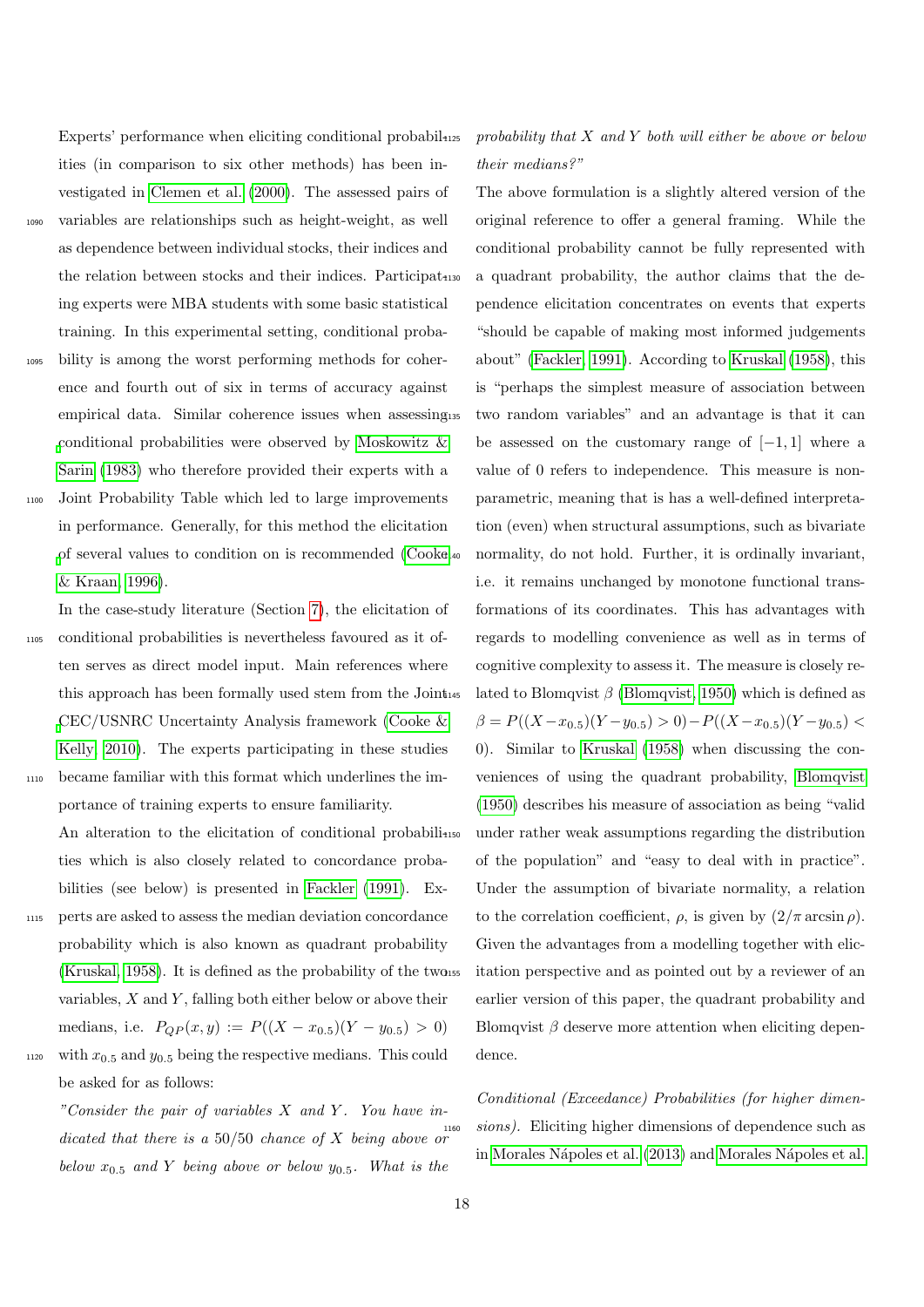[\(2008\)](#page-33-12) requires the assessment of conditional rank correlations in addition to unconditional ones. To do so, the variables of interest that are conditioned onto are ordered

- <sup>1165</sup> according to some order of preference. This corresponds for instance to the relation of parent to child nodes in a directed acyclic graph. Once experts have assessed the unconditional rank correlation  $\rho_{X,Y_1}$  in Figure [2\)](#page-7-0) with any of the other techniques presented here, the conditional rank
- correlations need to be determined  $\rho_{X,Y_2|Y_1}$  and  $\rho_{X,Y_k|Y_2,Y_1}$ 1170 in Figure [2\)](#page-7-0). A probabilistic way to do so is through conditional (exceedance) probabilities for higher dimensions<sub>210</sub> which directly follow from the low dimensional case discussed above. A question (according to Figure [2\)](#page-7-0) might <sup>1175</sup> be framed as follows:

"Suppose that not only  $Y_1$  but also  $Y_2$  has been observed above its/your median values. What is now your probability that also  $X$  will be observed above its/your median value?"

- <sup>1180</sup> For this the conditioning set of the unconditional case will be extended to  $P_{CP}(x_i, y_{1,i}, y_{2,i}) := P(X \ge x_i | Y_1 \ge$  $y_{1,i}, Y_2 \geq y_{2,i}$  for the *i*<sup>th</sup> quantile, e.g. *i* = 0.5 for the median. If experts assess (conditional) independence, the estimate will be the same as for  $P_{CP}(x, y_1) = P(X \geq$ <sup>1185</sup>  $x_i|Y_1 \geq y_{1,i}$ . Otherwise the positive/negative relationship is assessed as before. Whenever  $P_{CP}(x, y_1, y_2) \neq 1$  or 0 it follows that  $X$  is not completely explained by  $Y_1$  so that  $Y_2$  adds to the explanation of the former. In psychological research of causal learning theory,  $Y_1, Y_2$  and  $Y_k$  would be
- <sup>1190</sup> referred to as cues that compete for associative strength [\(Mitchell et al., 2009\)](#page-32-8). The idea of associative strength shows a key difference to the elicitation of noisy-OR parameters presented earlier in the context of BNs.

The intuitiveness of this method might be inhibited given <sup>1195</sup> that the choice of the first (unconditional) correlation imposes restrictions of the possible values for the second (con-

ditional) correlation (similar to those of positive definiteness of a correlation matrix). This introduces the necessity to compute (in real time) updated intervals (different than

the unrestricted  $[-1, 1]$  into which the new assessment can fall, to preserve coherence. Technical details can be found in Morales Nápoles [\(2010\)](#page-32-28).

In order to test experts' performance when assessing a [m](#page-32-27)ultidimensional dependence structure, [\(Morales N´apoles](#page-32-27) [et al., 2013\)](#page-32-27) compared conditional probabilities of exceedance with the direct elicitation of pairwise correlation. In their study, a group of 14 experts (with previous training on statistics) was presented with two versions of a graphical model for the relationship between sulphur dioxide emissions and fine particular matter in Alabama, USA. The experts were split into two groups so that different dependence measures could be elicited. For the first model, querying the rank correlation directly exhibited the best performance when averaging out the absolute difference of empirical data and all individual answers. Based on a performance-based measure of accuracy (detailed in Section [6\)](#page-24-0), the top three most accurate experts assessed correlation directly. However, when averaging performances per elicitation technique and model, the conditional exceedance probabilities outperformed direct assessments. Nevertheless, the authors could not formulate definitive conclusions since the different model versions might have had an influence on the differences in experts' performances.

Joint Probabilities. From conditional probabilities it follows naturally to consider the elicitation of joint probabilities. A joint probability,  $P_{JP}(x, y) := P(X \leq x, Y \leq y)$ , can be queried for two random variables,  $X$  and  $Y$ , by asking:

"Consider the pair of variables  $X$  and  $Y$ . What is the  $1230$  probability that both are within the lower (upper)  $k_{th}$  percentage of their respective distributions?"

If an expert assesses independence between  $X$  and  $Y$ , the joint probability corresponds to  $P_{JP}(x, y) = F_X(x)F_Y(y)$ , where  $F_X$  and  $F_Y$  represent the cumulative distributions of the corresponding elicitation variables. A positive relationship is assessed by either  $P_{JP}(x, y) = F_X(x)$  or  $P_{JP}(x, y) =$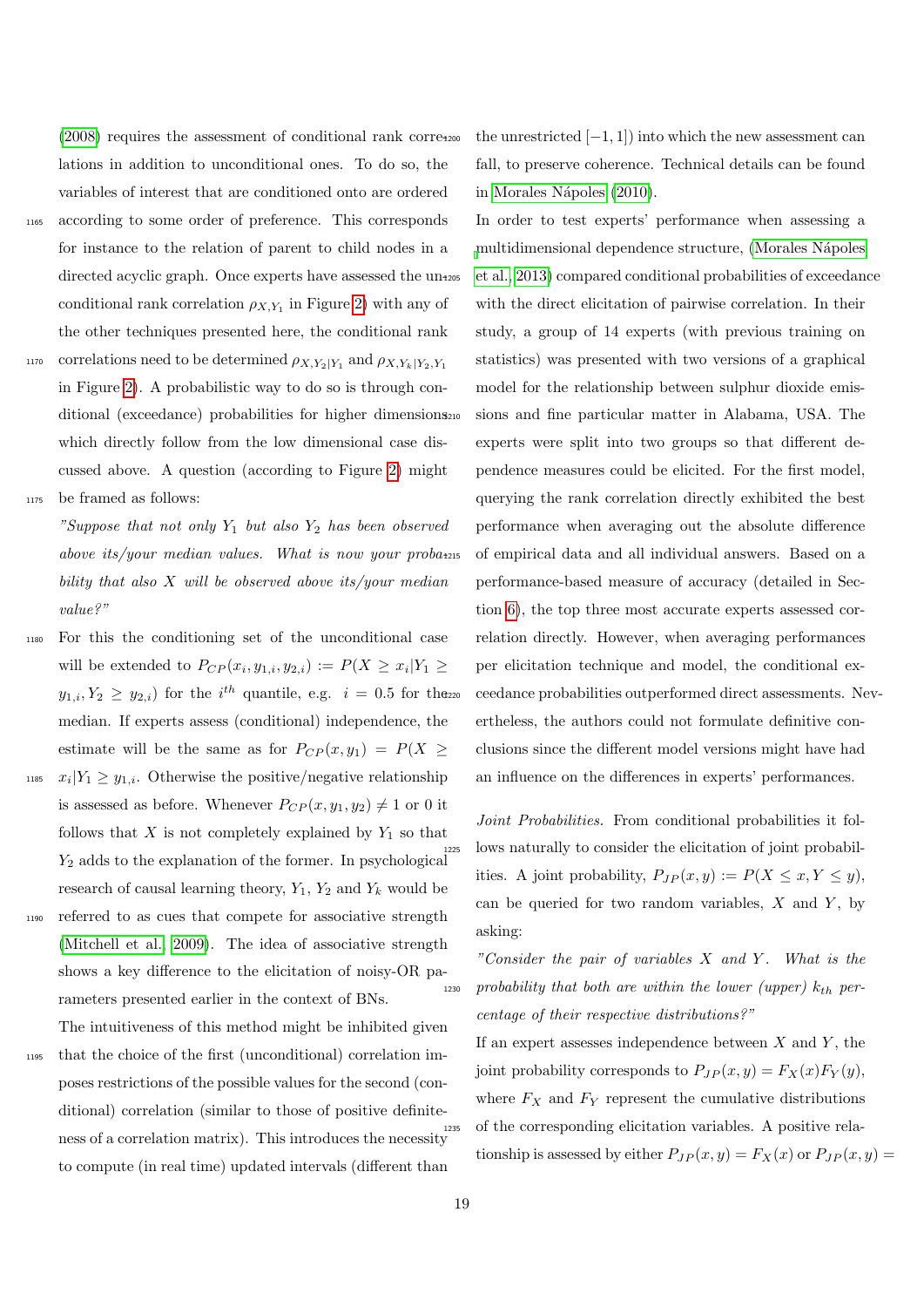$F_Y(y)$ . For a negative relationship  $P_{JP}(x, y)$  approximates 0.

A relation to the (product moment) correlation coefficient <sup>1240</sup> is derived similarly as in the case of conditional probability. For medians, conditional probabilities are derived by using the relation  $2P(X \ge x_{0.5}, Y \ge y_{0.5}) = P(X \ge$  $x_{0.5}|Y \geq y_{0.5}$  [\(O'Hagan et al., 2006\)](#page-33-0).

[Daneshkhah & Oakley](#page-30-2) [\(2010\)](#page-30-2) mention a modification to  $1245$  elicit joint probabilities. It is presented in [Moala & O'Hagan](#page-32-21) [\(2010\)](#page-32-21), where the elicited probability takes the form  $P_{JP}(x, y) :=$  $P(x_1 \ge X \ge x_2, y_1 \ge Y \ge y_2)$ . It is concluded that this alternative is able to capture the most important features of an expert's distribution with a good accuracy and  $\mathbf{by}_{_{1265}}$ <sup>1250</sup> just making use of a small amount of data.

Eliciting joint probability directly however is seen as rather cognitively complex and (even) assessing independence in such a way is regarded as non-intuitive [\(Garthwaite et al.,](#page-31-3) [2005\)](#page-31-3). A systematic bias for this kind of assessment is  $\frac{1270}{1270}$ <sup>1255</sup> that experts tend to overestimate the probability of conjunctive events and underestimate that of disjunctive ones [\(O'Hagan et al., 2006\)](#page-33-0). This might be due to the requirement that certain knowledge of probability theory is nec-essary for this method. [\(Clemen et al., 2000\)](#page-30-25) found that <sup>1260</sup> when elicited joint probabilities are transformed to corre-

lations, the obtained values tend to be out their feasible bounds rather frequently. Further, it was the least accurate method when compared to empirical data.

Concordance Probabilities. A further way to think prob<sup>1280</sup> abilistically about dependence is by considering concordance (and discordance) of random variables. The concept of concordance probabilities is closely related to the earlier introduced quadrant probability and it is limited to a frequency or cross-sectional interpretation for the pair of variables in question, i.e. it requires a population to draw from [\(Clemen & Reilly, 1999\)](#page-30-13). The question can be framed as:

"Consider two independent draws,  $(x_a, y_a)$  from their com-

mon underlying population a and  $(x_b, y_b)$  from population b. Given that  $x_a > y_a$  holds for population a, what is your probability that the relation  $x_b > y_b$  holds for population  $b$ ?"

Exemplary populations for  $a$  and  $b$  might be height and weight of some specified group of people. Formally, the probability of concordance between two random variables, X and Y, considering n independent draws  $(x_a, y_a)$  to  $(x_b, y_b)$  is given by:

$$
P_C(x,y) = \frac{\sum_{a=1}^{n-1} \sum_{b=a+1}^{n} 1_{C^*}((x_a, y_a), (x_b, y_b))}{\binom{n}{2}}
$$

with  $C^* = (x_a-x_b)(y_a-y_b) > 0$ . It can be assessed by an expert on  $[0, 1]$ . A value of (or close to) 0 indicates a strong negative relationship, 0.5 represents independence, and 1 refers to a strong positive relationship. The transformation to a rank correlation such as Kendall's tau,  $\tau$ , is defined as  $\tau = 2P_C - 1$ . With the assumption that X and  $Y$  can be approximated by a bivariate normal distribution, the relation from  $\tau$  to other correlation measures, such as Pearson's product moment correlation,  $\rho^*$ , or Spearman's rank correlation,  $\rho$ , can be inferred through  $\rho^* = \sin(\pi \tau/2)$ and  $\rho^* = 2\sin(\pi\rho/6)$  [\(Kruskal, 1958\)](#page-32-7). Nevertheless, a (transformed) product moment correlation matrix that is positive definite is not guaranteed [\(Kraan, 2002\)](#page-32-25).

Within the psychological literature of causal learning, the concordance probability relates to the term degree of relatedness. In the classical experimental design, participants are presented with information about the presence or absence of an input variable, representing a candidate cause, as well as the presence or absence of an effect/outcome. For instance, medical experts assess the likelihood of a disease from the (non-) occurrence of a symptom. Based on their assessments of discordant and concordant observations the aim is to formulate descriptive rules for inferring causal strength [\(Shanks, 2004\)](#page-33-7).

In [Clemen et al.](#page-30-25) [\(2000\)](#page-30-25), this technique performed reasonably accurate in comparison to other methods and only <sup>1290</sup> [r](#page-31-3)arely incoherent assessments were made. Similarly, [Garth-](#page-31-3)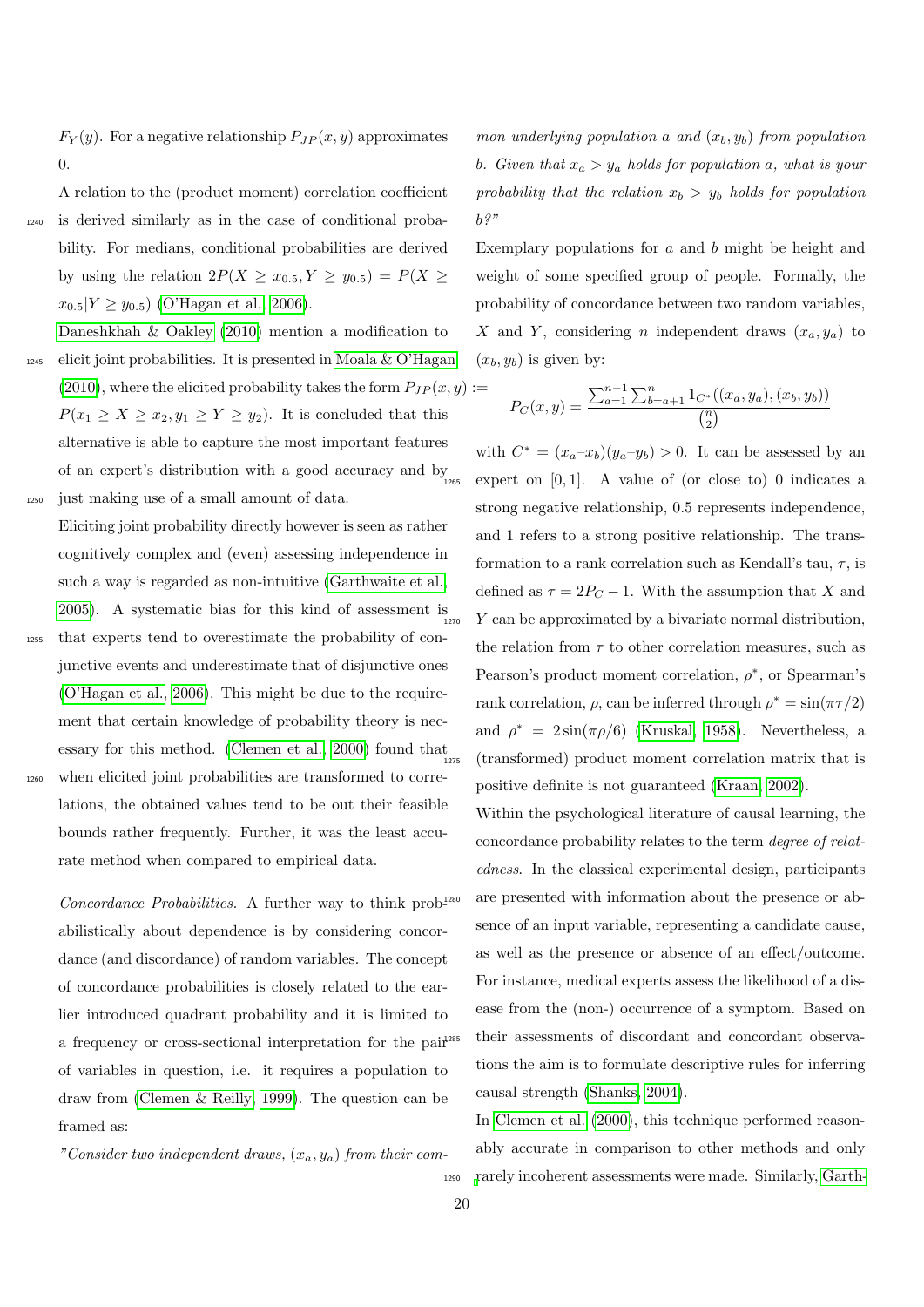[waite et al.](#page-31-3) [\(2005\)](#page-31-3), [Kunda & Nisbett](#page-32-3) [\(1986\)](#page-32-3) and [\(Gokhale](#page-31-2) [& Press, 1982\)](#page-31-2) come to the conclusion that this method is reasonably accurate and might be preferred if a population is given. Yet the importance of an expert's familiarity <sup>1295</sup> with the population is emphasized.

Expected Conditional Quantiles (Fractiles/Percentiles). The quantile (fractile/percentile) method requires conditional estimates and therefore shares certain characteristics with eliciting conditional probabilities. Experts are presented <sup>1300</sup> with information that the conditional value corresponds to a certain quantile (or fractile/percentile) and given that information, the experts assess which expected quantile the other variable takes. A possible framing might be:

"Consider variables  $X$  and  $Y$ . Given the value  $Y$  has been  $\emph{1305}$  observed at its i<sup>th</sup> quantile,  $q_i$ . What is your expectation of X's value in terms of its quantile?"

For the pair of random variables,  $X$  and  $Y$ , this is defined as  $E(F_X(x)|Y = y(q_i))$  where  $F_X(x)$  is the corresponding distribution function of X and  $y_i(q_i)$  is the value that

- $_{1310}$  Y takes at its  $i^{th}$  quantile. The relation to rank correlation is given through the standard non-parametric regression function of  $E(F_X(x)|Y=y(q_i)) = \rho_{X,Y}(F_Y(y) (0.5) + 0.5$  (Figure [5\)](#page-20-0). The conditional quantile is bounded by  $\mu_{\min} \leq E(F_X(x)|Y = y(q_i)) \leq \mu_{\max}$  where  $\mu_{\min} =$ 1315 min  $F_Y(y)$ , 1 –  $F_Y(y)$  and  $\mu_{\text{max}} = \max F_Y(y)$ , 1 –  $F_Y(y)$ .
- If  $F_Y(y)$  is above its median, the values close to the minimum refer to a (strong) negative relationship, and the values close to the maximum indicate a (strong) positive one. For independence, experts assess  $E(F_X(x)|Y = y(q_i))$  =
- <sup>1320</sup> 0.5. A closely related method is predictive assessment which was mentioned in the context of hyperparameters.

It should be noted that this dependence parameter has certain characteristics which would have similarly justified listing it among the statistical approaches which are pre-<sup>1325</sup> sented in Section [5.2.1,](#page-21-0) after the general discussion on the assessment burden of probabilistic methods.

#### **Conditional Quantile to Rank Correlation**



<span id="page-20-0"></span>Figure 5: Conditional Quantiles to Rank Correlations

#### 5.1.2. Assessment Burden of Probabilistic Methods

Despite the limited empirical evidence available for experts' intuitive understanding of different assessment meth-<sup>1330</sup> ods, [Morales N´apoles et al.](#page-33-12) [\(2008\)](#page-33-12) and [Clemen et al.](#page-30-25) [\(2000\)](#page-30-25) conclude that probabilistic statements are not perceived as cognitively easy. Conditional as well as joint probability assessments were rated by experts as most difficult among all other methods presented to them. In particular, when moving towards higher dimensions, the growing conditioning sets for conditional exceedance probabilities were met with accordingly growing concern. Additionally, for conditional quantiles (fractiles/percentiles) the expert must understand these location properties of distributions quite well together with the notion of regression towards the [m](#page-30-13)ean which might induce cognitive difficulties [\(Clemen &](#page-30-13) [Reilly, 1999\)](#page-30-13). A possible advantage of these techniques is that the assessment burden can be decreased for most probabilistic methods by re-framing the questions. For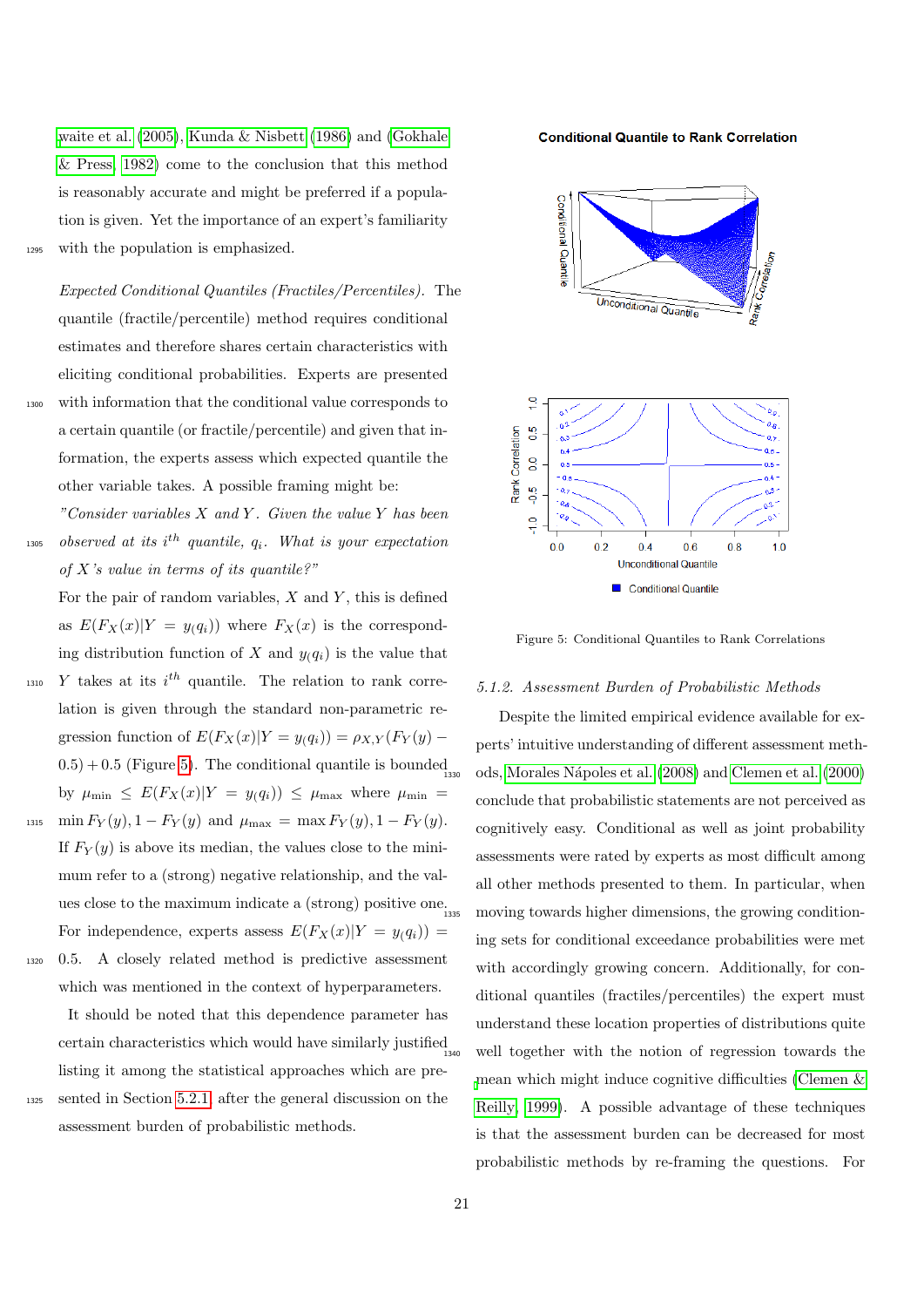- <sup>1345</sup> instance, it is often possible to express their forms as relative frequencies which are a more natural way of thinking about probabilities. Such framings were found to have a positive effect both on assessment burden and accuracy in the univariate case [\(Hoffrage et al., 2000\)](#page-32-29).
- <sup>1350</sup> Recognition of the cognitive burden of assessing dependence has existed at least since [Kruskal](#page-32-7) [\(1958\)](#page-32-7), who supports probabilistic methods, in particular the quadrant probability, due to its intuitive decision analytic interpretation in comparison to statistical methods.

<sup>1355</sup> 5.2. Statistical Methods

Despite some objections to the direct elicitation of moments of distributions or even cross moments, such as nonobservability [\(Kadane & Wolfson, 1998\)](#page-32-10), the literature offers some interesting findings and conclusions about the di-<sup>1360</sup> rect assessment of statistical measures of association (and alternative formulations).

<span id="page-21-0"></span>5.2.1. Forms of Statistical Dependence Parameters Direct (Rank) Correlation. Directly asking experts for the natural input of a dependence model is seen by some as a <sup>1365</sup> natural way of eliciting dependence. Often, this is a correlation coefficient. One option is to ask experts for an estimate of the (rank) correlation between pairs of variables  $X$  and  $Y$ . A framing might be simply:

"Consider variables  $X$  and  $Y$ . What is the (rank) corre-<sup>1370</sup> lation between them?"

- This usually refers to the Spearman's rank correlation coefficient (see Appendix B) which is defined on the interval of  $[-1, 1]$ . A value of  $\rho = -1$  denotes the strongest possible negative correlation,  $\rho = 0$  expresses that X and Y are
- 1375 uncorrelated while  $\rho = 1$  refers to the strongest possible positive relation. An advantage of eliciting rank correlations over product moment ones is that the interpretation of the former is independent of its marginal distributions implying that its values are always in the aforementioned <sup>1380</sup> interval. Nevertheless, for choosing the appropriate corre-

lation coefficient, an analyst has to take into account what

kind of relationship is assessed. Rank correlations, such as Spearman's version, assume monotonicity while Pearson's product moment coefficient (see Appendix B) can only be meaningful for linear relationships [\(Reilly, 2000\)](#page-33-27).

An obvious precondition for this type of dependence parameter to be intuitive is a certain level of familiarity with statistical measures. Therefore, several (conflicting) conclusions have been made from research on this query vari-<sup>1390</sup> able. Some studies, such as [Kadane & Wolfson](#page-32-10) [\(1998\)](#page-32-10), [Morgan et al.](#page-33-28) [\(1992\)](#page-33-28), as well as [Gokhale & Press](#page-31-2) [\(1982\)](#page-31-2), view a direct method as unreliable. The latter for instance conclude that even trained statisticians will have difficulties with this method even when being presented with graphical output in form of scatterplots. This is in agreement with [Meyer et al.](#page-32-30) [\(1997\)](#page-32-30) who conclude that experts judge the degree to which variables deviate from perfect correlation rather than directly assessing dependence of variables when shown a scatterplot. Yet according to <sup>1400</sup> other research, a direct elicitation has performed better in comparison with other assessment methods. [Revie et al.](#page-33-20) [\(2010\)](#page-33-20), [Clemen et al.](#page-30-25) [\(2000\)](#page-30-25) and [Clemen & Reilly](#page-30-13) [\(1999\)](#page-30-13) concluded that eliciting a correlation coefficient is more accurate than other dependence variables (in relation to empirical data) as well as more coherent. The better performance in comparison to other methods is primarily attributed to sufficient normative expertise of the experts.

Ratios of (Rank) Correlation. When considering higher orders of dependence, a direct way to elicit this information from experts is through ratios of (unconditional) rank correlations. In this method, experts assess the "relative strength" of each rank correlation [\(Morales N´apoles,](#page-32-28) [2010\)](#page-32-28). (Morales Nápoles et al., 2014) and (Delgado-Hernández [et al., 2014\)](#page-30-28) present it as an alternative to conditional exceedance probabilities for higher dimensions which have the requirement to assess large conditioning sets that make the elicitation exercise rather unintuitive.

When defining unconditional rank correlations in the ex-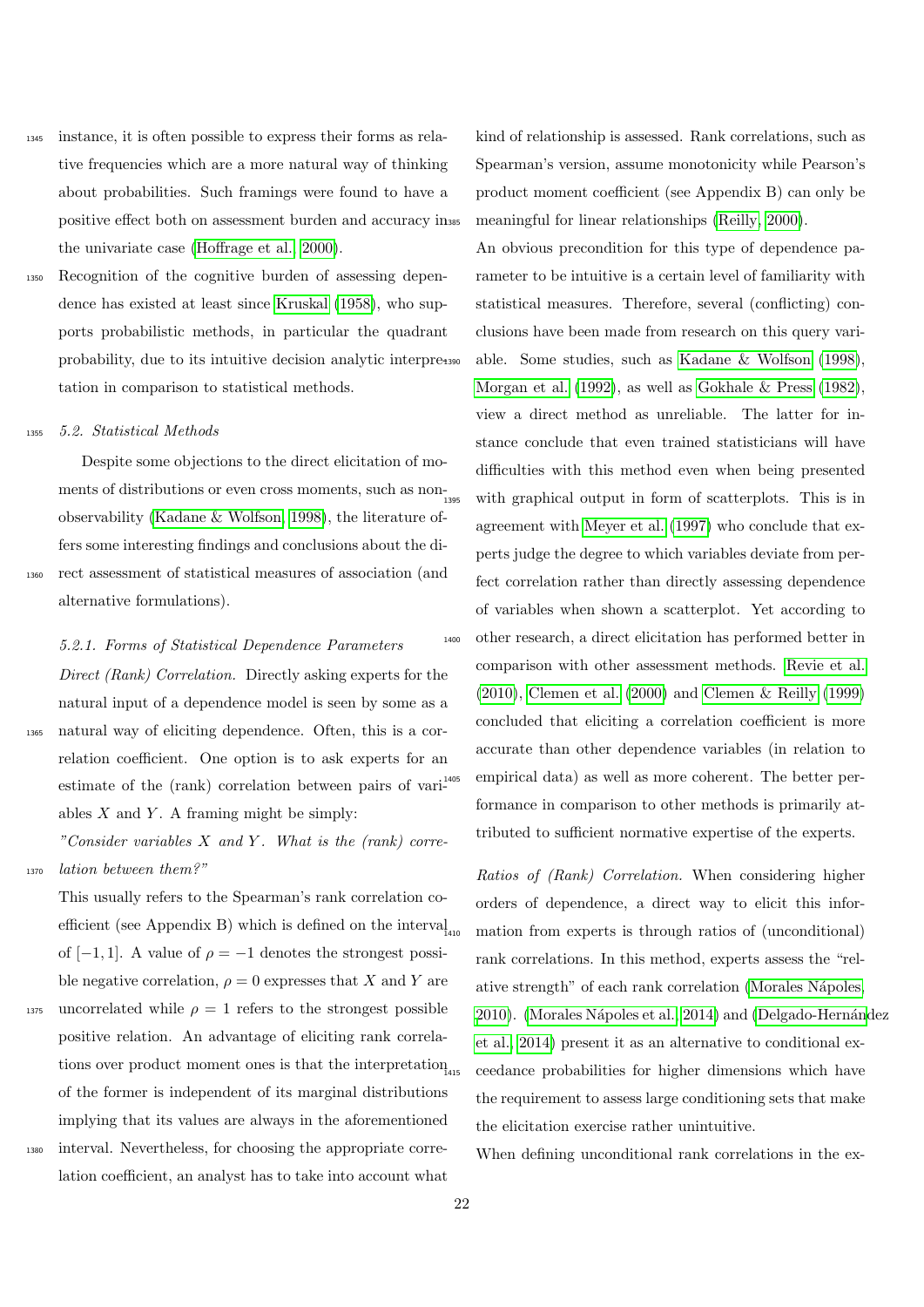emplary BN of Figure [2](#page-7-0) as  $r_{X,Y_1}$  and  $r_{X,Y_2}$ , then for the 1420 first conditional rank correlation,  $\rho_{X,Y_2|Y_1}$ , the ratio  $R =$  $r_{X,Y_2}/r_{X,Y_1}$  would be elicited. The corresponding question might be framed as:

Given your previous estimate, what is the ratio of  $r_{X,Y_2}$  to  $r_{X,Y_1}$  ?

- <sup>1425</sup> Similar to the conditional probabilistic techniques, the values that an expert can assess are restricted for each subsequent ratio. Imposing bounds ensures coherence but makes the elicitation less intuitive. Empirical comparisons to probability of exceedance have neither shown a superior
- <sup>1430</sup> nor an inferior performance. Nevertheless, the proponents of this method found that experts often think in terms of unconditional correlations rather than ratios. The intention of the ratio framing is to prompt experts to think in terms of relative influence between variables. However,  $\boldsymbol{u}^{\text{1470}}$ <sup>1435</sup> there is no way of ensuring the experts will follow the pro-
- posed path.

Verbal. A further direct approach to elicit experts' beliefs about dependence is through the use of a pre-defined scale. The most common way to do so is by using verbal <sup>1440</sup> descriptions that correspond to certain correlation coefficient values. For instance, [Clemen et al.](#page-30-25) [\(2000\)](#page-30-25) use a scale of seven points on which the relationship between  $X$  and  $Y$ is measured as  $S_{X,Y}$ . The points range from 1 describing a. very strong negative relationship up to 7 which denotes a <sup>1445</sup> very strong positive relationship. Accordingly, 4 refers to no relationship. The transformation to Spearman's rank correlation is done through  $\rho = (S_{X,Y} - 4)/3$ . Despite its obvious subjectivity in determining the scale due to the rather informal translation of verbal qualifiers, a good

<sup>1450</sup> performance in terms of coherence and accuracy can be observed in empirical studies using this method. Moreover, the method is intuitive which makes it popular. In the area of human reliability analysis, [Swain & Guttmann](#page-34-7) [\(1983\)](#page-34-7) introduce the Technique for Human Error Rate Predic-

<sup>1455</sup> tion (THERP) which uses a verbal scale for assigning the

dependence level between human errors. The conditional probability for failure between tasks A and B is computed as  $P(B|A) = (1 + K \cdot P(B)/(K+1)$  where K is assessed via verbal qualifiers of complete dependence  $(K = 0)$  to high  $(K = 1)$ , medium  $(K = 6)$ , low  $(K = 19)$  and zero dependence  $(K = \infty)$ . The dependence assessment method in THERP is the foundation of various further developments of dependence modelling efforts in this area.

Coefficient of Determination. A method that has been used rather rarely but that is still possible is to elicit the coefficient of determination. For this, [Clemen & Reilly](#page-30-13) [\(1999\)](#page-30-13) propose to ask for the percentage of variance explained as it would result from regressing one variable on another  $(R^2)$ . [Van Dorp](#page-34-4) [\(2005\)](#page-34-4) uses this idea to construct a dependence measure which can be used in the elicitation of copula parameters. It is proposed for a common risk factor model within the context of the Program Evaluation and Review Technique (PERT) for which dependence is modelled with a DB copula (see previous section). PERT is an operational research technique for analysing and scheduling projects whereas the uncertainty in completion time is typically of interest. For modelling the dependence between the (aggregated) common risk factor Y (factors influencing project completion time) and random variable X (completion time), first  $R(X) = b - a$ , i.e. the range where realisations of  $X$  can be observed, is defined. Next, the range of the conditional distribution,  $R(X|Y = y, \phi)$ , is specified where the state of different common risk factors that result in the aggregate risk of Y as well as the dependence parameter of the DB copula,  $\phi$ , are known. From this, the dependence measure  $\xi(X|Y,\phi) = ((1 - R(X|Y,\phi))/(R(X)))100\%$  is derived (see reference for full elaboration). This measure can be thought of as the average percent reduction in the range of X when the state of common risk factor,  $Y$ , is given. Suppose  $Y$  defines the set of possible risk factors,  $Y = \{rain, no\ rain\},$  and the range of X is the length of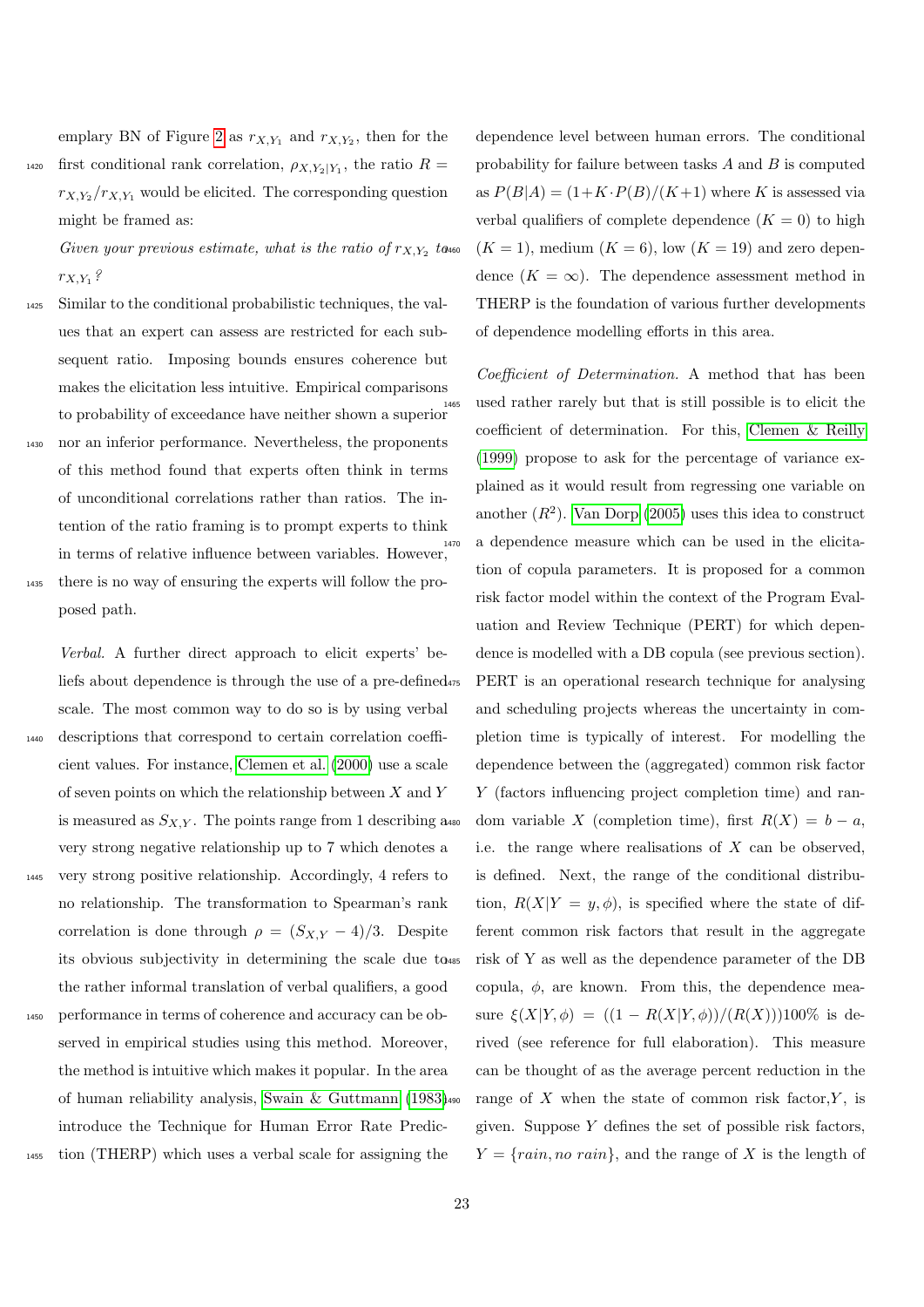an activity, e.g. a project's duration in days. Then the query question is asked as follows:

- $1495$  "Not knowing the state of the common risk factor, Y, a value of x has been assessed for X. Suppose you knew the state of the common risk factor,  $Y$ , on average within a spread of how many days could you now assess the com-535 pletion of this activity,  $X$ ?"
- <sup>1500</sup> An expert's assessment of five days would then correspond to 50%, i.e. this is the percentage of uncertainty that is explained by knowing the state of the risk factor. The author highlights that the elicitation question is framed in terms of  $X$  which is an observable quantity. While an <sup>1505</sup> intuitive appeal for the method is mentioned, no empirical results in terms of performance or cognitive burden for experts have been reported. Extensions for use with
- different copula families are achieved by slightly altering<sub>545</sub> the formulation of  $R(X)$ .

### <sup>1510</sup> 5.2.2. Assessment Burden for Statistical Methods

Overall, the direct/statistical methods are seen as intuitively accessible for experts and enjoy favourable feedback [i](#page-30-25)n terms of assessment burden [\(Revie et al., 2010;](#page-33-20) [Clemen](#page-30-25) [et al., 2000\)](#page-30-25). Especially verbal scales are seen as directly <sup>1515</sup> applicable and have therefore enjoyed further consideration. [Clemen et al.](#page-30-25) [\(2000\)](#page-30-25) report that for statistical methods training and feedback for follow-up studies improved accuracy. This is confirmed by expert studies with frequent feedback on correlation assessments, such as weather

- <sup>1520</sup> forecasters [\(Bolger & Wright, 1994\)](#page-30-29). Similarly, neurological experiments in which experts get frequent feedback on correlation coefficients find evidence for a human ability to ["](#page-34-8)learn" the effect of varying correlation coefficients (Wun<sub>1560</sub>) [derlich et al., 2011\)](#page-34-8). Even though not conclusive, there are
- <sup>1525</sup> reasons to believe that statistical methods for dependence elicitation are more intuitively understandable, or at least "learnable", when compared to other approaches. This is nevertheless a signal rather than a strong conclusion also due to the fact that statistical methods have often been

tested (only) for simple examples (e.g. height-weight relationships) rather than complex elicitation problems.

With regards to the complexity of problems for which experts might assess a correlation directly, [Kruskal](#page-32-7) [\(1958\)](#page-32-7) offers perhaps one of the most detailed discussions. He addresses the cognitive complexity required for assessing correlation coefficients directly in terms of their operational, decision-analytic and intuitive interpretation. From this perspective, according to him the necessary level of cognitive processing for assessing a correlation coefficient can be rather high. For instance, when interpreting a (rank) correlation, such as Kendall's, in terms of concordance and discordance of hypothetical observations of a population (which has a clear and intuitive meaning) experts have to assume (the rather unintuitive idea of) an infinite population. For Spearman's rank correlation, such a clear operational definition requires experts to think of the difference between probabilities for three hypothetical observations whereas at least one is concordant with the other two and at least one is discordant with the other two (see Appendix <sup>1550</sup> B for definition of rank correlations). The product moment coefficient is seen as (even) more difficult to assess as it is not ordinally invariant which (as aforementioned) inhibits a simple, intuitive understanding given that any assessment is interpreted with regards to the transformations made to the marginal distributions.

#### <span id="page-23-0"></span>5.3. Other Methods

In the following, methods that do not fit the categories above (for reasons which will be explained) are considered. One such method is proposed by [\(Abbas et al., 2010\)](#page-29-8) who <sup>1560</sup> elicit joint probabilities through univariate distributions and isoprobability contours. In other words, dependence is elicited indirectly. We present this approach separately because experts express preferences over binary gambles with identical payoffs rather than providing probabilistic (or numerical) responses directly.

Loosely, an isoprobability contour is a collection or set of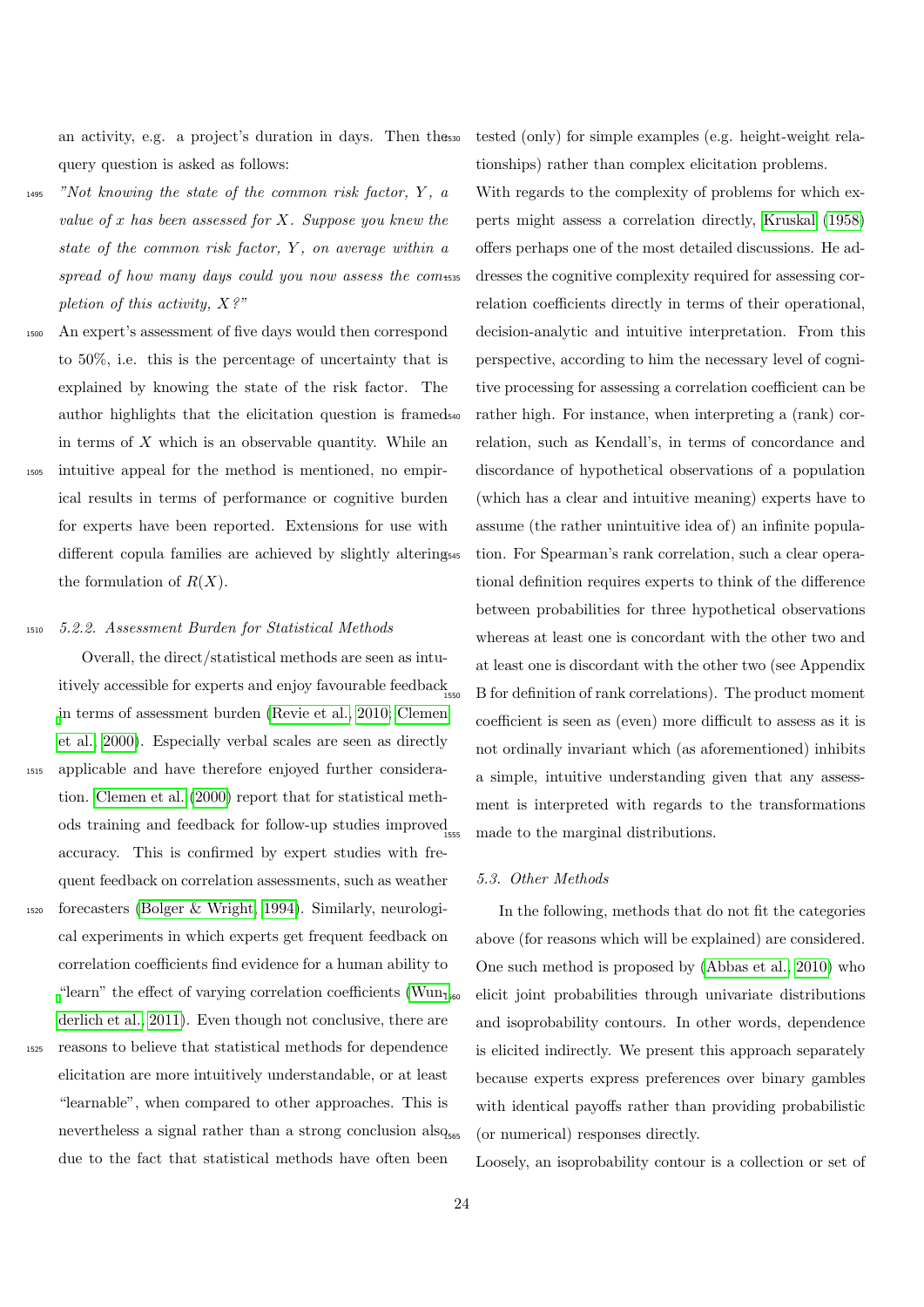points which have the same cumulative probability. In order to elicit the  $50<sup>th</sup>$  percentile of a contour for two variables of interest,  $X$  and  $Y$ , experts assess first the common

<sup>1570</sup> quantiles for X, e.g. the median,  $x_{0.5}$ , the  $75<sup>th</sup>$  quantile,  $x_{0.75}$ , and so forth. Then, the experts are offered two gambles, for which the authors propose the framing of: A: You receive a fixed amount, z, if the outcome of variable X is less than  $x_{0.5}$  and variable Y takes any value 1575 (short:  $(x_{0.5}, y_{\text{max}})$ ).

B: You receive the same fixed amount, z, if the outcome of variable X is less than  $x_{0.75}$  and the outcome of variabless Y is less than  $y_1$  (with  $y_1 < y_{\text{max}}$ ; short:  $(x_{0.75}, y_1)$ ).

The formulation has been altered to fit the wording of <sup>1580</sup> the earlier framings for elicitation questions in this review. The value for  $y_1$  is specified and depending on the response of an expert,  $y_1$  is adjusted until the expert is indifferent between the two gambles. If no indifference is achieved, the process ends after a pre-determined number of itera-

- $_{1585}$  tions and upper and lower bounds for  $y_1$  are specified to choose the midpoint. With the same framing, the experts continue choosing between binary deals while varying the quantiles for X and values of  $y_n$ , such as  $\mathbf{A}: (x_{0.75}, y_1)$  and  $\mathbf{B}:(x_{0.9}, y_2)$  and so forth. Through enough iterations, i.e.
- <sup>1590</sup> a sufficient number of indifferent choices that determine the points on the contour, its  $50<sup>th</sup>$  percentile is assessed. Once this is achieved, the joint cumulative distribution of any point,  $(x, y) \in [x_{\min}, x_{\max}] \times [y_{\min}, y_{\max}]$ , can be derived with one additional assessment of a univariate quan-
- <sup>1595</sup> tity such as a marginal probability for any of the variables of interest,  $F_x(x)$ , by finding the point  $(x_1, y_{\text{max}})$ lying on its isoprobability contour. The joint probability assessment reduces then to a univariate problem through  $_{1635}$  $F(x, y) = F(x_1, y_{\text{max}}) \triangleq F_x(x_1).$
- <sup>1600</sup> This approach was tested with graduate students who assessed the joint probability of weight and height relationships within their university cohort. A monetary incentive was offered for obtaining honest and accurate answers. The authors conclude that this method is sensible with

respect to difficulty, monotonicity and accuracy, but still discuss some possible assumptions that might ease the assessment burden. As a main advantage over conventional methods they mention the flexibility in analysing the results by deriving various dependence measures from the <sup>1610</sup> elicited outcomes.

Another method that has been proposed for specifying dependence through expert judgements and which fits into this sub-section is [Papathomas & O'Hagan](#page-33-29) [\(2005\)](#page-33-29). They consider a Bayesian updating procedure for dependent binary random variables. Again, dependence assessments are not made directly, but a threshold copula approach is used to fully determine the dependence structure.

#### <span id="page-24-0"></span>6. Aggregation of Dependence Assessments

As we typically elicit judgements from more than one expert in order to obtain a broader perspective on the uncertainties of interest, concerns around the aggregation of multiple expert opinions also influence the decision of which dependence parameter to elicit. Broadly, two groups of aggregation methods exist, behavioural and mathematical ones. Behavioural ways seek consensus among the experts while mathematical methods use a weighting scheme for the combination. Typically, mathematical aggregation is preferred to avoid shortcomings of the first, such as individual experts dominating (or even dictating) the assessment result. A potential issue that might occur with mathematical aggregation in dependence elicitation is however that not all dependence assessments are preserved. While for instance a linear combination of correlation matrices still is a correlation matrix, conditional independencies, such as specified in a BN, will not be preserved.

When combining experts' assessments mathematically, mainly two methods are considered: Bayesian aggregation which might account for biases (e.g. overconfidence) and pooling methods which are seen as more robust and easier to use (Hora  $&$  Kardes, 2015). The latter are discussed in more detail given their explicit consideration when aggregating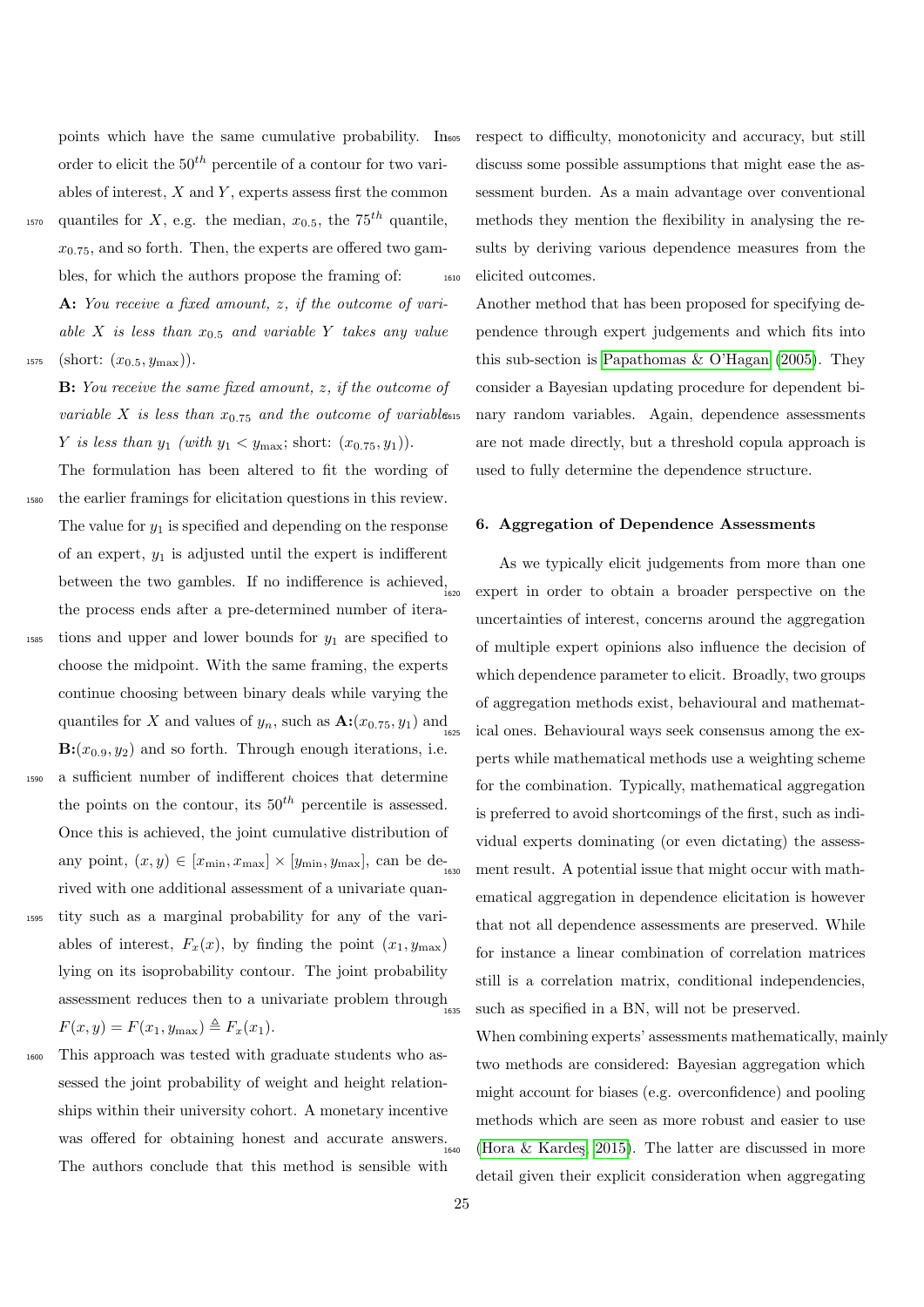dependence judgements. Generally, a pooling function is a weighted combination of individual judgements. Experts are assigned weights either equally or so that the weights <sup>1645</sup> reflect their competence (all weights are non-negative and sum to one). The most common types of pooling functions are linear and geometric. In the theoretical literature, [b](#page-30-30)oth types are justified on axiomatic grounds [\(Dietrich](#page-30-30) [& List, forthcoming;](#page-30-30) [McConway, 1981\)](#page-32-33). However, in the <sup>1650</sup> context of aggregating dependence assessments, it might be considered problematic that these pooling methods are not compatible with probabilistic independence preservation. This independence property ensures that if all experts agree for two variables to be (conditionally) inde-<sup>1655</sup> pendent, then this is reflected in the combined assessment. Yet, unless independence is justified on structural grounds as well (e.g. through a graphical dependence representation) and is therefore not purely accidental, this nor-mative requirement is questionable [\(Bradley et al., 2014\)](#page-30-31). <sup>1660</sup> As shown, often dependence parameters are elicited in a

modelling process in which structural judgements, such as directed acyclic graphs, are included and therefore we take the position that both sources of information are respected and pooling methods can be regarded as valid combina-<sup>1665</sup> tion functions. For other models, the structural information in form of functional dependence might be assessed separately and prior to the quantitative assessment in the

elicitation process.

Linear Pooling: Equal Weighting. One way of pooling ex-<sup>1670</sup> perts' assessments is by equally weighting their estimates (i.e. averaging them). Equal weighting of several (directly) elicited correlations was found to increase statistical accu[r](#page-34-9)acy when distance to empirical data was measured [\(Win](#page-34-9)[kler & Clemen, 2004\)](#page-34-9). The authors tested the robustness <sup>1675</sup> of their conclusions by removing/adding experts from/to the pool and found that the mean average error (MAE)

decreased as the number of experts increased.

Linear Pooling: Performance-Based Weighting. In the same study, [Winkler & Clemen](#page-34-9) [\(2004\)](#page-34-9) show that taking the average of only the top performing cohort of experts as measured by the MAE reduces the overall error considerably (calculated when averaging the entire set of estimates). This finding is consistent with expert judgement studies for univariate quantities [\(Cooke & Goossens, 2008\)](#page-30-32) and motivated the idea of developing a measure of calibration to assess experts' performance in terms of statistical accuracy for multivariate assessments. Note that there is some indication that a common calibration method for univariate expert judgements [\(Cooke, 1991\)](#page-30-0) was shown not to be feasible for aggregating dependence assessments (Morales Nápoles et al., 2013).

The first and only calibration score for multivariate assessments (to the authors' knowledge) is the dependence calibration score introduced in [Morales N´apoles & Worm](#page-33-30) [\(2013\)](#page-33-30) which makes use of the Hellinger distance. In order to assess this score, seed variables known to the facilitator/analyst but not the experts are elicited in addition to the target variables. This is similar to Cooke's Classical model [\(Cooke, 1991\)](#page-30-0). For two bivariate copulas,  $f_C$  (a copula model used for calibration purposes) and  $f_E$  (a copula as estimated by expert opinions), the Hellinger distance H is then:

$$
H(f_C, f_E) = \iint_{[0,1]^2} \sqrt{\frac{1}{\sqrt{2}} (\sqrt{f_C(u, v)} - \sqrt{f_E(u, v)})^2} \, \mathrm{d}u \mathrm{d}v
$$

In [Abou-Moustafa et al.](#page-29-9) [\(2010\)](#page-29-9) an overview of different distances between distributions is given. If the distributions are Gaussian, these distances can be written in terms of the mean and covariance matrix, i.e. the parameters of the Gaussian distribution. Under the Gaussian copula assumption, H might be parametrized by two correlation matrices:

$$
H_G(\Sigma_C, \Sigma_E) = \sqrt{1 - \frac{\det(\Sigma_C)^{1/4} \det(\Sigma_E)^{1/4}}{(1/2\det(\Sigma_C) + 1/2\det(\Sigma_E))^{1/2}}}
$$

where  $\Sigma_C$  is a correlation matrix used for calibration purposes and  $\Sigma_E$  the matrix derived from experts' assess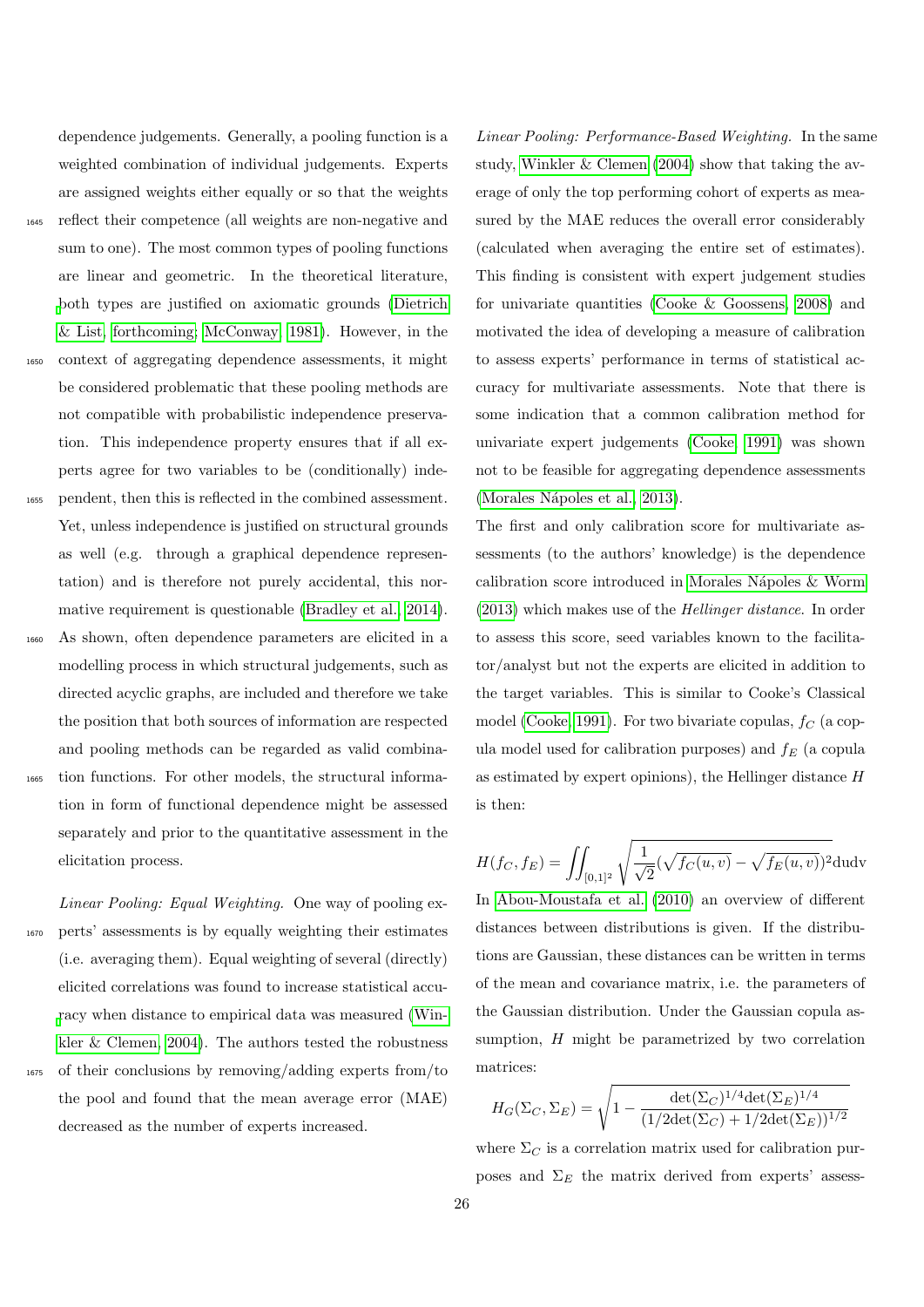ments. The dependence calibration score is then:

 $D = 1 - H$ 

The score is 1 if an expert's assessment corresponds to the calibration model exactly. Conversely, it differs from 1 as <sup>1680</sup> the expert's assessment differs from the calibration model. Under the Gaussian assumption, i.e. when using  $H_G$ , the score approaches 1 as  $\Sigma_E$  approximates  $\Sigma_C$  elementwise and the score decreases as  $H_G$  differs from  $H_C$  elementwise. A score equal to 0 means that at least two variables <sup>1685</sup> are linearly dependent in the correlation matrix used for calibration purposes and the expert fails to express this. Or contrary to this, an expert expresses perfect linear dependence between two variables when this is not the case. For more details, see Morales Nápoles et al.  $(2016)$ . In <sup>1690</sup> the same study [\(Morales N´apoles et al., 2016\)](#page-33-31), the au[t](#page-33-30)hors extend the method discussed in Morales Nápoles  $&x^{1725}$ [Worm](#page-33-30) [\(2013\)](#page-33-30). They use the Hellinger distance to compare a Gumbel copula generated from precipitation data with a copula constructed from experts' assessments of tail de-<sup>1695</sup> pendence between rain amount and duration (the way to

[o](#page-33-12)btain these estimates is discussed in (Morales Nápoles<sub>730</sub>) [et al., 2008\)](#page-33-12). For that study, a combination of expert opinions based on the dependence calibration score outperformed individual expert opinions. Further, it is shown <sup>1700</sup> that experts with highest calibration scores for univariate

assessments were not the experts with the highest depen- $_{775}$ dence calibration score.

In order to combine dependence assessments, experts are weighted according to their dependence calibration score.

<sup>1705</sup> Similar to the univariate case, a cut-off level is established, either chosen by the facilitator/analyst or by optimising $_{740}$ the performance of the combination. If an individual expert falls below this level, their score will be unweighted for the pooling function.

# <span id="page-26-0"></span><sup>1710</sup> 7. Dependence Elicitation in the Empirical Literature

Following the previous discussions about elicitation in various modelling contexts and about forms of elicited dependence parameters, this section provides an overview of the common approaches in practice that are prevalent in the case study literature.

While a complete outline of our review methodology can be found in Appendix A, we briefly present how the literature on eliciting dependence has been reviewed. The objective for this literature review is two-fold:

- 1. Assess the application areas and approaches to dependence modelling that are used in case studies published in the literature, in order to evaluate the reach of the different elicitation methods.
- 2. Ensure that the theoretical review is complete and includes a broad variety of perspectives.

As a first step, a search strategy was formulated that defined the key words used in order to ensure a thorough search of potential references of interest. For this, we started combining common key words of expert judgement studies such as "expert judgement (British English) / judgment (American English)" or "elicitation" itself, with general key words of dependence elicitation and modelling. This was refined by including key words for specific dependence modelling techniques and dependence parameters. Next, appropriate databases were identified, again starting generally before searching explicitly in archives of the topic's research areas, such as Operational Research and Decision as well as Risk Analysis. For evaluating the relevance of references under equal principles, criteria that specify the fit to this review (and which are outlined completely in Appendix A) had to be defined. The candidate references were then filtered and lastly, the selected findings were distinguished between theoretical and prac-<sup>1745</sup> tical contributions as the latter were categorised for the overview in this section.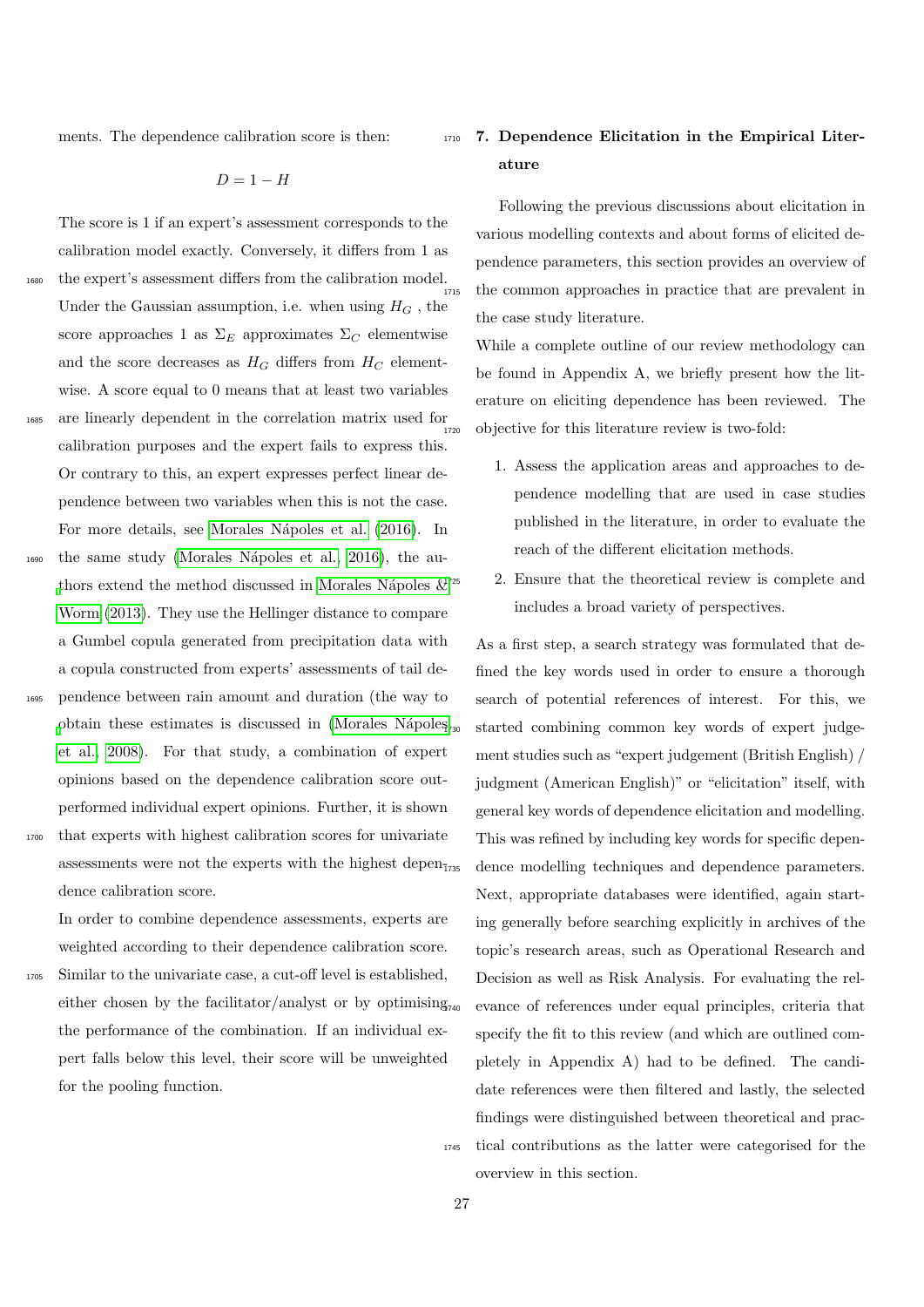In total 53 references have been identified in which de-1785 pendence has been elicited within decision analysis/risk analysis case studies (in some, more than one dependence

- <sup>1750</sup> parameter was elicited). The elicited dependence parameters are categorised as conditional (exceedance) probabilities (CP/CEP), point estimates as well as quantiles, joint probabilities, statistical parameter such as correlation coefficients, verbal and other methods (whereas other meth-
- <sup>1755</sup> ods here differ from the ones presented in Section [5.3\)](#page-23-0). A detailed list of the identified case studies can be found in the additional online material. The empirical references were investigated from different perspectives and Figure [6](#page-28-1) summarises how the empirical literature is clustered. In
- <sup>1760</sup> the upper-left corner it can be seen that the predominant dependence model for which dependence is elicited is a BN (61.02%). For that, the main dependence parameters also elicited are conditional (exceedance) probabilities (point estimate) and verbal scales. Dependence is elicited much
- <sup>1765</sup> less frequently for copulas, BLM approaches or parametric multivariate distributions.

For dependence parameters per aggregation method an ap<sub>1805</sub> parent finding is that performance-based methods are used mainly together with conditional (exceedance) probabili-

- <sup>1770</sup> ties (through quantile assessments). This might not be surprising given that the authors for these studies come from the same expert judgement school that emphasises the use of performance-based combination and quantile (rather than point) assessment. In total performance-
- <sup>1775</sup> based weighting is used in 22.03% of all case studies, just more than equal weighting which is used in  $18.64\%$  of all references. Most significant however is that for 37.28% of all case studies the aggregation method is not described or mentioned at all.
- <sup>1780</sup> When clustering the experts' domains and substantive expertise (upper-right corner), it is shown that in particular for environmental and ecological studies as well as in risk analyses for infrastructure problems, dependence is elicited through probabilistic variables (CP/CEP), point

and quantile assessments, together with verbal methods. Overall, the main domains that experts have substantive expertise in are environmental/ecological (38.98%), infrastructure (23.72%) and energy decision analysis/risk analysis (11.86%). In this context, it is an interesting observation that the relevant case-studies (see Supplementary Material) are mostly published in domain-specific journals rather than journals with a focus on the modelling and hence elicitation methodology.

This gives a few indications about the status quo of the empirical side of the research problem addressed in this review. It shows that modelling dependence together with expert judgement for quantification is a research problem that is (actually) recognised in the identified domains. Interestingly, the domains have an established tradition of applying rigorous risk analysis methods, often stemming [f](#page-30-10)rom the area of probabilistic risk analysis [\(Bedford &](#page-30-10) [Cooke, 2001\)](#page-30-10). Further, this finding indicates that due to a focus on the application in the fields, there is less focus on developing new theory for dependence modelling and elicitation which would be found in journals with a methodological focus. This allows for cross-fertilisation of various findings discussed in the previous sections and our review aims to establish a contribution for this. While a recommended number of experts from marginal elicitation protocols is between 5 and 10 experts (see aforementioned references on guidance for univariate elicitation), for dependence elicitation this is taken into consideration only in 15.25% of the cases. Slightly more often (22.03%), less than five experts are used. Again, the predominant percentage  $(33.89\%)$  for "Multiple" implies a less clear documentation.

While these findings are not conclusive they offer an indication on the predominant approaches in the case study literature.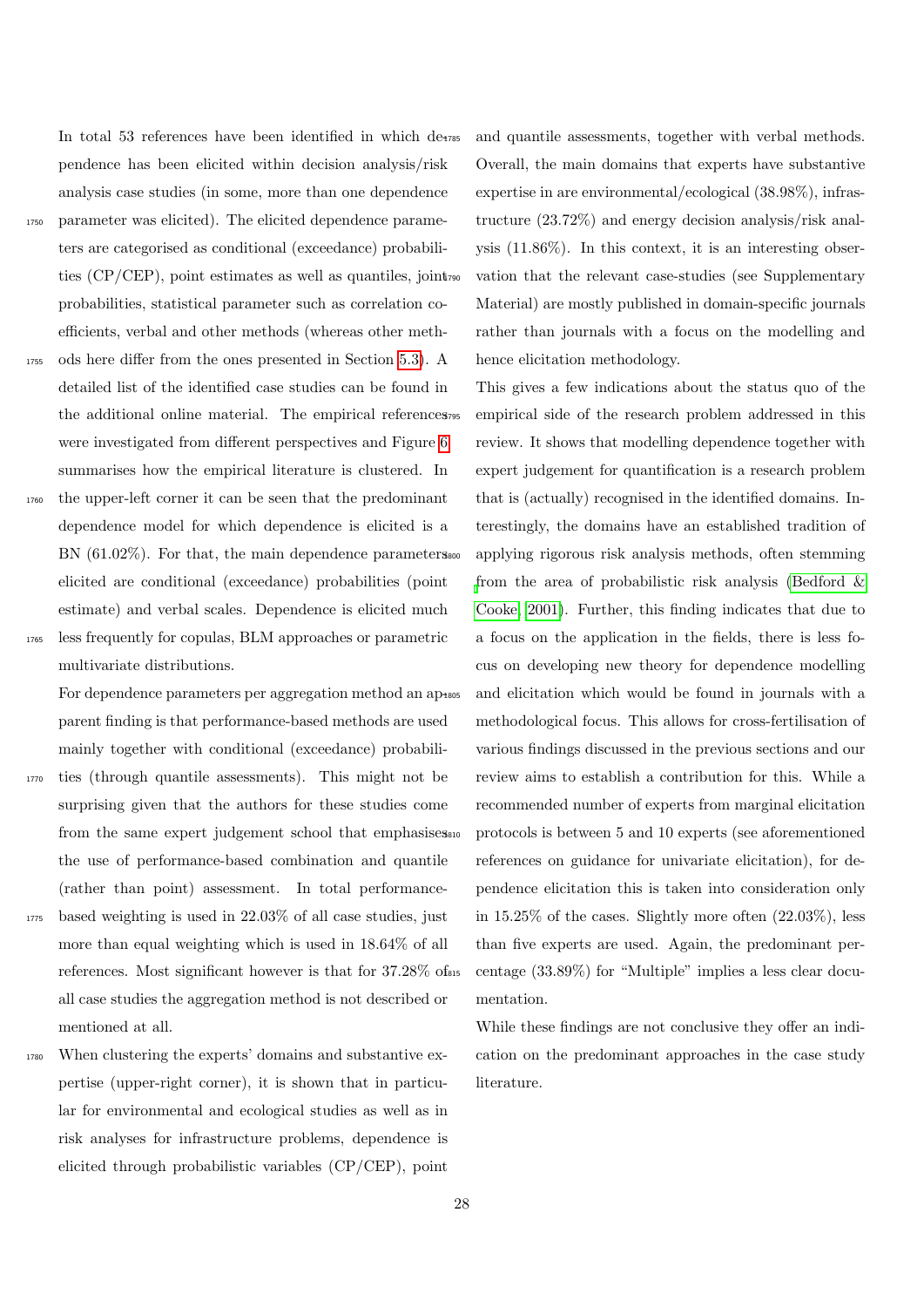

Figure 6: Different perspectives on elicited dependence parameters' use in the case study literature

### <span id="page-28-0"></span>1820 8. Conclusions and Further Research

We have argued that multivariate decision models under uncertainty are becoming more and more prevalent – whether as BNs (continuous or discrete), as parametric multivariate models, or as separate specifications of uni-<sup>1825</sup> variate distributions together with copulas to model the dependencies. We also argued that this immediately leads to the need for elicitation techniques to quantify these models.

The biggest challenge in the use of expert judgement to <sup>1830</sup> quantify dependence is in the way we manage the elicita<span id="page-28-1"></span>tion burden for experts. Implicit in our discussion above is that the elicitation burden has two key dimensions:

- The required quantity of information there is a danger that large amounts of information required from experts will burden them too much in terms of time and the prolonged intensity of the task.
- The complexity of the required information there is a danger that the experts might not be able to hold all the required information in the forefront of their minds while considering complex scenarios in which (conditional) probabilities are required.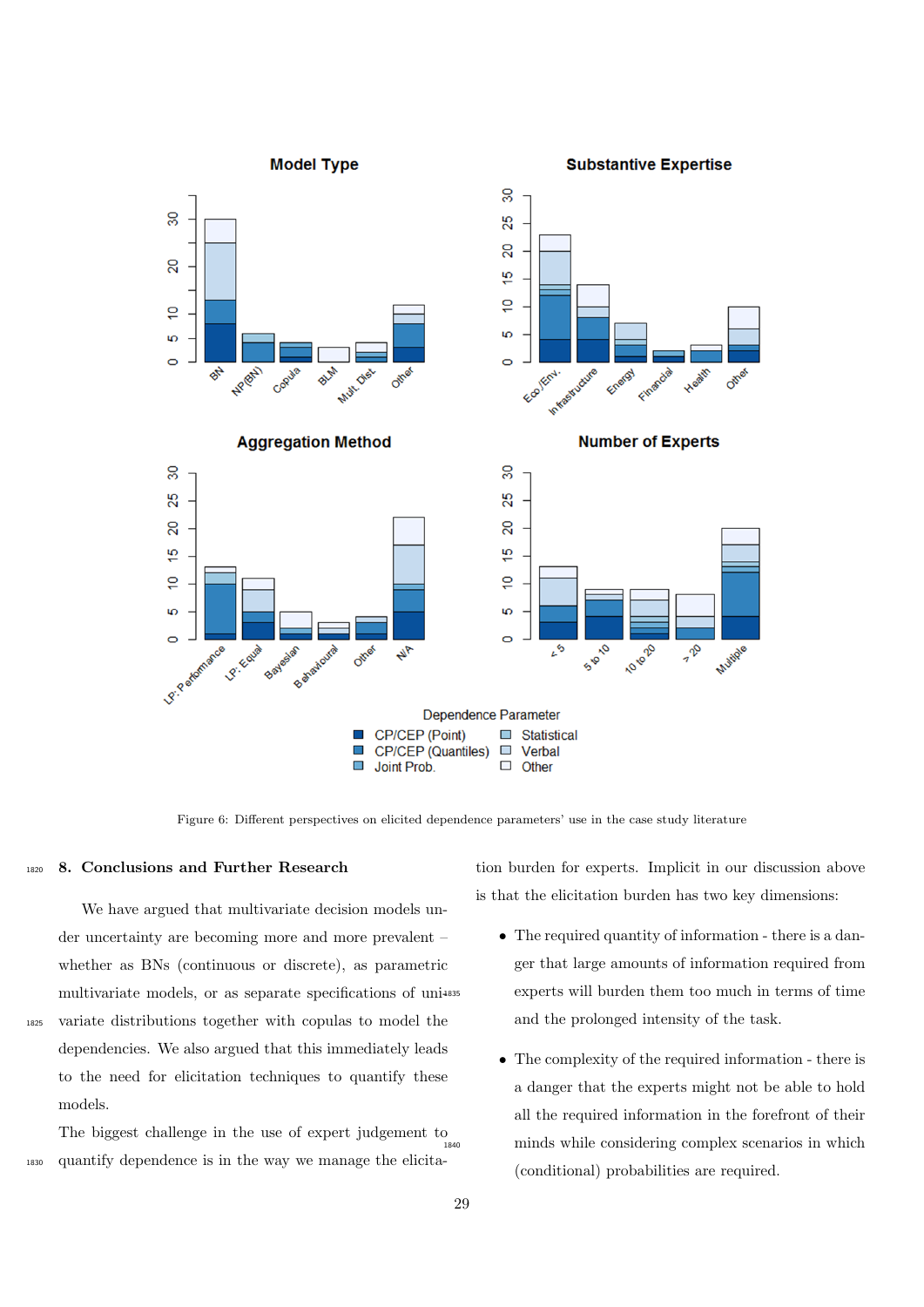Both considerations should guide the analyst to choose between ways to reduce the elicitation burden, by: simplifying the parameterisations of models, by considering

<sup>1845</sup> the qualitative and quantitative steps of elicitation separately, or by finding ways of explaining in practical terms the quantities that are being elicited. However, there is a clear trade-off between easing the elicitation burden and building models that replicate the important behaviour <sup>1850</sup> of real world systems. Satisfying both the above require-

ments is challenging and under research.

The qualitative structure provided by a Bayesian network is one example in this direction. However, often it is difficult to decide on a particular form of network. We may <sup>1855</sup> have situations, for example, where a multivariate distribution can be estimated from data for moderate values of the variables, but where qualitatively different behaviour can occur in the tails. Expert judgement may be more appropriate in this context, as stochastic behaviour is then

- <sup>1860</sup> driven by different relationships between variables. The literature review illustrates clearly the challenge faced in finding better ways to elicit multivariate uncertainties: In many cases the reported studies use students instead of (costly) experts. Often, when experts are used, they
- <sup>1865</sup> are asked to only provide guidance on parameters, but the justification for the chosen parametric family is not given.<sup>1905</sup> Clearly, for purposes of validity and verification we need to evolve better practices in selecting such families. Otherwise we are not in a strong position to challenge poor
- <sup>1870</sup> operational practice, such as the prevalence of the Gaussian copula used widely in financial modelling prior to the recent crash, and almost certainly still in equally wide use [\(Salmon, 2009\)](#page-33-32).
- Finally, in the paper we have focused on the use of  $ex^{\frac{1915}{2}}$ <sup>1875</sup> pert assessment in quantifying multivariate distributions. However, the revolution in data analytics is using machinelearning and expert systems rather than human experts. It is therefore worth reflecting on the relative benefits,  $\text{sim}^{1920}$ ilarities and complementarities of these approaches. An

individual human expert may be considered analogous to a particular machine-learning model, and the empirical result that machine-learning model averaging typically gives better results than any one of the models on their own, reflects older observations in the use of expert judgement that weighted averages of expert assessments are better calibrated than individual experts. However, the human expert may be able to provide simplifications through parametric model choices, and insights into model "phase changes" that the machine-learning models struggle with, because the data does not go far enough into the tail. The research challenges we have set out above will help us find a more satisfactory approach to combining human and machine expert judgements for uncertainty modelling.

### References

- <span id="page-29-1"></span><sup>1895</sup> Abbas, A. E. (2009). Multiattribute utility copulas. Operations Research, 57, 1367–1383.
- <span id="page-29-8"></span>Abbas, A. E., Budescu, D. V., & Gu, Y. (2010). Assessing joint distributions with isoprobability contours. Management Science, 56, 997–1011.
- <span id="page-29-9"></span><sup>1900</sup> Abou-Moustafa, K. T., De La Torre, F., & Ferrie, F. P. (2010). Designing a metric for the difference between gaussian densities. In Brain, Body and Machine (pp. 57–70). Springer.
- <span id="page-29-6"></span>Al-Awadhi, S. A., & Garthwaite, P. H. (1998). An elicitation method for multivariate normal distributions. Communications in Statistics-Theory and Methods,  $27$ , 1123–1142.
- <span id="page-29-5"></span>Al-Awadhi, S. A., & Garthwaite, P. H. (2001). Prior distribution assessment for a multivariate normal distribution: an experimental study. Journal of Applied Statistics, 28, 5–23.
- <span id="page-29-7"></span>Al-Awadhi, S. A., & Garthwaite, P. H. (2006). Quantifying expert <sup>1910</sup> opinion for modelling fauna habitat distributions. Computational Statistics, 21, 121–140.
- <span id="page-29-2"></span>Allan, L. G. (1980). A note on measurement of contingency between two binary variables in judgment tasks. Bulletin of the Psychonomic Society, 15, 147–149.
- <span id="page-29-0"></span>Angilella, S., Greco, S., Lamantia, F., & Matarazzo, B. (2004). Assessing non-additive utility for multicriteria decision aid. European Journal of Operational Research, 158, 734–744.
- <span id="page-29-3"></span>Arbenz, P., & Canestraro, D. (2012). Estimating copulas for insurance from scarce observations, expert opinion and prior information: a bayesian approach. Astin Bulletin,  $\mu$ 2, 271–290.
- <span id="page-29-4"></span>Balakrishnan, N., & Nevzorov, V. B. (2004). A primer on statistical distributions. USA: John Wiley & Sons.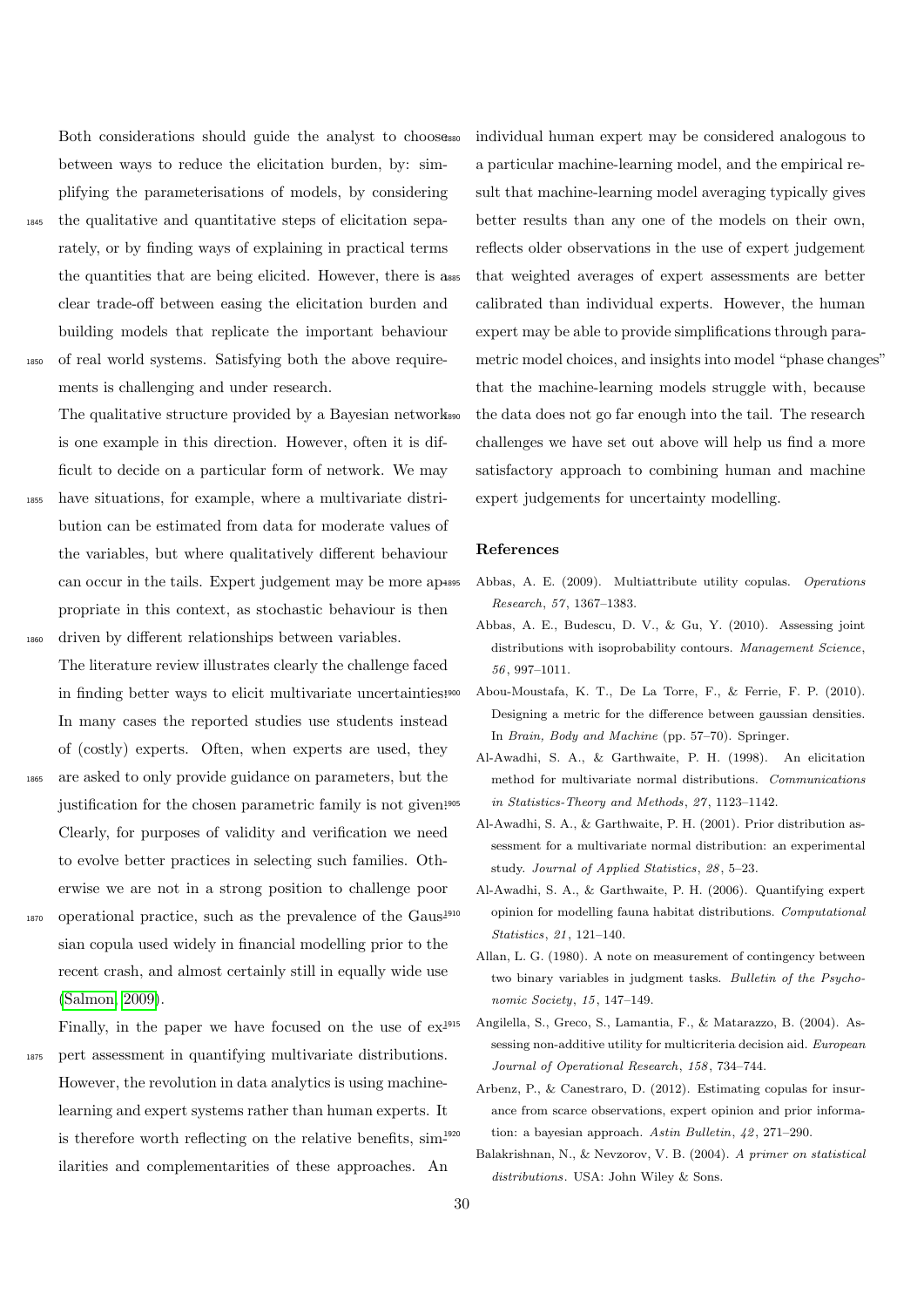<span id="page-30-15"></span>Bedford, T. (2002). Interactive expert assignment of minimallyinformative copulae. Citeseer.

- <span id="page-30-14"></span><span id="page-30-10"></span>Bedford, T., & Cooke, R. M. (2001). Probabilistic Risk Analysis: Foundations and Methods. UK: Cambridge University Press.
	- Bedford, T., Daneshkhah, A., & Wilson, K. J. (2016). Approximate uncertainty modeling in risk analysis with vine copulas. Risk Analysis, 36(4), 792–815.
- <span id="page-30-21"></span><sup>1930</sup> Bedford, T., Denning, R., Revie, M., & Walls, L. (2008). Applying bayes linear methods to support reliability procurement decisions. In Reliability and Maintainability Symposium, 2008. RAMS 2008. Annual (pp. 341–346). IEEE.
- <span id="page-30-22"></span>Bedrick, E. J., Christensen, R., & Johnson, W. (1996). A new per-
- <span id="page-30-5"></span><sup>1935</sup> spective on priors for generalized linear models. Journal of the American Statistical Association, 91, 1450–1460.
	- Beyth-Marom, R. (1982). Perception of correlation re-examined. Memory and Cognition,  $10(6)$ , 511-519.
- <span id="page-30-4"></span>Błaszczyński, J., Greco, S., & Słowiński, R. (2007). Multi-criteria classification–a new scheme for application of dominance-based decision rules. European Journal of Operational Research, 181, 1030–1044.

<span id="page-30-27"></span>Blomqvist, N. (1950). On a measure of dependence between two random variables. The Annals of Mathematical Statistics, (pp. <sup>1945</sup> 593–600).

- <span id="page-30-17"></span>Böcker, K., Crimmi, A., & Fink, H. (2010). Bayesian risk aggregation: Correlation uncertainty and expert judgement. In K. Böcker995 (Ed.), Rethinking Risk Measurement and Reporting—Volumes I . UK: Risk Books.
- <span id="page-30-31"></span><span id="page-30-29"></span><sup>1950</sup> Bolger, F., & Wright, G. (1994). Assessing the quality of expert judgment: Issues and analysis. Decision support systems, 11, 1–24.
	- Bradley, R., Dietrich, F., & List, C. (2014). Aggregating causal judgments. Philosophy of Science, 81, 491–515.
- <span id="page-30-16"></span><sup>1955</sup> Bunea, C., & Bedford, T. (2002). The effect of model uncertainty on maintenance optimization. IEEE Transactions on Reliability, 51, 486–493.

<span id="page-30-20"></span>Chaloner, K., Church, T., Louis, T. A., & Matts, J. P. (1993). Graphical elicitation of a prior distribution for a clinical trial. Journal

of the Royal Statistical Society: Series  $D(The Statistical)$ , (pp. 341–353).

- <span id="page-30-19"></span>Chaloner, K., & Duncan, G. T. (1987). Some properties of theoro dirichlet-multinomial distribution and its use in prior elicitation. Communications in Statistics-Theory and Methods, 16, 511–523.
- <span id="page-30-6"></span><sup>1965</sup> Chapman, L. J., & Chapman, J. P. (1969). Illusory correlation as an obstacle to the use of valid psychodiagnostic signs. Journal of abnormal psychology, 74, 271.

<span id="page-30-23"></span>Choy, S. L., O'Leary, R., & Mengersen, K. (2009). Elicitation by design in ecology: using expert opinion to inform priors for bayesian

<sup>1970</sup> statistical models. Ecology, 90, 265–277.

- <span id="page-30-25"></span>Clemen, R. T., Fischer, G. W., & Winkler, R. L. (2000). Assessing dependence: Some experimental results. Management Science, 46, 1100–1115.
- <span id="page-30-13"></span>Clemen, R. T., & Reilly, T. (1999). Correlations and copulas for decision and risk analysis. Management Science, 45, 208–224.
- <span id="page-30-0"></span>Cooke, R. M. (1991). Experts in uncertainty: opinion and subjective probability in science. USA: Oxford University Press.
- <span id="page-30-9"></span>Cooke, R. M. (1994). Parameter fitting for uncertain models: modelling uncertainty in small models. Reliability Engineering  $\mathcal C$  Sys $tem$  Safety,  $44, 89-102$ .
- <span id="page-30-3"></span>Cooke, R. M. (2004). The anatomy of the squizzel: the role of operational definitions in representing uncertainty. Reliability Engineering & System Safety, 85, 313–319.
- <span id="page-30-24"></span>Cooke, R. M. (2013). Uncertainty analysis comes to integrated assessment models for climate change... and conversely. Climatic change, 117, 467–479.
- <span id="page-30-8"></span>Cooke, R. M. (2014). Validating expert judgment with the classical model. In Experts and Consensus in Social Science (pp. 191–212). Springer.
- <span id="page-30-32"></span><span id="page-30-26"></span><sup>1990</sup> Cooke, R. M., & Goossens, L. L. (2008). Tu delft expert judgment data base. Reliability Engineering & System Safety, 93, 657–674.
	- Cooke, R. M., & Kelly, G.-N. (2010). Climate change uncertainty quantification: Lessons learned from the joint eu-usnrc project on uncertainty analysis of probabilistic accident consequence codes. Resources for the Future Discussion Paper, (pp. 10–29).
	- Cooke, R. M., & Kraan, B. (1996). Dealing with dependencies in uncertainty analysis. In Probabilistic Safety Assessment and Management (pp. 625–630). Springer.
- <span id="page-30-11"></span><span id="page-30-2"></span><span id="page-30-1"></span>Daneshkhah, A., & Oakley, J. (2010). Eliciting multivariate prob-2000 ability distributions. In K. Böcker (Ed.), Rethinking Risk Measurement and Reporting-Volumes I. UK: Risk Books.
	- Darwiche, A. (2009). Modeling and reasoning with Bayesian networks. USA: Cambridge University Press.
- <span id="page-30-28"></span><span id="page-30-7"></span>DeGroot, M. H., & Fienberg, S. E. (1983). The comparison and <sup>2005</sup> evaluation of forecasters. The Statistician, (pp. 12–22).
	- Delgado-Hernández, D.-J., Morales-Nápoles, O., De-León-Escobedo, D., & Arteaga-Arcos, J.-C. (2014). A continuous bayesian network for earth dams' risk assessment: An application. Structure and Infrastructure Engineering, 10, 225–238.
	- Dickey, J., Lindley, D. V., & Press, S. J. (1985). Bayesian estimation of the dispersion matrix of a multivariate normal distribution. Communications in Statistics-Theory and Methods, 14, 1019–1034.
- <span id="page-30-30"></span><span id="page-30-18"></span><span id="page-30-12"></span>Dietrich, F., & List, C. (forthcoming). Probabilistic Opinion Pooling. <sup>2015</sup> UK: Oxford Handbook of Probability and Philosophy.
	- Diez, F. J. (1993). Parameter adjustment in bayes networks. the generalized noisy or-gate. In Proceedings of the Ninth international conference on Uncertainty in artificial intelligence (pp. 99–105).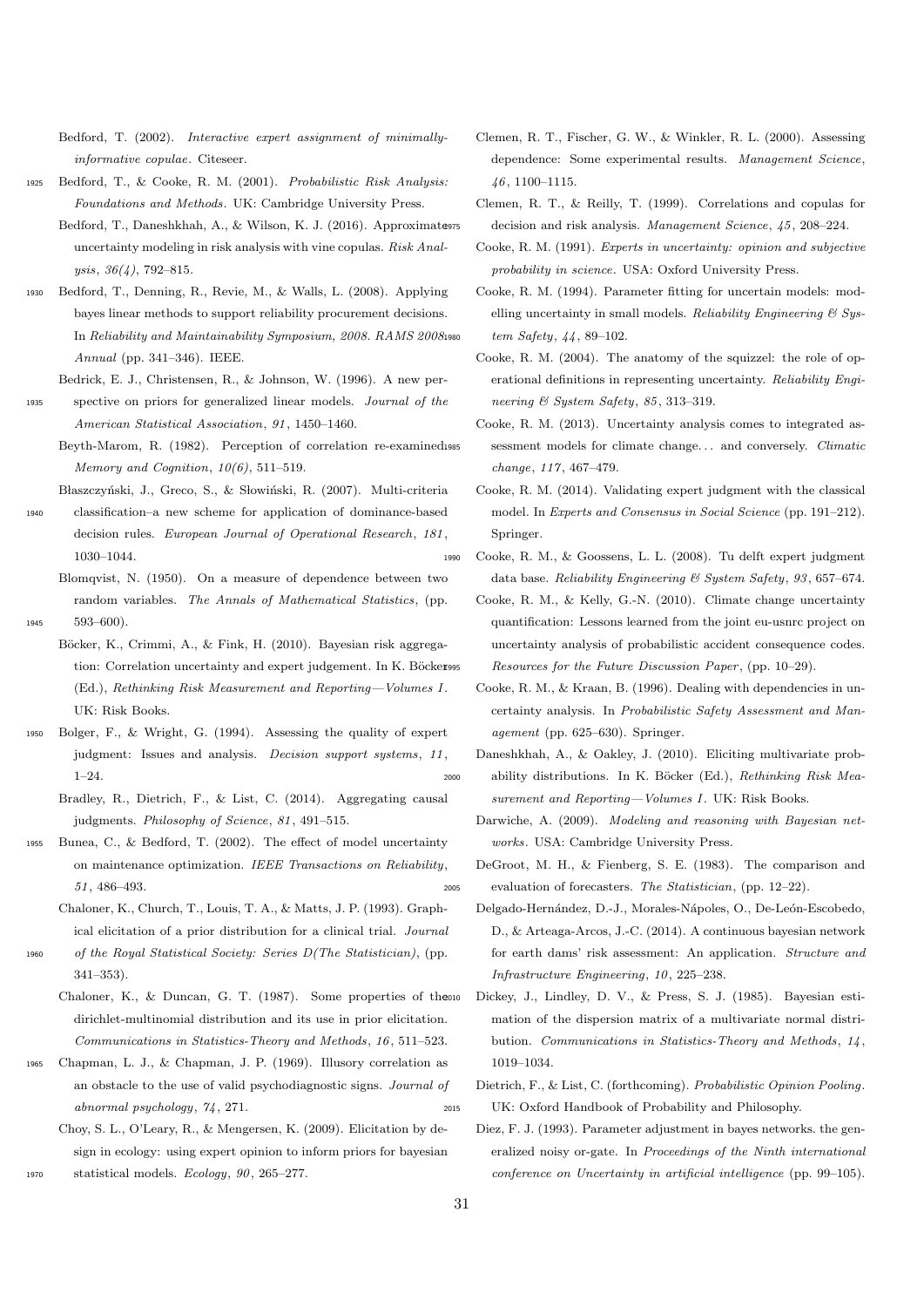USA: Morgan Kaufmann Publishers Inc.

- <span id="page-31-14"></span><span id="page-31-13"></span><sup>2020</sup> Druzdel, M., & Van Der Gaag, L. C. (2000). Building probabilistic networks:" where do the numbers come from?". IEEE Transactions on knowledge and data engineering, 12, 481–486.
	- Druzdzel, M. J., & Van Der Gaag, L. C. (1995). Elicitation of probabilities for belief networks: Combining qualitative and quanti-
- <sup>2025</sup> tative information. In Proceedings of the Eleventh conference on Uncertainty in artificial intelligence (pp. 141–148). USA: Morgan Kaufmann Publishers Inc.
- <span id="page-31-4"></span>Dubois, D., Prade, H., & Sabbadin, R. (2001). Decision-theoretic foundations of qualitative possibility theory. European Journal of <sup>2030</sup> Operational Research, 128, 459–478.
- <span id="page-31-17"></span>Durante, F., & Sempi, C. (2015). Principles of copula theory. USA: CRC Press.
- <span id="page-31-21"></span><span id="page-31-11"></span><span id="page-31-0"></span>Ehrgott, M., Klamroth, K., & Schwehm, C. (2004). An mcdm approach to portfolio optimization. European Journal of Operational <sup>2035</sup> Research, 155, 752–770.
	- Elfadaly, F. G., & Garthwaite, P. H. (2013). Eliciting dirichlet and connor-mosimann prior distributions for multinomial mod-2085 els. Test, 22, 628–646.
	- European Food and Safety Authority (EFSA) (2014). Guidance on expert knowledge elicitation in food and feed safety risk assessment. EFSA Journal 2014 , 12.
	- Fackler, P. L. (1991). Modeling interdependence: an approach tooso simulation and elicitation. American Journal of Agricultural Economics, 73, 1091–1097.
- <span id="page-31-28"></span><span id="page-31-25"></span><span id="page-31-23"></span><sup>2045</sup> Farrow, M. (2003). Practical building of subjective covariance structures for large complicated systems. Journal of the Royal Statistical Society: Series D (The Statistician), 52, 553–573.
	- Farrow, M., Goldstein, M., & Spiropoulos, T. (1997). Developing a bayes linear decision support system for a brewery. The Practice
- <span id="page-31-15"></span> $2050$  of Bayesian Analysis (eds S. French and JQ Smith), (pp. 71–106). Fenton, N. E., Neil, M., & Caballero, J. G. (2007). Using ranked
	- nodes to model qualitative judgments in bayesian networks.  $\it{IEEE}$ Trans. Knowl. Data Eng., 19, 1420–1432.
	- Figueira, J. R., Greco, S., & Słowiński, R. (2009). Building a set
- <span id="page-31-8"></span><span id="page-31-5"></span><sup>2055</sup> of additive value functions representing a reference preorder and intensities of preference: Grip method. European Journal of Operational Research, 195, 460–486.
	- Flari, V., Chaudhry, Q., Neslo, R., & Cooke, R. (2011). Expert judgment based multi-criteria decision model to address uncertainties
- <span id="page-31-1"></span><sup>2060</sup> in risk assessment of nanotechnology-enabled food products. Journal of Nanoparticle Research, 13, 1813–1831.
	- French, S. (2011). Aggregating expert judgement. Revista de lano Real Academia de Ciencias Exactas, Fisicas y Naturales. Serie A. Matematicas, 105, 181–206.
- <span id="page-31-16"></span><sup>2065</sup> van der Gaag, L. C., Renooij, S., Witteman, C. L., Aleman, B. M., & Taal, B. G. (1999). How to elicit many probabilities. In Pro-

ceedings of the Fifteenth conference on Uncertainty in artificial intelligence (pp. 647–654). USA: Morgan Kaufmann Publishers Inc.

- <span id="page-31-20"></span><sup>2070</sup> Garthwaite, P. H., & Al-Awadhi, S. A. (2001). Non-conjugate prior distribution assessment for multivariate normal sampling. Journal of the Royal Statistical Society: Series B (Statistical Methodology), 63, 95–110.
- <span id="page-31-27"></span>Garthwaite, P. H., Al-Awadhi, S. A., Elfadaly, F. G., & Jenkinson, <sup>2075</sup> D. J. (2013). Prior distribution elicitation for generalized linear and piecewise-linear models. Journal of Applied Statistics, 40, 59–75.
- <span id="page-31-26"></span><span id="page-31-19"></span><span id="page-31-3"></span>Garthwaite, P. H., & Dickey, J. M. (1991). An elicitation method for multiple linear regression models. Journal of Behavioral Decision <sup>2080</sup> Making, 4, 17–31.
	- Garthwaite, P. H., Kadane, J. B., & O'Hagan, A. (2005). Statistical methods for eliciting probability distributions. Journal of the American Statistical Association, 100, 680–701.
	- Genest, C., & Favre, A.-C. (2007). Everything you always wanted to know about copula modeling but were afraid to ask. Journal of hydrologic engineering, 12, 347–368.
	- Genest, C., Gendron, M., & Bourdeau-Brien, M. (2009). The advent of copulas in finance. The European Journal of Finance, 15, 609– 618.
	- Gokhale, D., & Press, S. J. (1982). Assessment of a prior distribution for the correlation coefficient in a bivariate normal distribution. Journal of the Royal Statistical Society. Series A (General), (pp. 237–249).
- <span id="page-31-24"></span><span id="page-31-22"></span><span id="page-31-18"></span><span id="page-31-6"></span><span id="page-31-2"></span>Goldstein, M., & Wooff, D. (2007). Bayes linear statistics, theory <sup>2095</sup> and methods. UK: John Wiley & Sons.
	- Gosling, J. P., Hart, A., Owen, H., Davies, M., Li, J., MacKay, C. et al. (2013). A bayes linear approach to weight-of-evidence risk assessment for skin allergy. Bayesian Analysis, 8, 169–186.
	- Grabisch, M. (1996). The application of fuzzy integrals in multicriteria decision making. European Journal of Operational Research, 89, 445–456.
	- Greco, S., Matarazzo, B., & Słowiński, R. (2001). Rough sets theory for multicriteria decision analysis. European Journal of Operational Research, 129, 1–47.
- <span id="page-31-12"></span><span id="page-31-10"></span><span id="page-31-9"></span><span id="page-31-7"></span>2105 Greco, S., Matarazzo, B., & Słowiński, R. (2004). Axiomatic characterization of a general utility function and its particular cases in terms of conjoint measurement and rough-set decision rules. European Journal of Operational Research, 158, 271–292.
	- Greco, S., Mousseau, V., & Słowiński, R. (2014). Robust ordinal regression for value functions handling interacting criteria. European Journal of Operational Research, 239, 711–730.
	- Gredebäck, G., Winman, A., & Juslin, P. (2000). Rational assessments of covariation and causality. In Proceedings of the 22nd annual conference of the Cognitive Science Society (pp. 190–195).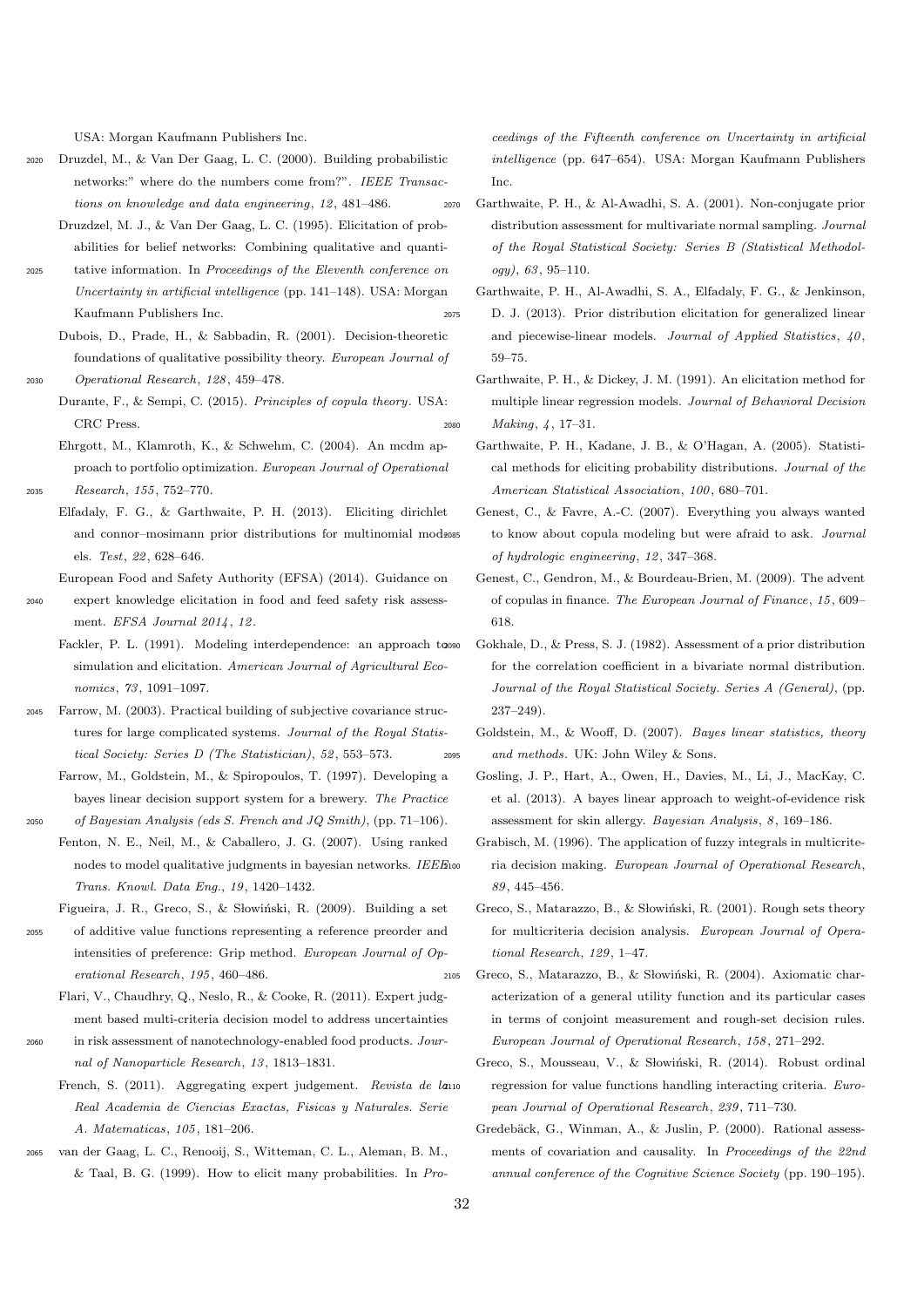- <span id="page-32-15"></span><sup>2115</sup> Hanea, A., Napoles, O. M., & Ababei, D. (2015). Non-parametric bayesian networks: Improving theory and reviewing applications. Reliability Engineering & System Safety, 144, 265–284.
- <span id="page-32-17"></span>Hänninen, M., Banda, O. A. V., & Kujala, P. (2014). Bayesian network model of maritime safety management. Expert Systems <sup>2120</sup> with Applications, 41, 7837–7846.
- <span id="page-32-9"></span>Hastie, R. (2016). Causal thinking in judgments. In G. Keren, & W. G (Eds.), The Wiley Blackwell Handbook of Judgment and io Decision Making (pp. 590–628). USA: John Wiley & Sons.
- <span id="page-32-29"></span>Hoffrage, U., Lindsey, S., Hertwig, R., & Gigerenzer, G. (2000). Com-<sup>2125</sup> municating statistical information. Science, 290, 2261–2262.
- <span id="page-32-32"></span>Hora, S. C., & Kardeş, E. (2015). Calibration, sharpness and the weighting of experts in a linear opinion pool. Annals of Operations Research, 229, 429–450.
	- James, A., Choy, S. L., & Mengersen, K. (2010). Elicitator: An
- <span id="page-32-23"></span><span id="page-32-0"></span><sup>2130</sup> expert elicitation tool for regression in ecology. Environmental Modelling & Software, 25, 129–145.
	- Jenkinson, D. (2005). The elicitation of probabilities: A review of iso the statistical literature. Technical Report Citeseer.
	- Joe, H. (2014). Dependence modeling with copulas. USA: CRC Press.
- <span id="page-32-18"></span><span id="page-32-12"></span><span id="page-32-11"></span><sup>2135</sup> Jose, V. R. R., Nau, R. F., & Winkler, R. L. (2008). Scoring rules, generalized entropy, and utility maximization. Operations Research, 56, 1146–1157.
	- Jose, V. R. R., Nau, R. F., & Winkler, R. L. (2009). Sensitivity to distance and baseline distributions in forecast evaluation. Man-
- <span id="page-32-10"></span><sup>2140</sup> agement Science, 55, 582–590. Kadane, J., & Wolfson, L. J. (1998). Experiences in elicitation. Jour
	- nal of the Royal Statistical Society: Series D (The Statistician), 2190 47, 3–19.
	- Kadane, J. B., Dickey, J. M., Winkler, R. L., Smith, W. S., & Peters,
- <span id="page-32-22"></span><span id="page-32-4"></span><sup>2145</sup> S. C. (1980). Interactive elicitation of opinion for a normal linear model. Journal of the American Statistical Association, 75, 845– 854.
	- Keefer, D. L., & Bodily, S. E. (1983). Three-point approximations for continuous random variables. Management Science, 29, 595–609.
- <span id="page-32-2"></span><sup>2150</sup> Keeney, R. L., & von Winterfeldt, D. (1991). Eliciting probabilities from experts in complex technical problems. IEEE Transactions on engineering management, 38, 191–201.
- <span id="page-32-25"></span><span id="page-32-20"></span>Kotz, S., & Van Dorp, J. R. (2010). Generalized diagonal band copulas with two-sided generating densities. Decision Analysis, <sup>2155</sup> 7, 196–214.
	- Kraan, B. (2002). Probabilistic inversion in uncertainty analysis: and related topics. Ph.D. thesis Delft University of Technology. 2205 Kraan, B., & Bedford, T. (2005). Probabilistic inversion of expert
- <span id="page-32-24"></span><span id="page-32-13"></span>judgments in the quantification of model uncertainty. Manage-<sup>2160</sup> ment Science, 51, 995–1006.
	- Kraan, B., & Cooke, R. (1997). Post-processing techniques for the joint cec/usnrc uncertainty analysis of accident consequence210

codes. Journal of Statistical Computation and Simulation, 57, 243–259.

- <span id="page-32-26"></span><span id="page-32-7"></span><span id="page-32-5"></span><span id="page-32-3"></span><span id="page-32-1"></span><sup>2165</sup> Kruskal, W. H. (1958). Ordinal measures of association. Journal of the American Statistical Association, 53, 814–861.
	- Kunda, Z., & Nisbett, R. E. (1986). The psychometrics of everyday life. Cognitive psychology, 18, 195–224.
	- Kurowicka, D., & Cooke, R. M. (2006). Uncertainty analysis with high dimensional dependence modelling. UK: John Wiley & Sons.
	- Lad, F. (1996). Operational Subjective Statistical Methods: a mathematical, philosophical, and historical introduction volume 315. USA: Wiley-Interscience.
	- Lurie, P. M., & Goldberg, M. S. (1998). An approximate method for sampling correlated random variables from partially-specified distributions. Management Science, 44, 203–218.
	- Marichal, J.-L. (2004). Tolerant or intolerant character of interacting criteria in aggregation by the choquet integral. European Journal of Operational Research, 155, 771–791.
	- Max, H. (1989). Some practical issues in constructing belief networks. In Proc. 3rd Conf. on Uncertainty in Artificial Intelligence, Elsevier Science Publishing Company (pp. 161–173).
	- McConway, K. J. (1981). Marginalization and linear opinion pools. Journal of the American Statistical Association, 76, 410–414.
- <span id="page-32-33"></span><span id="page-32-30"></span><span id="page-32-19"></span><span id="page-32-14"></span><span id="page-32-6"></span><sup>2185</sup> Meeuwissen, A. M. H., & Bedford, T. (1997). Minimally informative distributions with given rank correlation for use in uncertainty analysis. Journal of Statistical Computation and Simulation, 57, 143–174.
	- Meyer, J., Taieb, M., & Flascher, I. (1997). Correlation estimates as perceptual judgments. Journal of Experimental Psychology: Applied, 3, 3.
	- Mitchell, C. J., De Houwer, J., & Lovibond, P. F. (2009). The propositional nature of human associative learning. Behavioral and Brain Sciences, 32, 183–198.
- <span id="page-32-16"></span><span id="page-32-8"></span><sup>2195</sup> Mkrtchyan, L., Podofillini, L., & Dang, V. N. (2015). Bayesian belief networks for human reliability analysis: a review of applications and gaps. Reliability Engineering & System Safety, 139, 1–16.
- <span id="page-32-31"></span><span id="page-32-28"></span><span id="page-32-27"></span><span id="page-32-21"></span>Moala, F. A., & O'Hagan, A. (2010). Elicitation of multivariate prior distributions: A nonparametric bayesian approach. Journal <sup>2200</sup> of Statistical Planning and Inference, 140, 1635–1655.
	- Morales Nápoles, O. (2010). Bayesian belief nets and vines in aviation safety and other applications. Ph.D. thesis Delft University of Technology.
	- Morales Nápoles, O., Delgado-Hernández, D. J., De-León-Escobedo, D., & Arteaga-Arcos, J. C. (2014). A continuous bayesian network for earth dams' risk assessment: methodology and quantification. Structure and Infrastructure Engineering, 10, 589–603.
	- Morales N´apoles, O., Hanea, A., & Worm, D. (2013). Experimental results about the assessments of conditional rank correlations by experts: Example with air pollution estimates. In ESREL 2013: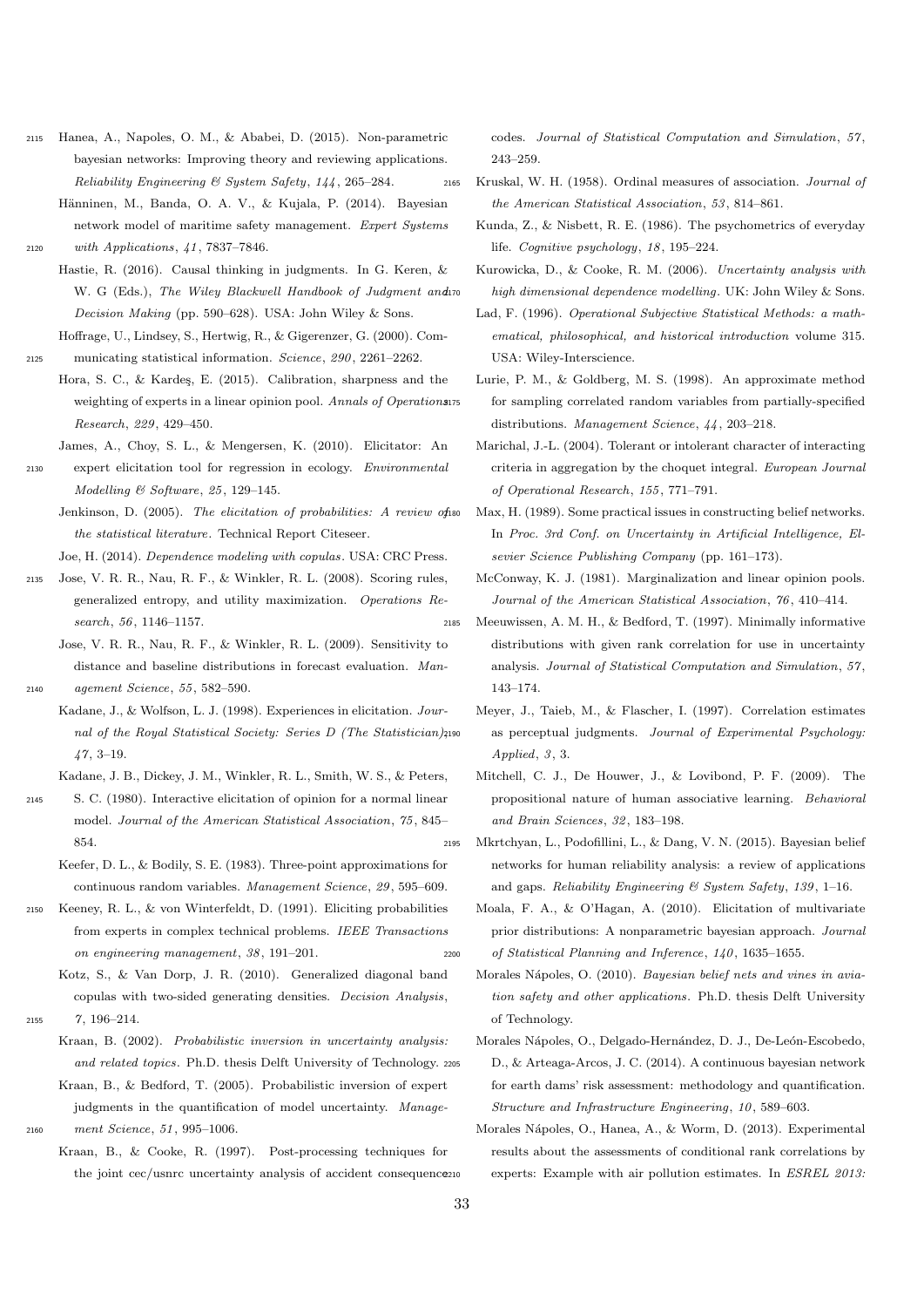Proceedings of the 22nd European Safety and Reliability Conference" Safety, Reliability and Risk Analysis: Beyond the Horizz60 zon". The Netherlands: CRC Press/Balkema-Taylor & Francis Group.

- <span id="page-33-12"></span><sup>2215</sup> Morales N´apoles, O., Kurowicka, D., & Roelen, A. (2008). Eliciting conditional and unconditional rank correlations from conditional probabilities. Reliability Engineering & System Safety, 93, 699– 710.
- <span id="page-33-31"></span><span id="page-33-30"></span>Morales Nápoles, O., & Worm, D. (2013). Hypothesis testing of <sup>2220</sup> multidimensional probability distributions. TNO Report, .
	- Morales N´apoles, O., Worm, D., Hanea, A., & Kalkman, I. (2016). Calibration and combination of expert's dependence estimates., 2270 (p. submitted).

<span id="page-33-28"></span>Morgan, M. G., Henrion, M., & Small, M. (1992). Uncertainty: a

- <span id="page-33-3"></span><sup>2225</sup> guide to dealing with uncertainty in quantitative risk and policy analysis. USA: Cambridge University Press.
	- Moskowitz, H., & Bunn, D. (1987). Decision and risk analysis. Eu2275 ropean Journal of Operational Research, 28, 247–260.
- <span id="page-33-26"></span><span id="page-33-10"></span>Moskowitz, H., & Sarin, R. K. (1983). Improving the consistency <sup>2230</sup> of conditional probability assessments for forecasting and decision making. Management Science, 29, 735–749.
	- Nadkarni, S., & Shenoy, P. P. (2004). A causal mapping approach to constructing bayesian networks. Decision Support Systems, 38, 259–281.
- <span id="page-33-5"></span><sup>2235</sup> Neslo, R., & Cooke, R. (2011). Modeling and validating stakeholder preferences with probabilistic inversion. Applied Stochastic Models in Business and Industry, 27, 115–130.
	- O'Hagan, A., Buck, C. E., Daneshkhah, A., Eiser, J. R., Garthwaite, P. H., Jenkinson, D. J., Oakley, J. E., & Rakow, T. (2006). Uncer-
- <span id="page-33-23"></span><span id="page-33-0"></span><sup>2240</sup> tain judgements: eliciting experts' probabilities. UK: John Wiley & Sons.
	- O'Hagan, A., Glennie, E., & Beardsall, R. (1992). Subjective modezoo elling and bayes linear estimation in the uk water industry. Applied Statistics, (pp. 563–577).
- <span id="page-33-25"></span><sup>2245</sup> O'Leary, R. A., Choy, S. L., Murray, J. V., Kynn, M., Denham, R., Martin, T. G., & Mengersen, K. (2009). Comparison of three expert elicitation methods for logistic regression on predicting the presence of the threatened brush-tailed rock-wallaby petrogale penicillata. Environmetrics, 20, 379.
- <span id="page-33-29"></span><span id="page-33-1"></span>Ouchi, F. et al.  $(2004)$ . A literature review on the use of expert opinion in probabilistic risk analysis. USA: World Bank.
	- Papathomas, M., & O'Hagan, A. (2005). Updating beliefs for binaryson variables. Journal of Statistical Planning and Inference, 135, 324–338.
- <span id="page-33-13"></span><span id="page-33-9"></span><sup>2255</sup> Pearl, J. (1988). Probabilistic reasoning in intelligent systems: networks of plausible inference. USA: Morgan Kaufmann.
	- Pearl, J. (2000). Causality: models, reasoning and inference. USA:305 Cambridge University Press.
- <span id="page-33-22"></span>Pearson, E. S., & Tukey, J. W. (1965). Approximate means and standard deviations based on distances between percentage points of frequency curves. Biometrika, 52, 533–546.
- <span id="page-33-18"></span>Percy, D. F. (2002). Bayesian enhanced strategic decision making for reliability. European Journal of Operational Research, 139, 133–145.
- <span id="page-33-17"></span>Percy, D. F. (2004). Subjective priors for maintenance models. Journal of Quality in Maintenance Engineering, 10, 221–227.
- <span id="page-33-16"></span>Regis, L. et al. (2011). A bayesian copula model for stochastic claims reserving. In Actuarial and Financial Mathematics Conference (p. 113).
- <span id="page-33-27"></span>Reilly, T. (2000). Sensitivity analysis for dependent variables. Decision Sciences, 31, 551–572.
- <span id="page-33-11"></span>Renooij, S. (2001). Probability elicitation for belief networks: issues to consider. The Knowledge Engineering Review, 16, 255–269.
- <span id="page-33-21"></span>Revie, M. (2008). Evaluation of bayes linear modelling to support reliability assessment during procurement.. Ph.D. thesis University of Strathclyde.
- <span id="page-33-20"></span>Revie, M., Bedford, T., & Walls, L. (2010). Evaluation of elicitation methods to quantify bayes linear models. Proceedings of the Institution of Mechanical Engineers, Part O: Journal of Risk and <sup>2280</sup> Reliability, 224, 322–332.
- <span id="page-33-19"></span>Revie, M., Bedford, T., & Walls, L. (2011). Supporting reliability decisions during defense procurement using a bayes linear methodology. IEEE Transactions on Engineering Management, 58, 662– 673.
- <span id="page-33-32"></span><span id="page-33-24"></span><span id="page-33-15"></span><span id="page-33-14"></span><span id="page-33-8"></span><span id="page-33-7"></span><span id="page-33-6"></span><span id="page-33-4"></span><span id="page-33-2"></span><sup>2285</sup> Ryan, T. P. (2008). Modern Regression Methods volume 655. USA: John Wiley & Sons.
	- Salmon, F. (2009). The formula that killed wall street. Wired,  $3$ , 16–20.
	- Savage, L. J. (1954). The foundations of statistics. USA: John Wiley  $&$  Sons.
	- Shanks, D. R. (2004). Judging covariation and causation. In D. J. Koehler, & N. Harvery (Eds.), Blackwell Handbook of Judgment and Decision Making (pp. 220–239). USA: Blackwell Publishing.
	- Shen, Z., Odening, M., & Okhrin, O. (2015). Can expert knowledge compensate for data scarcity in crop insurance pricing? European Review of Agricultural Economics, .
	- Sklar, M. (1959). Fonctions de répartition à n dimensions et leurs marges. Université Paris 8.
	- Smedslund, J. (1963). The concept of correlation in adults. Scandinavian Journal of Psychology,  $4, 165-173$ .
	- Smith, J. E., & Von Winterfeldt, D. (2004). Anniversary article: decision analysis in management science. Management Science, 50, 561–574.
	- Spetzler, C. S., & Stael von Holstein, C.-A. S. (1975). Exceptional paper-probability encoding in decision analysis. Management Science, 22, 340–358.